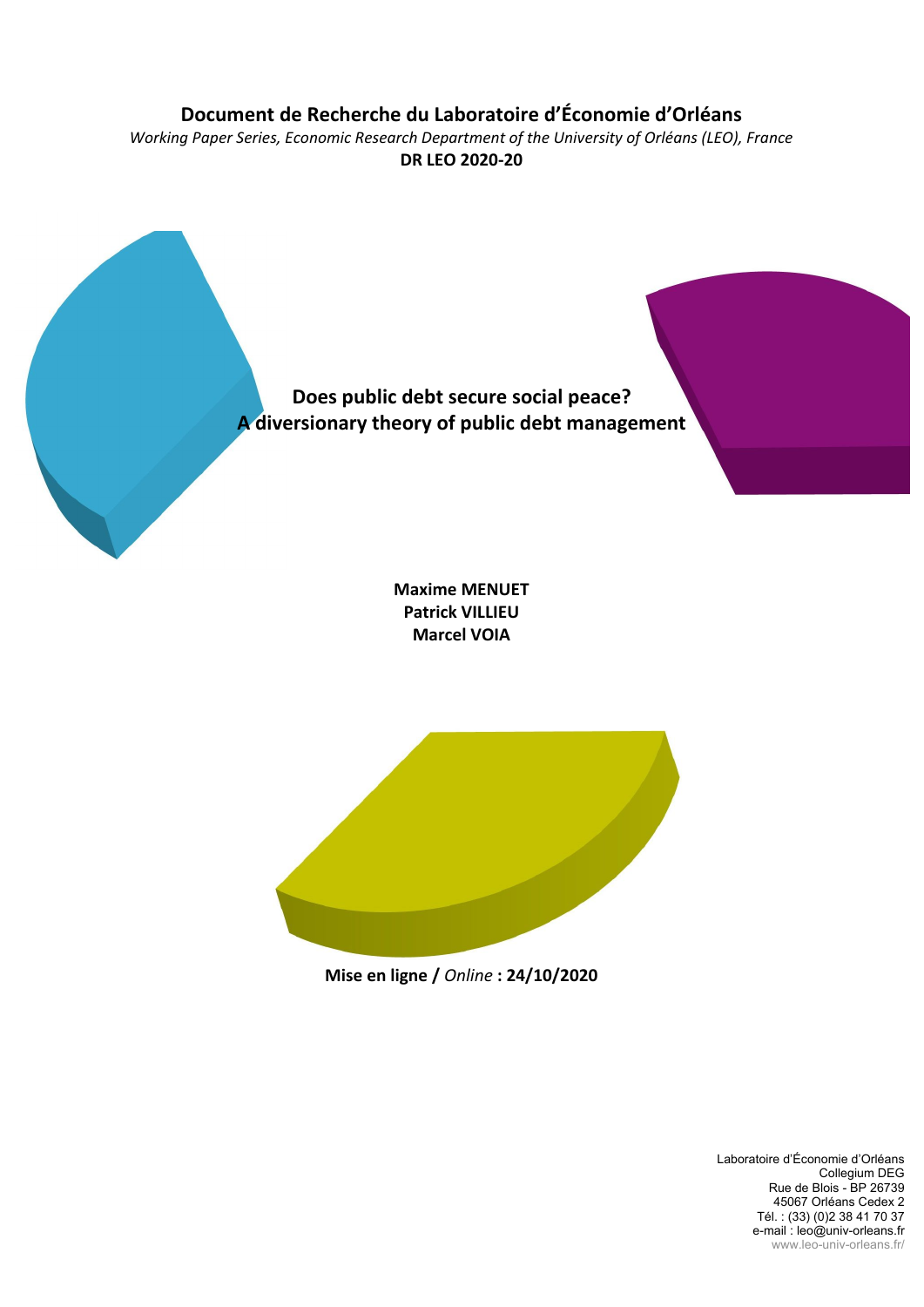# Does public debt secure social peace? A diversionary theory of public debt management

Maxime Menuet<sup>a,b</sup>, Patrick Villieu<sup>a</sup>, Marcel Voia<sup>a,c</sup>

<sup>a</sup> Univ. Orléans, CNRS, LEO, FA45067, Orléans, France <sup>b</sup>Chair of Defense Economics, IHEDN, Paris, France  $c$ <sup>c</sup>Carleton University, 1125 Colonel By Dr, Ottawa, ON K1S 5B6, Canada

#### Abstract

This study analyzes the strategic use of public debt. Contrary to the classical view that politicians can use public debt to tie the hands of their successors, we show that an incumbent government can take advantage of having tied its own hands before the election with the help of public debt. By doing this, it reduces the basis for future social conflicts and benefits from social peace during its term, which may enhance its chances of being re-elected. In addition, in the case of foreign or external public debt, the incumbent can strategically divert future social conflicts toward a common enemy (foreign creditors). Thus, by increasing public debt before the election, the incumbent can strengthen social cohesion during his/her mandate, both by reducing the basis of internal conflicts and by diverting citizens from internal toward external rent-seeking activities.

Keywords: Public debt, Election, Conflict, Rent-seeking.

## 1. Introduction

Traditional political budget cycle analysis suggests that election cycles in public spending and taxes can result from the strategic behavior of incumbent politicians who seek re-election. Opportunistic governments undertake pre-electoral expansionary fiscal policies because short-sighted electors appreciate low taxes and high expenditure (Nordhaus, 1975), or, in modern probabilistic voting models (see, e.g., Lindbeck and Weibull, 1987; Persson and Tabellini, 2000) because rational forward-looking electors face informational problems. In this literature, voters are imperfectly informed about candidates' abilities or the environment, and a fiscal expansion that boosts economic activity may signal the incumbent's competencies. The latter is then tempted to stimulate economic activity to be viewed as the most competent candidate (see Rogoff and Sibert, 1988).

A major shortcoming of this approach is that pre-electoral public deficits give rise to increases in public debt, and it is difficult to believe that such increases signal politicians'

<sup>&</sup>lt;sup>1</sup>Corresponding author: maxime.menuet@univ-orleans.fr.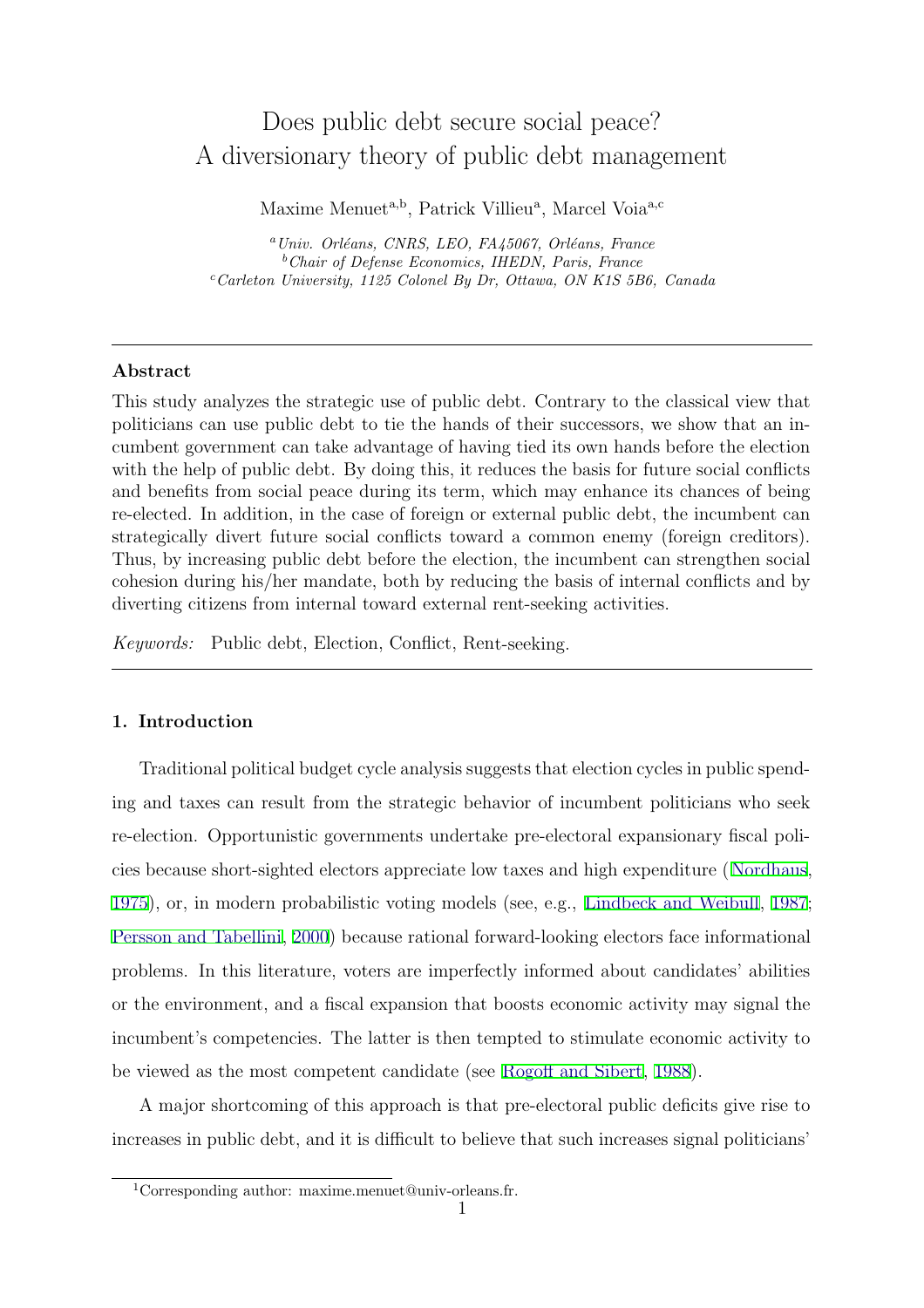competence. On the contrary, forward-looking electors are aware of the intertemporal government budget constraint and know that post-electoral adjustments will follow preelection fiscal expansions.

By observing large public debt issuance before the election, these electors may consider, by contrast, that the incumbent is relatively incompetent at managing public finances and should not be rewarded, perceiving incumbents' actions as electoral fiscal manipulations. Consequently, pre-electoral increases in deficits can damage rather than improve incumbents' reputation if voters are "fiscally conservative" (Peltzman, 1992).<sup>2</sup>

In this study, we propose a new reason why an incumbent increases public debt before the election. We state that a large debt burden generated by the incumbent and distributed across social groups can prevent social conflicts during his/her future mandate. A considerable number of examples show that favorable economic conditions, generating windfall gains for public finance, are likely to generate claims to increase public spending or cut taxes, to the benefit of certain social groups or lobbies defending particular interests. By issuing public debt before the election, the incumbent can credibly commit to future austerity measures that will discipline his/her constituents during his/her term, thus avoiding such rent-seeking activities. In other words, pre-electoral increases in public debt will secure future social peace because citizens know that the elected government will not be able to handle all claims.<sup>3</sup>

Post-electoral austerity measures can be a source of dissatisfaction that undermines the popularity of the elected government. However, in the case of external public debt (e.g., federal or foreign debt), a strategic government may attempt to establish internal cohesion by creating a common enemy (creditors in the federation or abroad). By di-

<sup>2</sup>In the United States, for example, Peltzman (1992) shows that electors punish politicians who let public spending increase. The explanation is related to progressive fiscal systems: on average, voters are wealthier than non-voters and penalize spender incumbents because they will pay the price of future fiscal adjustments. Such fiscal "conservatism" of electors is also found by Bertola and Drazen (1993) and Brender and Drazen (2008), who show, using a sample of 74 countries from 1960 to 2003, that pre-election deficits reduce the chances of the incumbent being re-elected. Garmann (2017) shows that if voters are highly fiscally conservative, incumbents can even decrease spending before elections.

<sup>&</sup>lt;sup>3</sup>The intuition that debt can be used to manage social conflicts is not new. Capital structure theories (see, e.g., Grossman and Hart, 1982; Jensen, 1986; Stulz, 1990, among others) emphasize the role played by corporate debt in reducing agency conflicts among workers, managers, and shareholders. Specifically, by increasing the probability of failure, private debt exerts a threat that can discipline workers by forcing them to accept low wages and poor working conditions. In this study, we show that the same type of argument can apply to public debt, which can be used as a disciplining device to limit rent-seeking behavior during the term.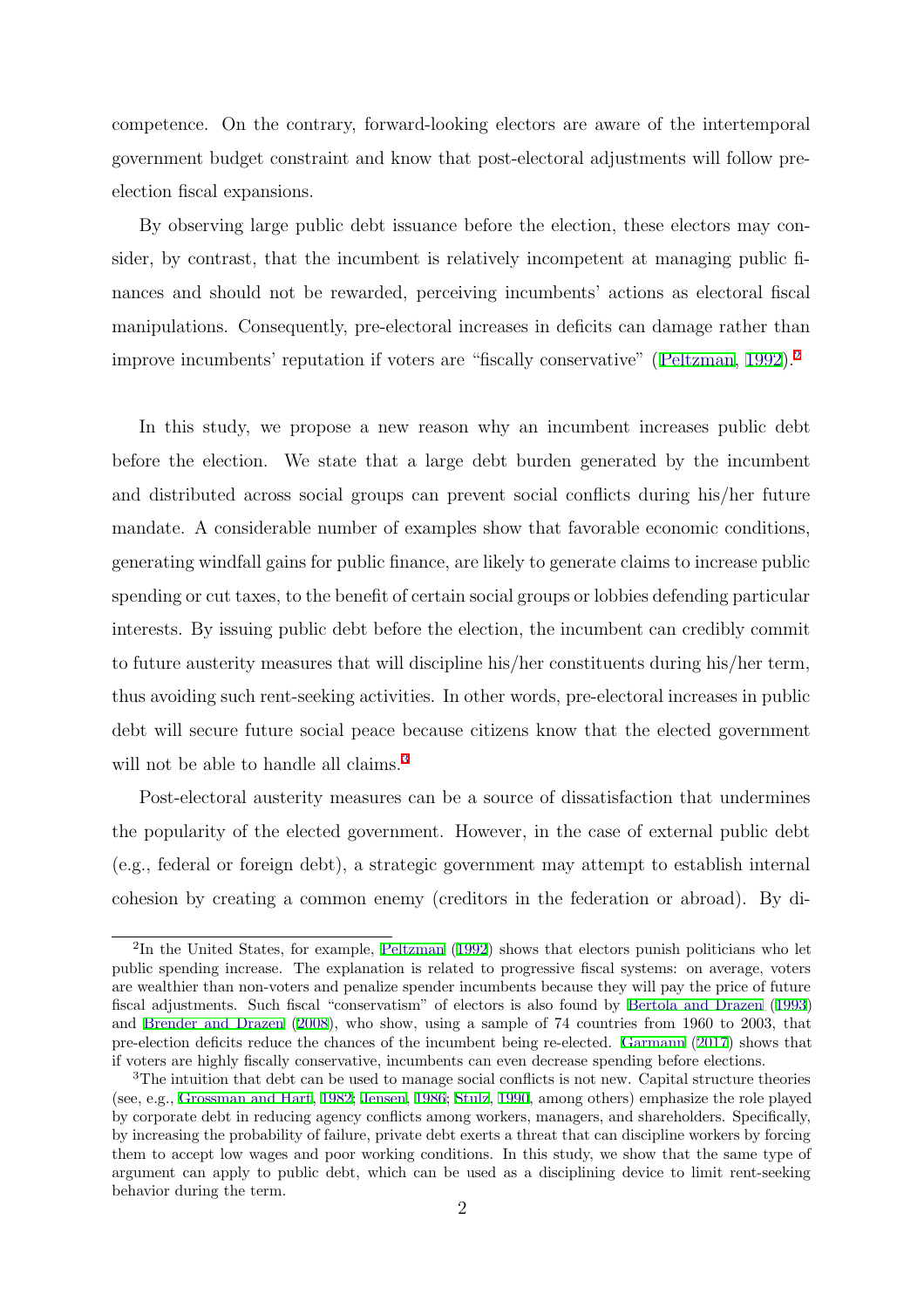verting the discontent caused by austerity policies toward outside scapegoats, it can thus avoid unpopularity. Public debt management can then serve to control future internal and external social conflicts for electoral purposes.

To develop these ideas, we build an original probabilistic voting setup with rentseeking activities.

Our model is based on a two-period game between  $N$  districts that are part of a federal union. In our stylized setup, a district can describe any local authority such as a municipality, federated state or country belonging to a wider group; it can also be a region, federal state or supra-national union. In the first period, in each district, the local government provides a flow of public goods that can be financed using federal debt, namely, the debt issued by the federal authority in the first period (from a particular district point of view, public debt is then assimilable to foreign debt). At the end of the first period, an election is held in each district, which opposes an incumbent and a challenger. In the second period, the newly elected government will have to repay the debt burden, which reduces the resources available to finance the public good. However, there is a conflict between districts about debt repayment (a particular district can formally or informally default, negotiate to alleviate debt, and so on, in which case the other districts will have to pay the bill).

Consequently, there are two types of conflicts: an internal conflict among the citizens of a district (to capture the highest share of the local public good) and an external conflict under which other districts oppose this district (to avoid debt repayment). In the symmetric equilibrium, these two conflicts generate unproductive rent-seeking efforts that reduce the taxable income and thus the level of public good.

Our main finding is that through public debt, a strategic incumbent can manage these conflicts for his/her benefit. By increasing public debt today, he/she generates a debt burden tomorrow that reduces internal conflicts (i.e., the size of the feasible public good decreases) but strengthens external conflicts (to avoid repaying this burden).

Related literature. Our model is at the interface of two strands of the literature.

(i) On the one hand, our results can be compared with the so-called diversionary theory of war, whereby "it appears to be a general law that human groups react to ex-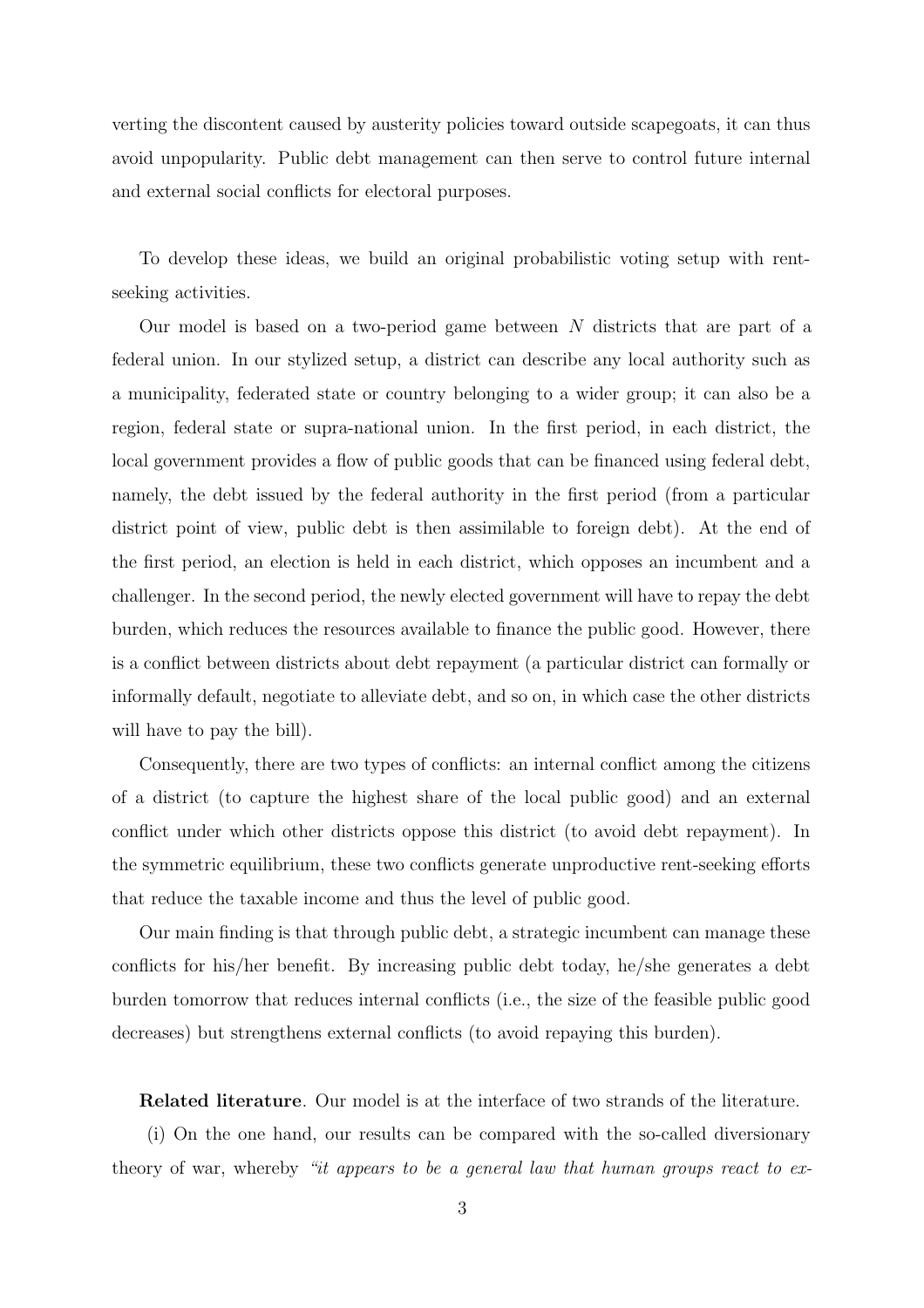ternal pressure by increased internal coherence" (Dahrendorf 1964, cited by Levine and Campbell 1972, p.31). According to Levy (1989), a diversionary war occurs when a leader begins a foreign conflict to divert attention from an ongoing domestic issue. In our model, by increasing debt, the incumbent creates a common enemy that serves to strengthen internal cohesion and limit social conflicts about the repartition of public goods.<sup>4</sup>

(ii) On the other hand, our model belongs to the abundant literature on the strategic use of public debt. Building on the pioneering works of Alesina and Tabellini (1990) and Persson and Svensson (1989), a number of studies have developed and tested the idea that if a government expects to be defeated, it will try to use debt strategically to constraint the future policies of his/her opponent.<sup>5</sup> By bequeathing a high debt burden to his/her successor, the incumbent can force his/her newly elected challenger to pay the bill and prevent him/her from carrying out his/her own policies.<sup>6</sup> In all this literature, public debt thus serves to tie the hands of possible successors.

Our model extends and challenges these results in three directions.

First, we propose a complementary point of view that suggests that the incumbent can benefit from tying his/her own hands. By doing this, he/she can credibly commit to not meet the claims of citizens during his/her term, discouraging rent-seeking activities. Therefore, in our model, public debt will be used strategically even in the absence of partisan preferences (as in Alesina and Tabellini, 1990), or disagreement between politicians about the desired level or composition of public goods (as in Persson and Svensson, 1989). Effectively, it is in the incumbent's interest to constrain his/her own room for maneuver rather than his/her challenger's one.

<sup>&</sup>lt;sup>4</sup>This cohesion effect has been raised by a large number of social psychology and anthropology studies. For example, Sumner (1906) first introduced the term *ethnocentrism* and developed the idea that "the exigencies of war with outsiders are what make peace inside. (...) These exigencies also make government and law in the in-group, in order to prevent quarrels and enforce discipline." Such a concept is introduced in a formal model of rent-seeking by Münster and Staal (2011). Their study provides one of the first economic models with simultaneous conflicts at different levels (see also Katz et al., 1990). However, Münster and Staal (2011) use a static setup and do not study electoral competition, while our model is dynamic and mixes the rent-seeking and probabilistic voting approaches. Moreover, in their model, there is conflict either between or within groups, but not both at the same time (in the basic case in which all players decide simultaneously and independently how to allocate their resources), while both conflicts can appear simultaneously in our setup. This is an important point because by using public debt, an incumbent can move the weight of internal and external conflicts according to his/her preferences.

 ${}^{5}$ See, for example, Pettersson-Lidbom (2001); Hodler (2011); Kirchgässner (2014).

 ${}^{6}$ In the same vein, Aghion and Bolton (1990) present an interesting model in which the incumbent has an incentive to accumulate excessive public debt because he/she can more credibly commit not to default than his/her opponent.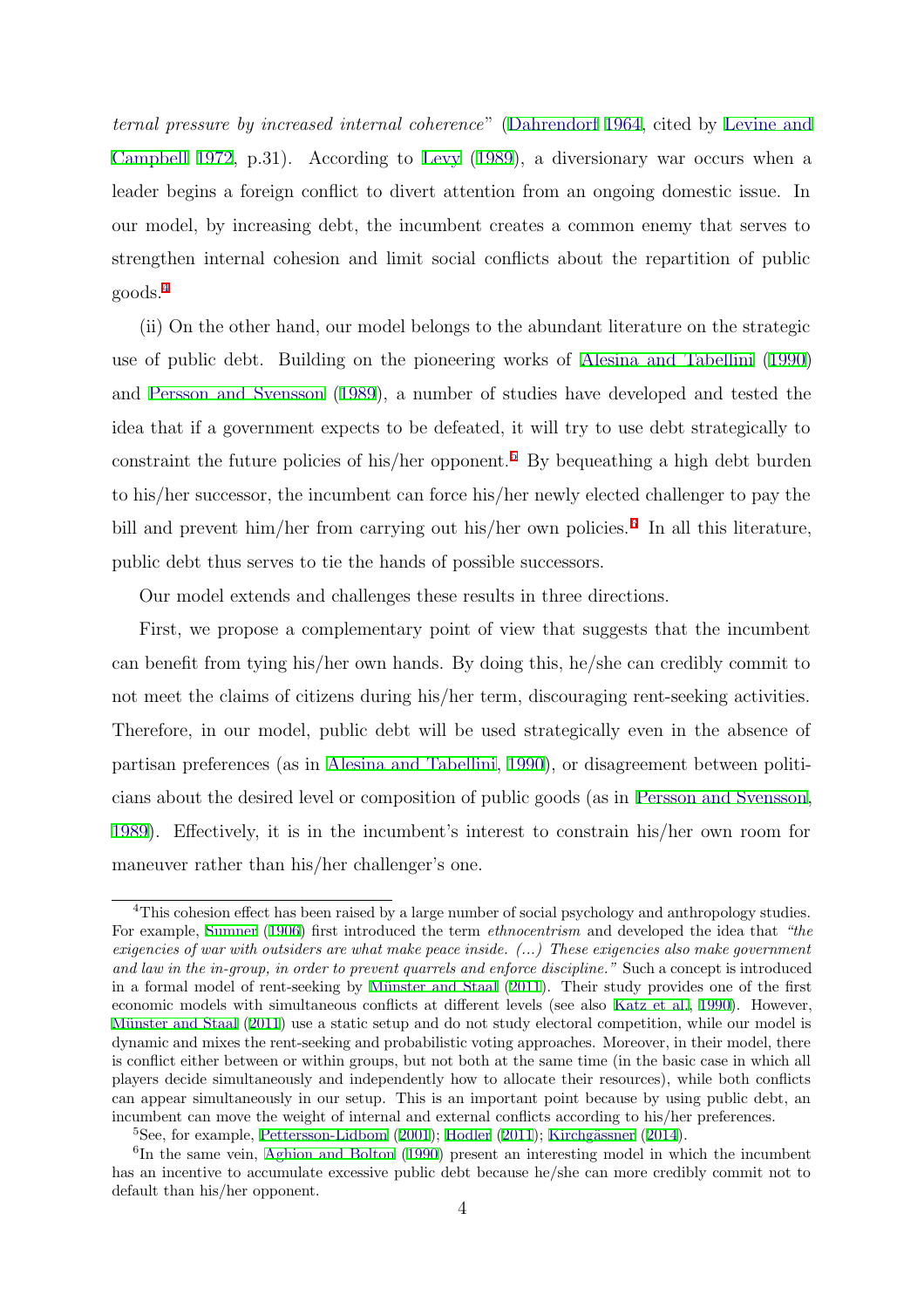Second, traditional works on the strategic use of public debt rest on the exogenous probability of re-election.<sup>7</sup> Yet, even if his/her chances are low, the incumbent may not undertake actions that reduce these chances, even if they strongly hinder the acts of his/her opponents.<sup>8</sup> In this way, a crucial feature of our model is that the inducement to public indebtedness is not related to the probability of losing the election. On the contrary, the incumbent strategically manages public debt to maximize the expected power rents he/she will receive, which positively depend on the probability of being reelected.

Third, contrary to most of the literature, our model does not require that the incumbent has partisan preferences or benefits from a competence advantage. In our setup, holding power (for the incumbent) or being newly elected (for the challenger) is the only necessary ingredient to generate comparative advantages in managing social conflicts. In other words, the incumbent benefits (suffers) from comparative advantages (disadvantages) simply because he/she is in office, while the challenger is not.

The rest of the paper is organized as follows. Before exposing the theoretical model, Section 2 provides empirical evidence based on Canadian data. Section 3 presents the theoretical framework, Section 4 describes the political competition, and Sections 5 and 6 outline the solutions for the second-period and first-period equilibria, respectively. Section 7 presents our findings about public debt and social cohesion, while Section 8 is devoted to social welfare. Finally, Section 9 concludes.

#### 2. Internal conflicts and public debt: Evidence from Canada

The main contribution of our model is that public debt can be strategically used by politicians for diversionary motives with two implications: (i) internal conflicts in a federal country are negatively linked to public debt and (ii) internal conflicts are strengthened if the incumbent is re-elected. In this section, we briefly expose some of the motivating evidence based on Canada data.

<sup>7</sup>In Alesina and Tabellini (1990), the incumbent has a chance of being re-elected, albeit his/her exact chances are uncertain; in Persson and Svensson (1989), the current government is certain to be removed.

<sup>8</sup>For example, Hodler (2011) finds that the incumbent never manipulates his/her opponent's public spending if he/she can ensure his/her own re-election.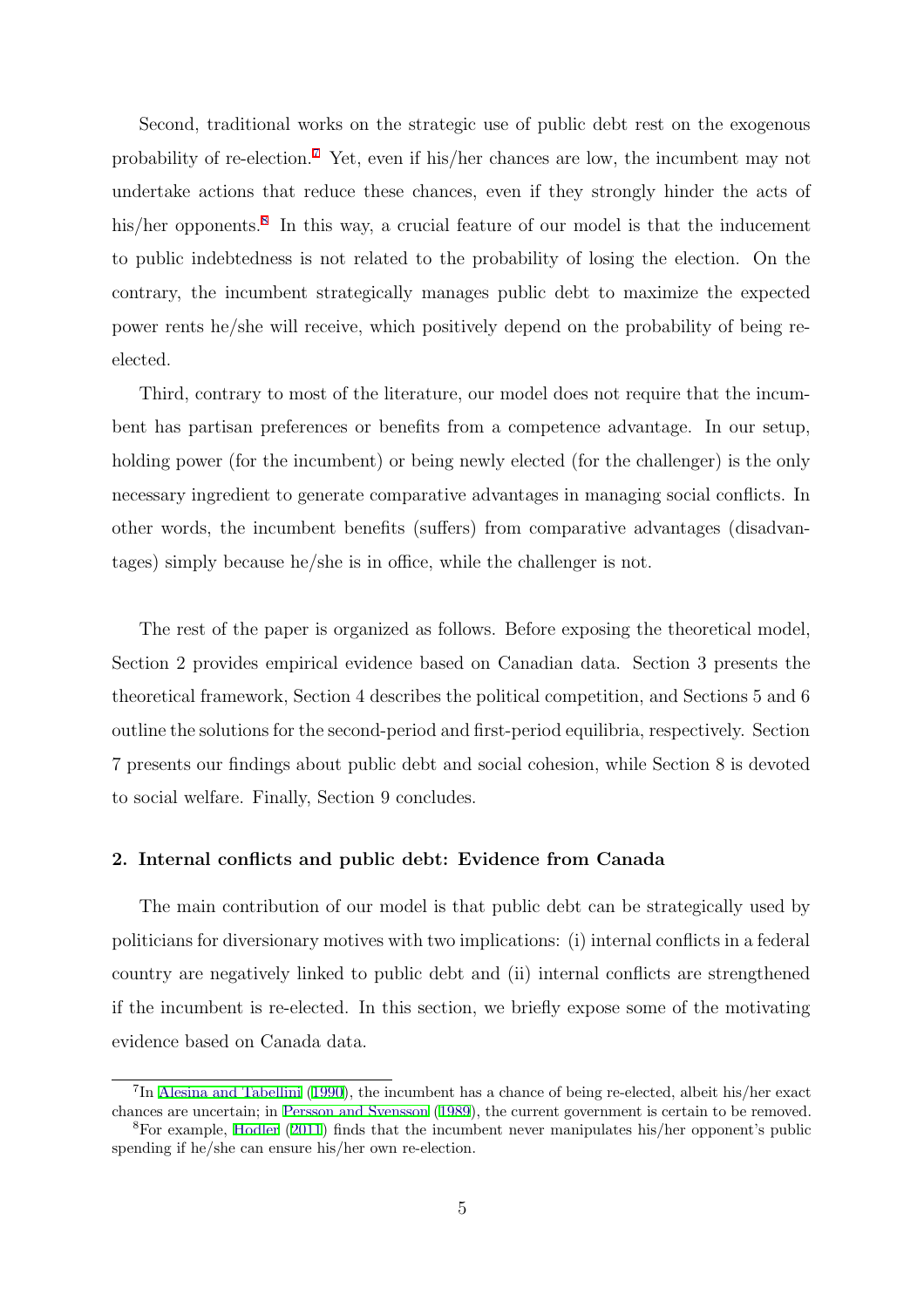Canada is suitable to illustrate our theory since its economic and parliamentary organization is consistent with our analytical framework. On the one hand, Canada is a federal state that divides government responsibilities between the federal government and 10 provinces in such a way that each province can finance a share of the public goods, while the federal government is responsible for funding the remaining share. On the other hand, the 10 provinces are considered to be sovereign in some areas (i.e., having their own governments, parliamentary elections, and internal constitutions), but they share responsibility with the federal government in other areas according to the Constitution Act from 1867. Such an economic and political organization affects how the power to spend money is shared, allowing many areas of spending to become vague, which may generate tension across provinces as well as between provinces and the federal government.

Data on internal conflicts are available from 10 Canadian provinces (Alberta, British Columbia, Manitoba, New Brunswick, Newfoundland, Nova Scotia, Ontario, Prince Edward Island, Quebec, and Saskatchewan) from the mid-1930s to 2013. <sup>9</sup> During our study period, we observed multiple violent events defined as internal conflicts at the provincial level, most in the largest provinces such that Alberta, British Columbia, Ontario, and Quebec (Quebec has the highest number of internal conflicts). Table A.5 lists the internal conflicts at the provincial level (see Appendix A).

| Variable                           | Obs | Mean      | Std.Dev.  | Min         | Max      |
|------------------------------------|-----|-----------|-----------|-------------|----------|
| Internal conflict                  | 700 | 0.0514286 | 0.2210282 | $\Omega$    |          |
| Provincial debt per revenue $(\%)$ | 631 | 7.423291  | 5.408228  | 0.1910569   | 26.56126 |
| Incumbents win                     | 630 | 0.1746032 | 0.379929  | $\theta$    |          |
| Growth $(\%)$                      | 630 | 3.938864  | 3.586842  | $-5.201699$ | 14.87949 |
| Revenue                            | 691 | 8647.783  | 17557.55  |             | 115911   |
| Election year                      | 700 | 0.3       | 0.4585852 | $\Omega$    |          |
| Inflation $(\%)$                   | 680 | 3.655518  | 3.34598   | $-4.598511$ | 14.36    |
| Change in lntaxsize                | 630 | 0.0075569 | 0.0713626 | $-0.174653$ | 0.32509  |
| Time between elections             | 600 | 3.3       | 1.487847  |             |          |

Table 1: Summary Statistics

Table 1 shows that significant social events represent 5% of the available data, whereas elections in which incumbents win account for 17% of the cases, with large variations in

<sup>9</sup>We restrict our analysis to internal conflicts since external conflicts are not publicly available in Canada. The data on provincial internal conflicts come from the following sources (listed in Appendix A): "A Brief History of Canada", "Riots and civil disorder in Canada", "List of conflicts in Canada" and "History Since Confederation". The data on provincial debt and economic measures come from Statistics Canada and the data on elections come from the Elections Canada website.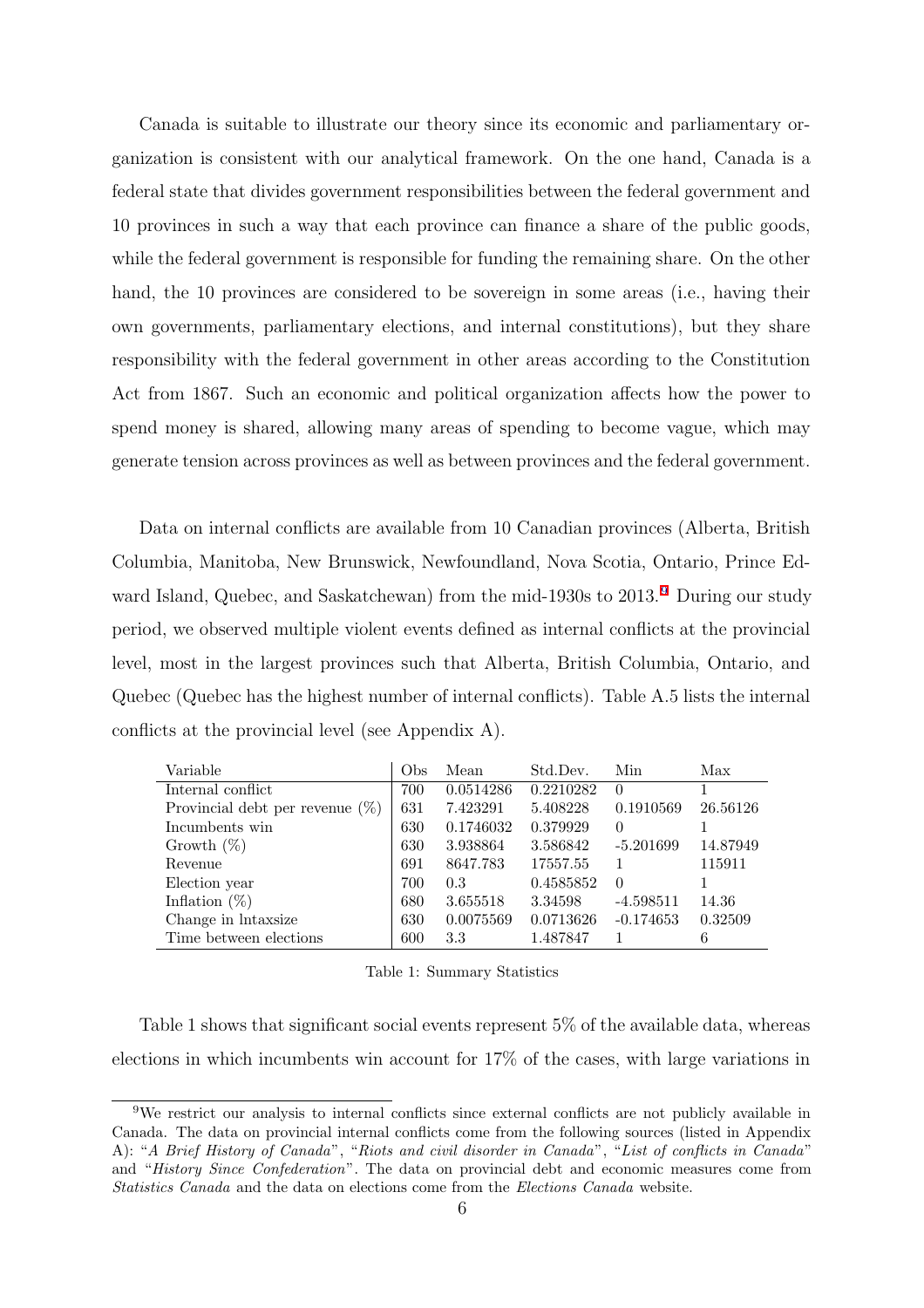economic growth levels, taxes, and inflation. As these variations may explain some of the dynamics of internal conflicts in Canadian provinces, we will use them in the conditional analysis.

#### 2.1. Simple correlations

Using the variables described above, we examine the relationship between our variables of interest and the outcome from a simple linear correlation and a polychoric correlation.<sup>10</sup> We consider all the provinces first and then we exclude Quebec.<sup>11</sup> While simple linear correlations (Pearson correlations) are not fully informative for measuring the correlation between a discrete outcome variable and continuous ones, there is a slight negative correlation between provincial debt per revenue and internal conflicts (Table 2). This negative correlation becomes even stronger when Quebec is excluded.

Additionally, we find a slight positive correlation between the incumbents win variable and internal conflicts, which again strengthens when Quebec is excluded. The correlation effects also strengthen in the polychoric correlation between internal conflicts and provincial debt per revenue and between internal conflicts and the incumbents win variable.

| Data                        | All Data          | All Data               | No Quebec         | No Quebec              |
|-----------------------------|-------------------|------------------------|-------------------|------------------------|
| Type of correlation         | correlation       | polychoric correlation | correlation       | polychoric correlation |
| Variable                    | internal conflict | internal conflict      | internal conflict | internal conflict      |
| Provincial debt per revenue | $-0.0099$         | $-0.0222$              | $-0.0209$         | $-0.0482$              |
| Incumbents win              | 0.0126            | 0.039                  | 0.033             | 0.101                  |
| Lag growth                  | $-0.0386$         | $-0.078$               | $-0.092$          | $-0.204$               |
| Lag revenue                 | 0.124             | 0.240                  | 0.199             | 0.360                  |
| Election year               | $-0.012$          | $-0.0344$              | $-0.009$          | $-0.0263$              |
| Inflation                   | $-0.047$          | $-0.1467$              | $-0.0462$         | $-0.1466$              |
| Change in ln of taxsize     | 0.0715            | 0.1402                 | 0.0527            | 0.108                  |
| Time                        | 0.048             | 0.1106                 | 0.057             | 0.1339                 |

Table 2: Correlations and Polychoric Correlations

This correlation information motivates us to pursue a more formal identification strategy to understand (i) the negative relationship between internal conflicts and public debt, and (ii) the positive relationship between internal conflicts and the incumbents win variable.

<sup>&</sup>lt;sup>10</sup>To appropriately account for the relationship between a discrete and a continuous variable, we investigate the polychoric correlation of Drasgow (1986). The polychoric correlation measures the association between ordered or categorical variables and one or multiple continuous variables.

<sup>&</sup>lt;sup>11</sup>Arguably, the events in Quebec are often related to issues of independence. This exclusion could also serve as a robustness check.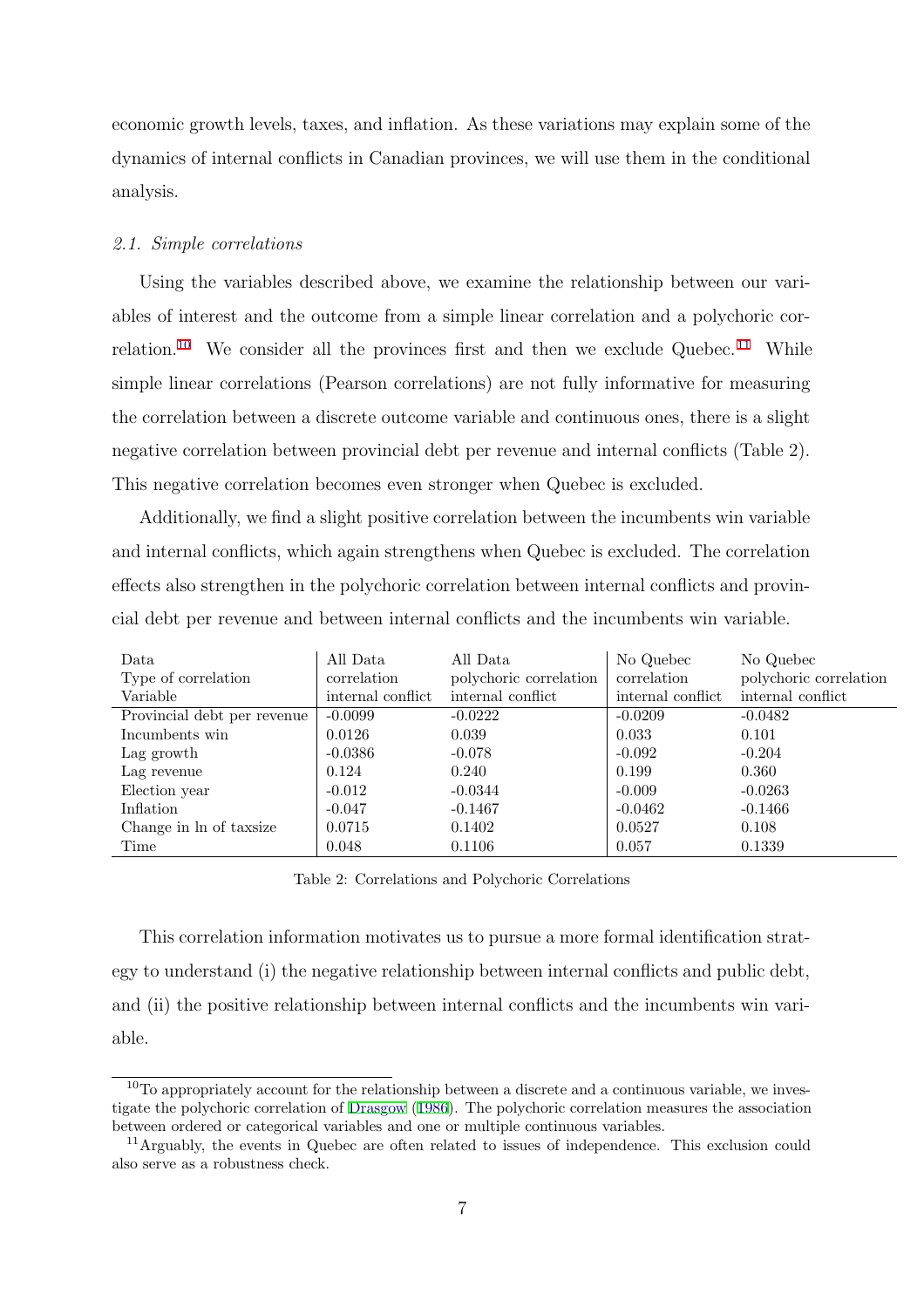#### 2.2. Identification Strategy

We use such events as riots and civil disorder with a significant social impact in Canadian provinces to measure of social instability (internal conflicts) in province i. The observed outcome variable is a dummy variable that takes 1 if a significant internal conflict happened in a province and 0 otherwise. The benchmark model is a reducedform probability model of internal conflict  $(SU_{it})$  in which the latent dependent variable is defined by

$$
SU_{it} = \Pr(\alpha + \beta Det_{it} + \gamma I W_{it} + \eta P_{it} + \psi El_{it} + \delta F_t) + u_{it},\tag{1}
$$

where  $Debt_{it}$  is the annual provincial debt per federal GNP at time t,  $IW_{it}$  is a dummy for incumbents winning,  $El_{it}$  is a dummy for the year of an election,  $P_{it}$  represents provincial controls (revenue),  $F_t$  represents federal variables (economic growth, change in tax rates), and  $u_{it}$  are random logistic distributed errors.

The above relationships may suffer from endogeneity bias triggered by the relationship between debt and internal conflicts. To address this potential issue, we propose a correction of the bias using a control function (CF) approach, which is suitable for nonlinear models.

#### Correction of Endogeneity Bias using the CF approach

The CF approach (see Heckman and Robb, 1985) corrects endogenous selection bias by modeling the endogeneity in the error term using a two-stage estimation procedure. The CF is a correction term needed as an additional regressor in the main equation of interest, as the outcome of interest is binary.<sup>12</sup> The procedure requires an exclusion restriction (or an instrument) to identify the impact of debt on internal conflicts. In the first stage, the endogenous variable is projected on the exclusion restriction(s) and a set of observed characteristics at the province level:

$$
Debt_{it} = f(Z_{it}, X_{it}) + \epsilon_i,
$$
\n<sup>(2)</sup>

where  $Z_{it}$  is the exclusion restriction(s), which is a variable correlated with the endogenous variable but not with the error in the main equation. Here, we consider  $Z_{it}$  to be the

<sup>&</sup>lt;sup>12</sup>A standard instrumental variables procedure cannot be applied to discrete outcomes.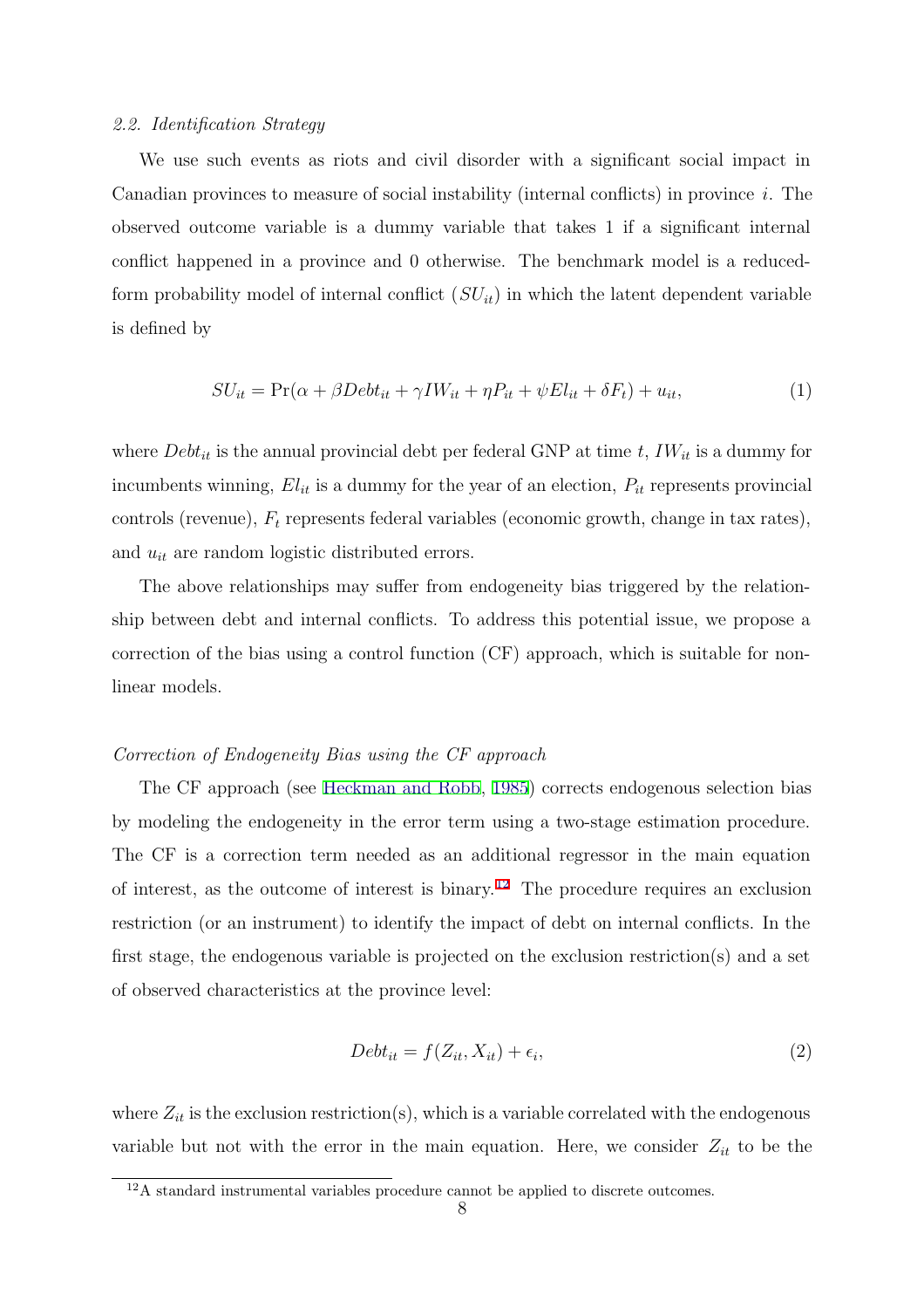mortgage rate, and we also add its squared value to capture possible non-linearities of the mortgage rate on provincial debt. Therefore, we use two exclusion restrictions for the identification. These exclusion restrictions also satisfy the conditional independence assumption as in Abadie et al. (2002).<sup>13</sup>  $X_{it}$  is the set of controls used in the second stage  $(IW_{it}, El_{it}, F_t).$ 

The first-stage model can therefore be written as

$$
Debt_{it} = \alpha_1 + \beta_1 Z_{it} + \beta_2 Z_{it}^2 + \gamma_1 I W_{it} + \psi_1 El_{it} + \delta_1 F_t + \epsilon_i.
$$
\n(3)

Using the residuals from this first stage as the CF correction term in the second stage, the main equation of interest becomes

$$
SU_{it} = \Pr(\alpha_2 + \beta_{1,2} Debt_{it} + \beta_{2,2} CF_{it} + \gamma_2 IW_{it} + \eta_2 P_{it} + \psi_2 El_{it} + \delta_2 F_t) + u_{it},\tag{4}
$$

where the benchmark model is augmented by  $CF_{it}$ , namely, the correction term obtained as the residuals from the first-stage estimation. Using this approach, we can correct the potential endogeneity between conflicts and debt.

#### Discussion of the results

First, we report the results of the first-stage model, where the endogenous variable (provincial debt per revenue) is modeled in function of the exclusion restriction (the mortgage rate and its square) and additional controls. Table 3 presents the results. The mortgage rate and its squared value are statistically significant. The residuals of the first-stage model are used as the CF in the second stage, which is our main specification of interest.

<sup>&</sup>lt;sup>13</sup>The mortgage rate is not correlated with internal conflicts (correlation below 0.005), but is correlated with the debt variable (correlation about 0.2). Similar correlations are found with the squared mortgage rate variable. Consequently, the mortgage rate and its square can be used as exclusion restrictions (instrumental variables) to identify the probability of internal conflicts.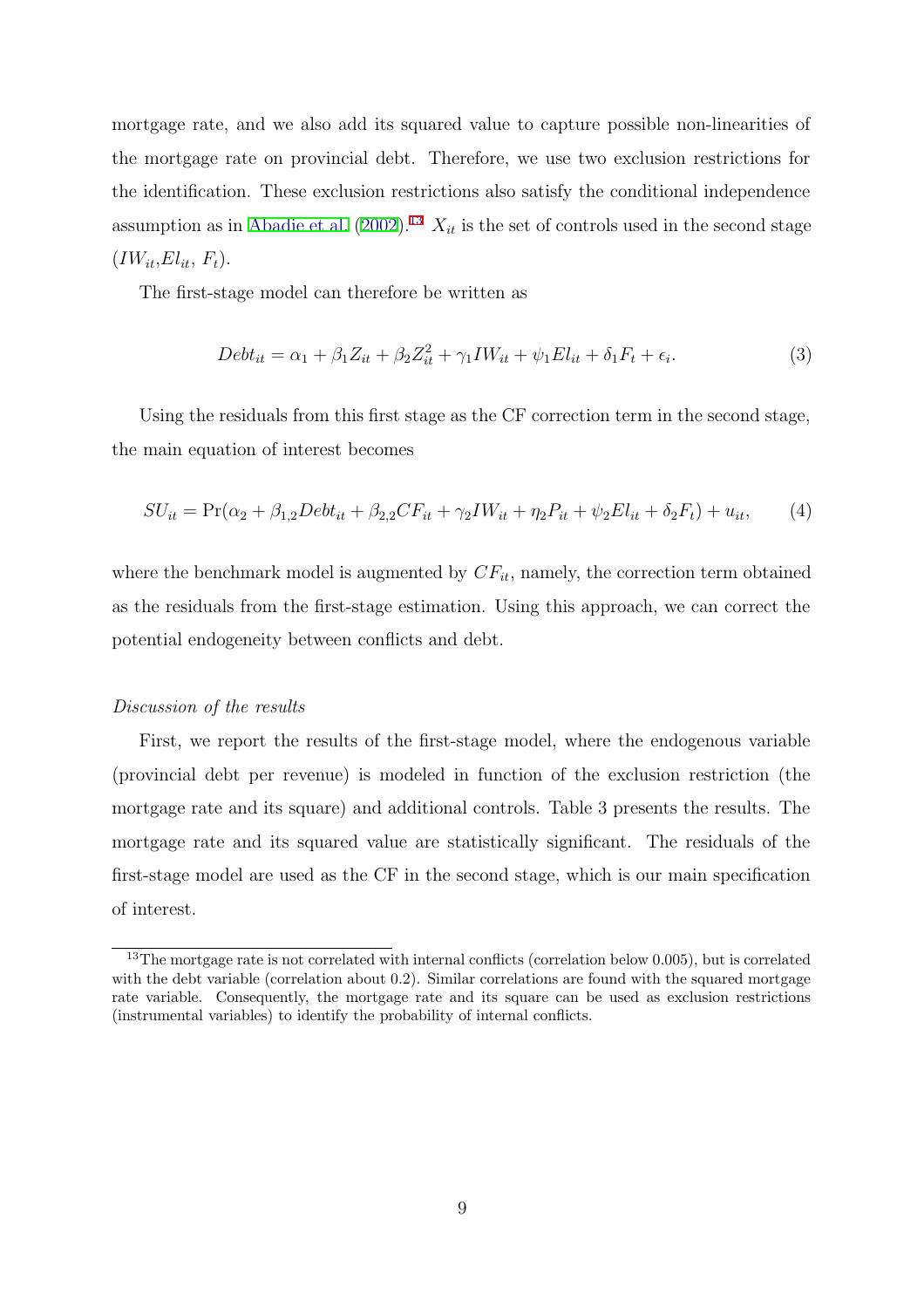| Variables                             | Provincial debt per revenue |  |  |
|---------------------------------------|-----------------------------|--|--|
| Mortgage rate                         | $-2.372**$                  |  |  |
|                                       | (1.003)                     |  |  |
| Mortgage rate squared                 | $0.147**$                   |  |  |
|                                       | (0.0721)                    |  |  |
| Incumbents win                        | $-0.436$                    |  |  |
|                                       | (0.537)                     |  |  |
| Lag growth                            | $-0.113**$                  |  |  |
|                                       | (0.0465)                    |  |  |
| Election year                         | $-0.736$                    |  |  |
|                                       | (0.450)                     |  |  |
| Inflation                             | $-0.128**$                  |  |  |
|                                       | (0.0609)                    |  |  |
| Time                                  | $0.212***$                  |  |  |
|                                       | (0.0106)                    |  |  |
| Constant                              | $10.28***$                  |  |  |
|                                       | (3.229)                     |  |  |
| Observations                          | 522                         |  |  |
| Number of id                          | 10                          |  |  |
| R-squared                             | 0.525                       |  |  |
| Robust standard errors in parentheses |                             |  |  |

\*\*\* p<0.01, \*\* p<0.05, \* p<0.1

Table 3: First Stage: Panel Data Model of Provincial Debt per Revenue

We test the two hypotheses of interest using a probability model that applies to the benchmark model as well as the model that corrects the endogeneity of the provincial debt per revenue variable. We use two specifications of the logit model: the classical logistic probability model,<sup>14</sup> and a panel version of the logit model. Additionally, we provide the results when Quebec is excluded from the analysis.

Table 4 presents the results. The first column provides the benchmark model for all the data using the classical logistic specification, the second column presents the model that accounts for endogeneity using the CF in the logit specification, and the third column shows the panel version of the logit model with the CF correction. Columns four, five, and six are similar to columns one, two, and three, but we exclude Quebec data.

The results emphasize that internal conflict is negatively associated with provincial debt per revenue. They are robust to removing the data for Quebec and are even stronger in this case, as the correlation analysis suggests. When we control for the endogeneity of provincial debt per revenue using the CF approach, the negative effect is about five times larger in the parameter estimates, suggesting downward bias in the estimation of the

<sup>&</sup>lt;sup>14</sup>We also test a penalized version of the logistic model that relates to rare events and the results remain unchanged.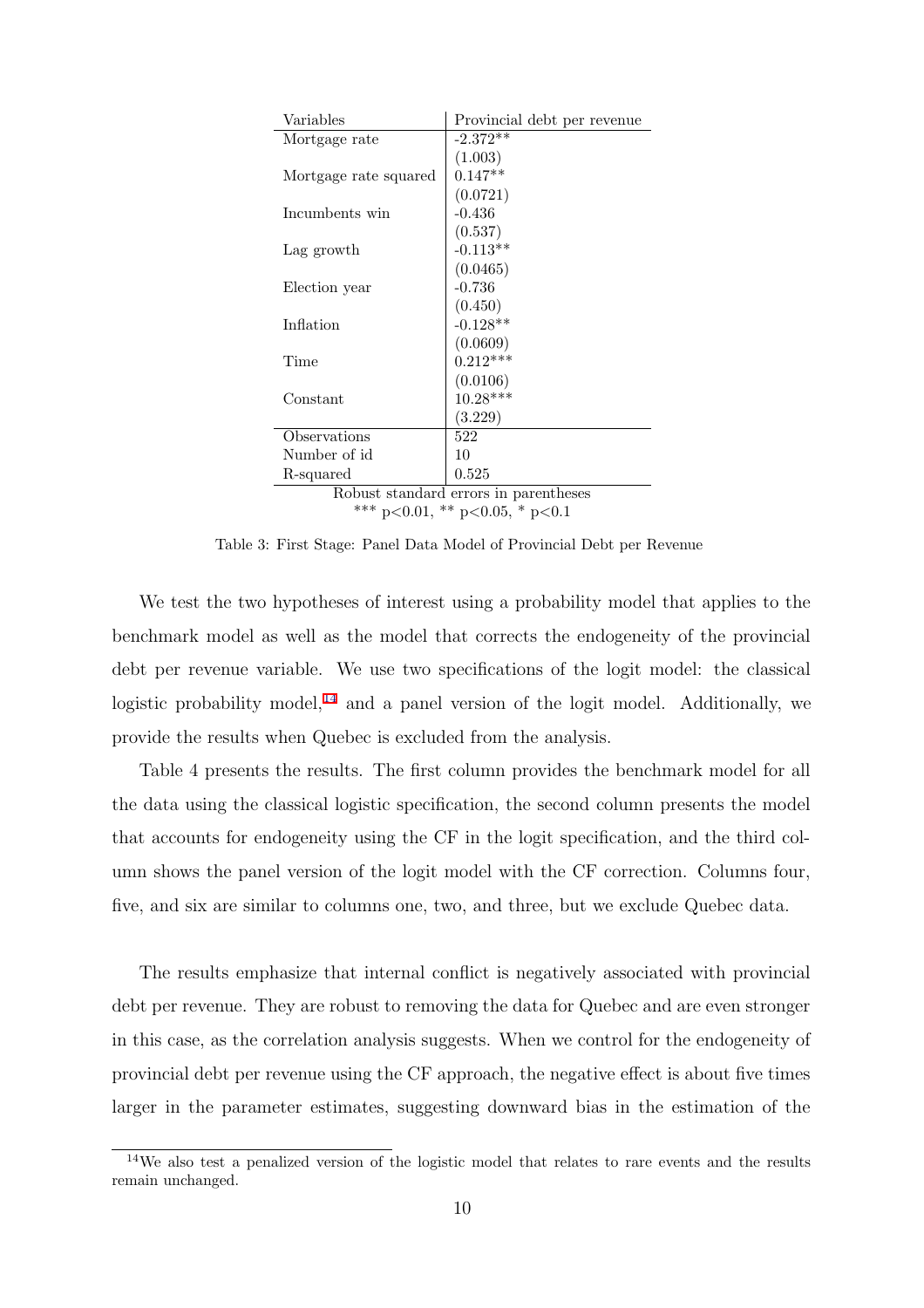benchmark model. This suggests an endogenous relationship between internal conflict and debt and that the proposed identification approach can capture this endogeneity. Finally, the positive association between incumbents winning and internal conflict is also validated by the model when we remove Quebec. Thus, even having controlled for endogeneity, the occurrence of internal social conflicts decreases with provincial public debt but may increase if the incumbent is re-elected. The rest of the paper develops a theory whose main implications are consistent with these two stylized facts.

|                      | (1)               | (2)               | (3)                 | (4)               | (5)               | (6)                 |
|----------------------|-------------------|-------------------|---------------------|-------------------|-------------------|---------------------|
|                      | All Data          | All Data          | All Data            | No Quebec         | No Quebec         | No Quebec           |
|                      | Logit benchmark   | Logit with CF     | Panel logit with CF | Logit benchmark   | Logit with CF     | Panel logit with CF |
| Variables            | Internal conflict | Internal conflict | Internal conflict   | Internal conflict | Internal conflict | Internal conflict   |
| Provincial debt      |                   |                   |                     |                   |                   |                     |
| per revenue          | $-0.114**$        | $-0.650***$       | $-0.535**$          | $-0.162***$       | $-0.701***$       | $-0.645**$          |
|                      | (0.0514)          | (0.159)           | (0.226)             | (0.0483)          | (0.188)           | (0.258)             |
| CF                   |                   | $-36.99***$       | $-33.53***$         |                   | $-33.98**$        | $-34.64***$         |
|                      |                   | (11.88)           | (11.84)             |                   | (14.22)           | (10.22)             |
| Incumbents win       | 0.350             | 0.621             | 0.682               | 0.912             | 1.206             | $1.296***$          |
|                      | (0.732)           | (0.736)           | (0.584)             | (0.927)           | (0.883)           | (0.318)             |
| Lag growth           | $-0.136$          | $-0.471***$       | $-0.427**$          | $-0.261***$       | $-0.612***$       | $-0.607***$         |
|                      | (0.0877)          | (0.159)           | (0.196)             | (0.0816)          | (0.149)           | (0.133)             |
| Lag reve             | $3.10e-05***$     | $0.00024***$      | $0.00019**$         | $8.55e-05***$     | $0.00027***$      | $0.00025**$         |
|                      | $(8.30e-06)$      | $(6.04e-05)$      | $(9.78e-05)$        | $(1.84e-05)$      | $(6.61e-05)$      | (0.00011)           |
| Election year        | $-0.0783$         | 1.223             | $1.043**$           | $-0.237$          | 1.281             | 1.184               |
|                      | (0.711)           | (0.796)           | (0.515)             | (0.943)           | (0.983)           | (0.750)             |
| Inflation            | $-0.182$          | $-0.617***$       | $-0.572***$         | $-0.186$          | $-0.614***$       | $-0.620***$         |
|                      | (0.113)           | (0.174)           | (0.0774)            | (0.141)           | (0.208)           | (0.0687)            |
| Change in ln taxsize | $10.13^{***}\,$   | $42.51***$        | 38.74***            | $11.52***$        | $43.78***$        | 43.47***            |
|                      | (3.323)           | (10.45)           | (6.092)             | (3.953)           | (12.83)           | (5.154)             |
| Time                 | 0.017             | $0.087***$        | $0.080***$          | 0.003             | $0.078**$         | $0.0783***$         |
|                      | (0.0157)          | (0.0262)          | (0.0195)            | (0.0175)          | (0.0328)          | (0.0205)            |
| Constant             | $-2.302***$       | 1.008             | 0.0657              | $-1.788***$       | 1.165             | 0.729               |
|                      | (0.634)           | (1.283)           | (2.734)             | (0.655)           | (1.409)           | (2.887)             |
| Observations         | 551               | 521               | 521                 | 495               | 468               | 468                 |
| Number of id         |                   |                   | 10                  |                   |                   | 9                   |

PDR - provincail debt per revenue, CF - control function correction term Robust standard errors in parentheses

\*\*\* p<0.01, \*\* p<0.05, \* p<0.1

Table 4: Probability of Internal Conflicts

#### 3. Theoretical framework

Our theoretical framework depicts a federal union including N districts, indexed by  $s \in \{1, \dots, N\}$ , each populated by  $M > 1$  citizens. In each district, there is an incumbent (denoted by  $I$ ) who seeks re-election and a challenger (denoted by  $O$ ). We focus on a particular district, that is, district i. Building on a standard probabilistic voting setup, we model a two-period game (before and after the election) between the incumbent and voters.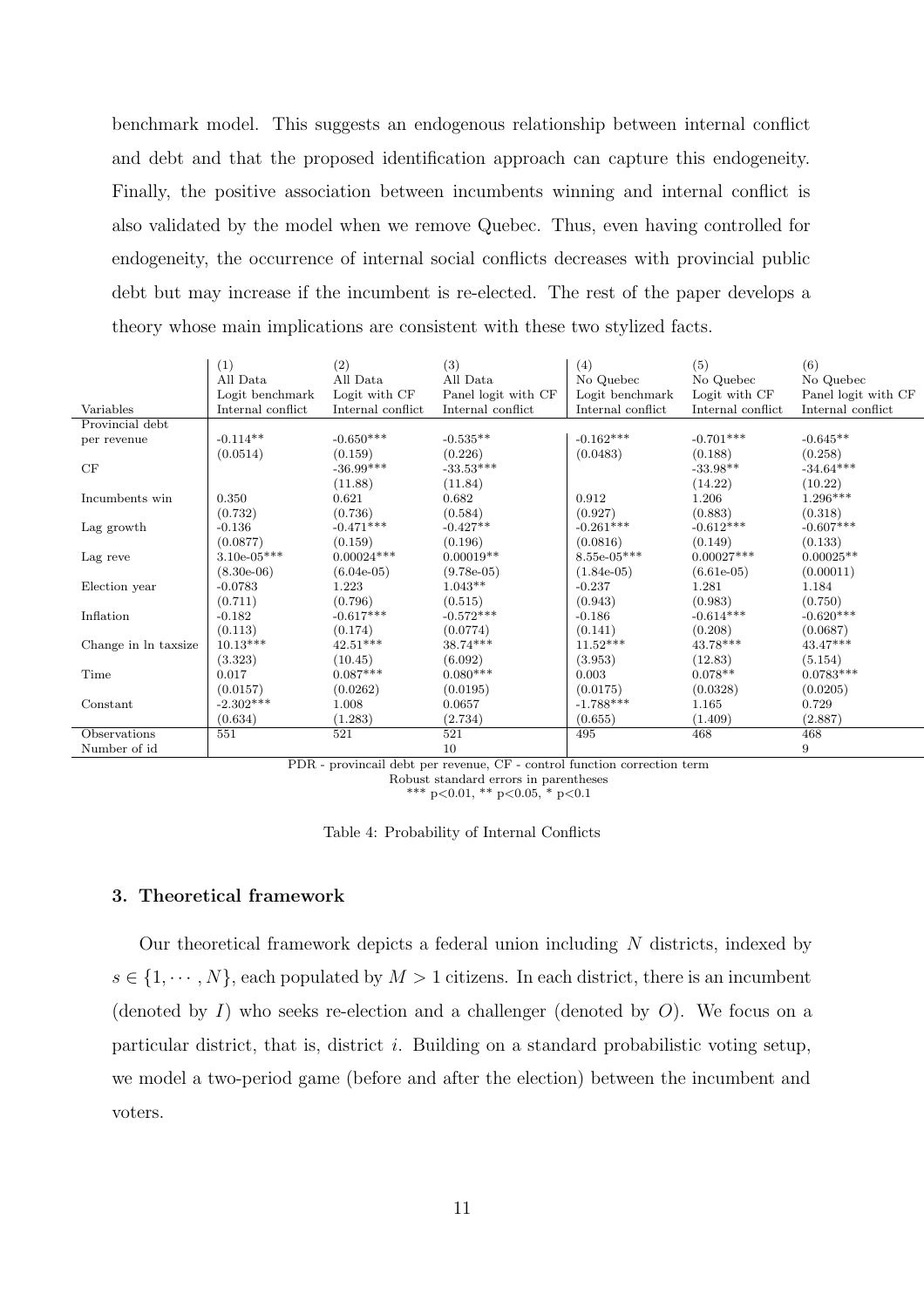#### 3.1. The multi-district setup

In each period  $t \in \{1, 2\}$ , the incumbent provides a public good  $(g_{t,i})$  and levies taxes from output  $(\tau Y_{t,i}, \text{ with } \tau \text{ the constant tax rate and } Y_{t,i} \text{ the level of output}).$ 

In the first period, the deficit must be financed by borrowing from the federal union  $\mathcal{D}_i = g_{1,i} - \tau Y_{1,i}$ . At the end of the first period, an election takes place in district i and the incumbent is re-elected or his/her challenger takes office.

In the second (and last) period, the newly elected politician has to repay public debt and interest since he/she cannot borrow in the last period  $(\mathcal{D}_{2,i} = 0)$ . However, the sharing of the debt burden is subject to conflicts within the federation since each district attempts to avoid reimbursement.<sup>15</sup> In this stage, the district  $i$  will have to repay a part  $\psi_i$  of the debt burden  $(1 + r)\mathcal{D}_i$   $(r \geq 0$  is the constant interest rate). This part will be endogenously determined in the following sections. Thus, the government's budget constraint is, in period 2

$$
\mathcal{D}_{2,i} = g_{2,i} + \psi_i (1+r) \mathcal{D}_i - \tau Y_{2,i} = 0. \tag{5}
$$

If  $\psi_i$  < 1, district *i*'s citizens benefit from debt alleviation (or partial default), while they must pay for their neighbors in the opposite case  $(\psi_i > 1)$ . In the equilibrium, however, all the public debt issued by the federation has to be repaid; hence,  $\sum_{s=1}^{N} \psi_s \mathcal{D}_s =$  $\sum_{s=1}^{N} \mathcal{D}_s$ , and the symmetric equilibrium will require  $\psi_s = 1, \forall s$ .

The intertemporal utility of citizen  $n, n \in \{1, \dots, M\}$ , is assumed to be linear (as we focus on a particular district, we drop the subscript i hereafter, except when necessary):<sup>16</sup>

$$
U(g_{1,n}, g_{2,n}) = g_{1,n} + \beta g_{2,n} =: U_n,
$$
\n<sup>(6)</sup>

where  $\beta \in (0, 1)$  is the discount factor and  $g_{t,n}$  denotes the amount of public good received by citizen *n* belonging to district *i* in period *t*, with  $g_t = \sum_{n=1}^{M} g_{t,n}$ .

Owing to imperfect property rights, the public good is rival but non-excludable, and

<sup>&</sup>lt;sup>15</sup>After the election, the debt burden can be renegotiated inside the federation. Some districts can obtain debt alleviations, bailouts, or specific assistance from the federal budget depending on their bargaining power. Since the federal budget must be balanced, other districts will have to pay for these measures, which produces inter-district conflicts about the repayment of public debt.

<sup>&</sup>lt;sup>16</sup>We could also assume that there is a private good and that citizens' utility  $(6)$  is consumptionaugmented. In this case, citizens consume their net income  $((1 - \tau)Y_t/M$  in a symmetric configuration), and our results are qualitatively unchanged.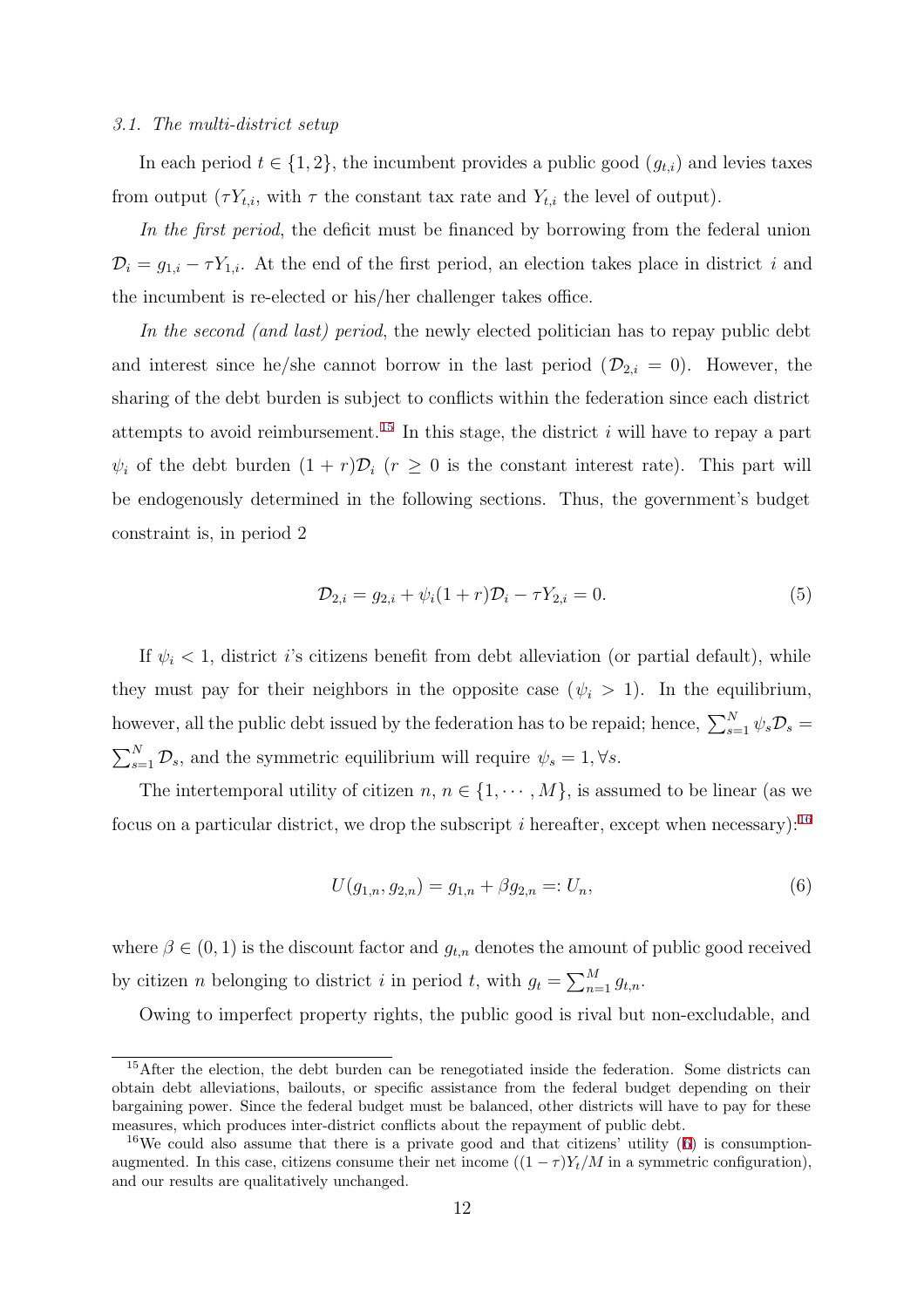the amount  $g_{t,n}$  that citizen n can acquire is subject to conflicts.<sup>17</sup> Thus, citizens are induced to provide rent-seeking efforts to capture the largest share of public good  $g_t$  (yet to be derived) that defines the rent available in district  $i$ . The rent in the two periods is

$$
g_1 = \tau Y_1 + \mathcal{D},\tag{7}
$$

$$
g_2 = \tau Y_2 - \psi(1+r)\mathcal{D}.\tag{8}
$$

Additionally, as discussed above, the property rights on the federal debt burden are imperfectly defined. Thus, by engaging in collective post-electoral fighting against other districts, district i's citizens can expect to reduce the debt burden they will face, thereby producing an extra incentive to carry out rent-seeking activities.

Consequently, two kinds of conflicts can be distinguished: *internal conflicts* (among the citizens of district i), and external conflicts (between the citizens of district i and those of other districts), which are explained in the following subsections.

#### 3.2. Internal conflicts

In district i, citizen n provides rent-seeking effort  $x_{t,n}$  to acquire a part of public good  $g_t$ . Let  $j \in \{I, O\}$  denote the politician who holds power  $(j = I$  in the first period, and  $j = I$  or O in the second period, if the incumbent is re-elected or not, respectively), and  $\alpha^{j}$  define the share of the captured public good, namely

$$
g_{t,n} = \alpha^j(\mathbf{x}_t)g_t.
$$
\n(9)

where  $\mathbf{x}_t := (x_{t,1}, \dots, x_{t,M})$  is the vector of citizens' effort. As usual, we assume a logistic contest success function:<sup>18</sup>

$$
\alpha^{j}(\mathbf{x}_{t}) = \frac{(x_{t,n})^{a^{j}}}{\sum_{m=1}^{M} (x_{t,m})^{a^{j}}},
$$
\n(10)

where  $a^j \geq 0$  is the *decisiveness* of the internal conflict (see, e.g., Hirshleifer, 1989). Indeed, the higher  $a^j$ , the higher is the expected efficiency of the rent-seeking effort. Following Hirshleifer (2008) and Münster and Staal (2011),  $a^j$  is determined by both the institutional and political factors affecting the protection of property rights. Consequently, the decisiveness of the internal contest is likely to depend on the office-holder

<sup>&</sup>lt;sup>17</sup>Strictly speaking, this public good is an impure public good (i.e., a common good).

<sup>18</sup>An axiomatic foundation is provided by Skaperdas (1996).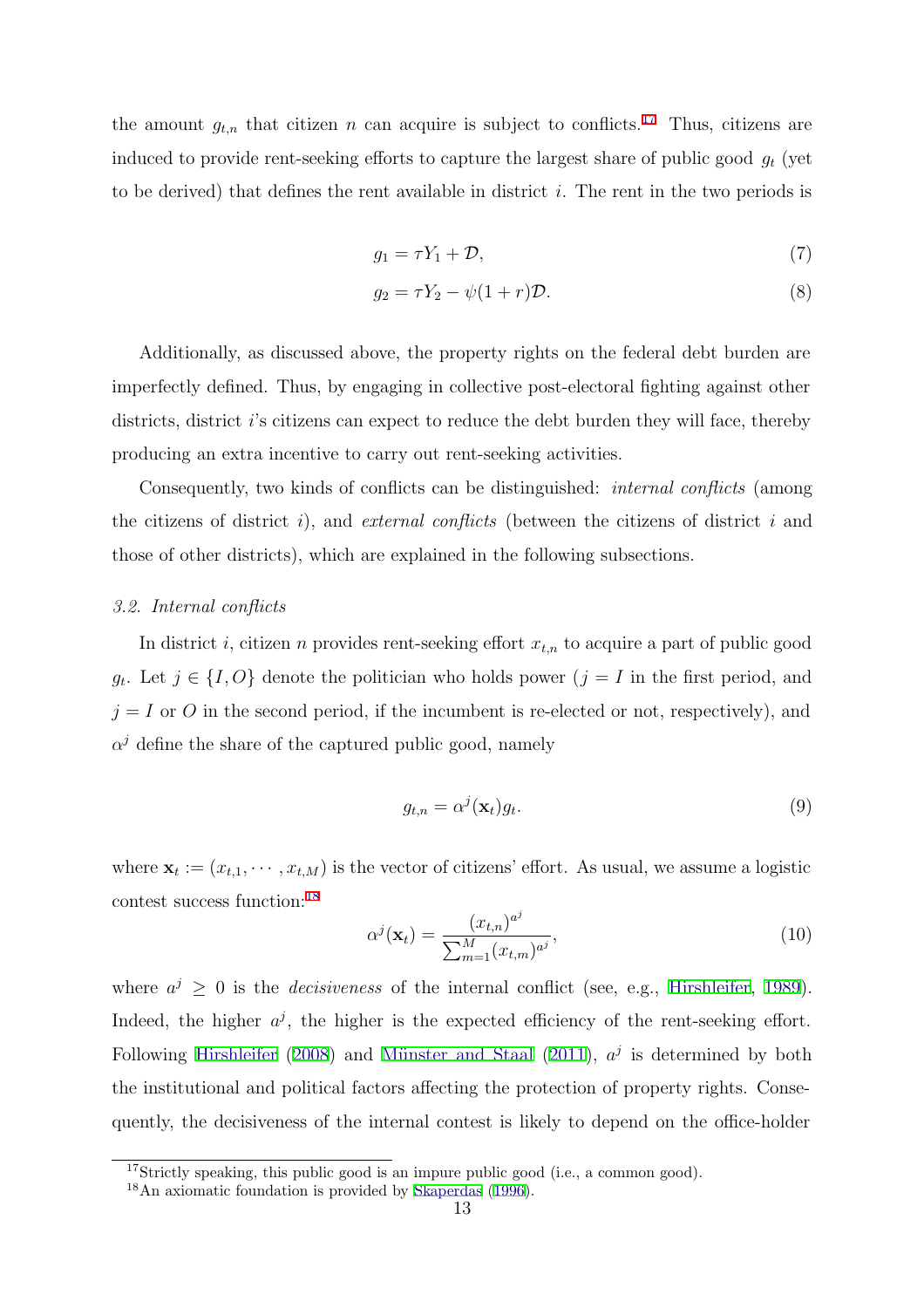$(j)$ . One way of explaining this feature is that politicians have different abilities to secure property rights inside their jurisdiction (Hirshleifer, 2008, p.21). In our model, while politicians have no intrinsic preferences or competencies, the simple fact that the incumbent is re-elected or the challenger is acceded to power can change the incentives of citizens to fight. This change in voters' incentives will affect the decisiveness parameter, which becomes dependent on the "type" of politician  $j = I, O$ .<sup>19</sup> For example, if the challenger is elected, he/she may benefit from a "honeymoon effect", since citizens are less induced to fight if they face a virgin politician (see, e.g., Mueller, 1973; Kernell, 1978). Following the incumbent's defeat, the in-place power networks are destroyed, the office staff is re-elected, and old barriers to entry fall in such a way that the decisiveness of the internal conflict  $(a^j)$  decreases; hence,  $a^O \le a^I$ . For the sake of completeness, we consider in the following any positive or negative value of  $a^O - a^I$ .

#### 3.3. External conflicts

In the second period, citizen n can provide an additional fighting effort  $y_{2,i,n}$  to avoid debt repayment. The mechanism underlying external conflicts differs from internal rentseeking because the expected gain from such conflicts depends on the collective action of district i's citizens and government, and this involves some coordination inside the district. Indeed, the government can be induced to organize the collective external fighting effort (e.g., by allowing or instigating growing public protests against the burden of the federal debt) to consolidate its popularity. As we show below, coordinating the struggle against a common foreign enemy is a means for an opportunistic government to divert citizens from internal social conflicts to its benefit.<sup>20</sup>

Let us define the collective effort of district *i* by  $\hat{y}_{2,i} := e_i \sum_{n=1}^{M} y_{2,i,n}$ , where  $e_i$  is the government's coordination effort. After the election, citizens of district  $i$  must repay a debt burden  $\psi(\hat{\mathbf{y}}_2)(1+r)\mathcal{D}$ , where  $\hat{\mathbf{y}}_2 := (\hat{y}_{2,1}, \cdots, \hat{y}_{2,N})$ . Similar to internal conflicts, we assume a logistic contest success function, namely

$$
\psi(\hat{\mathbf{y}}_2) = \frac{\hat{y}_{2,i}^{-b}}{\sum_{s=1}^{N} \hat{y}_{2,s}^{-b}},\tag{11}
$$

<sup>&</sup>lt;sup>19</sup>Thus, in the second period, the mere fact of having been the incumbent or challenger in the election may roughly characterize the "type" of office-holder.

<sup>&</sup>lt;sup>20</sup>This finding echoes the traditional diversionary hypothesis (see Wright, 1965; Mansfield and Snyder, 2004), which suggests that leaders might trigger conflict with other groups to deflect attention from problems at home. Wright states that "foreign war as a remedy for internal tension, revolution, or insurrection has been an accepted principle of government" (Wright, 1965, p.140).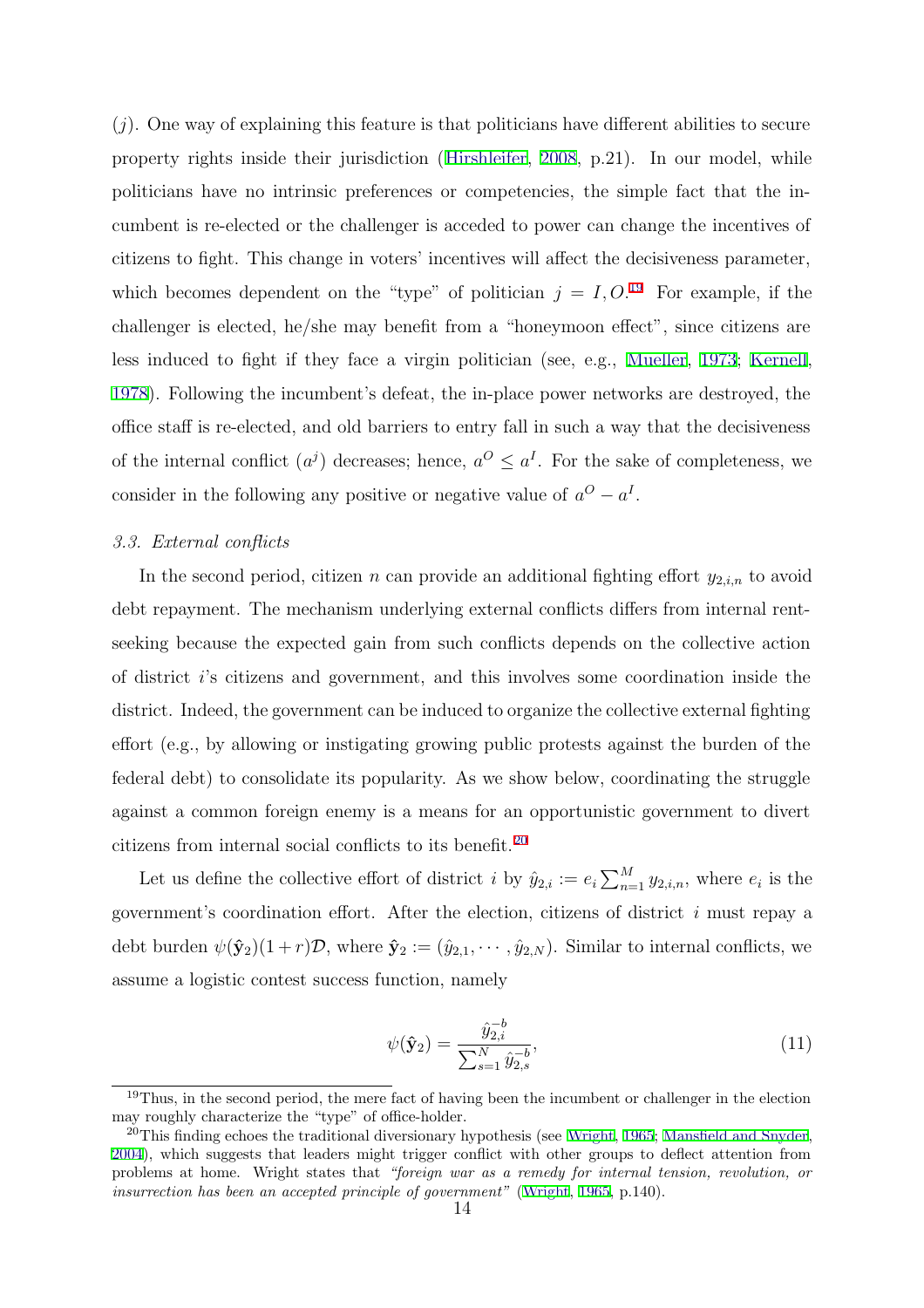where  $b \geq 0$  describes the *decisiveness* of the external contest. Note that b differs from  $a<sup>j</sup>$  since the contest between districts within the federal union is subject to different rules than that between individuals within a particular district.

In the symmetric equilibrium, external conflicts will be unproductive, but detrimental to output and welfare (like internal conflicts) because each district will repay the same amount  $(1 + r) \sum_{s=1}^{N} \mathcal{D}_s/N$  of debt (i.e.,  $\psi_s = 1$  for any s). This inefficiency is larger given the higher decisiveness parameter  $b$ <sup>21</sup>

## 3.4. Citizens' utility

Taking into account rent-seeking activities, citizen  $n$ 's utility  $(6)$  becomes

$$
U_n^j = \alpha^I(\mathbf{x}_1) [\tau Y_1 + \mathcal{D}] + \beta \alpha^j(\mathbf{x}_2) [\tau Y_2 - \psi(\hat{\mathbf{y}}_2)(1+r)\mathcal{D}]. \tag{12}
$$

Beyond engaging in conflict, citizens provide productive efforts  $h_{t,n}$  that yield output  $Y_t := \sum_{n=1}^{M} h_{t,n}$ . Thus, their budget constraint is, in the first period<sup>22</sup>

$$
x_{1,n} + h_{1,n} = 1,
$$

and, in the second period

$$
x_{2,n} + y_{2,n} + h_{2,n} = 1.
$$

Hence,

$$
Y_1 = \sum_{n=1}^{M} (1 - x_{1,n}), \text{ and } Y_2 = \sum_{n=1}^{M} (1 - x_{2,n} - y_{2,n}).
$$
 (13)

Therefore, by diverting effort from productive destinations, rent-seeking activities are costly. From (12) and (13), if politician j is elected, citizen n's utility is

$$
U_n^j(x_{1,n}, x_{2,n}, y_{2,n}) = \alpha^I(\mathbf{x}_1) \left[ \tau \sum_{n=1}^M (1 - x_{1,n}) + \mathcal{D} \right] + \beta \alpha^j(\mathbf{x}_2) \left[ \tau \sum_{n=1}^M (1 - x_{2,n} - y_{2,n}) - \psi(\hat{\mathbf{y}}_2)(1+r)\mathcal{D} \right], \quad (14)
$$

<sup>&</sup>lt;sup>21</sup>To simplify our analysis, the decisiveness parameter of external conflicts  $(b)$  does not depend on the type of office-holder, contrary to that of internal conflicts  $(a<sup>j</sup>)$ . However, we could easily introduce different parameters such that  $b^I \neq b^O$ . This assumption would unnecessarily complicate the model without affecting our results.

 $^{22}$ Each citizen is endowed with one unit of time. For simplicity, citizens simultaneously and independently decide how to allocate their resources to productive and unproductive activities.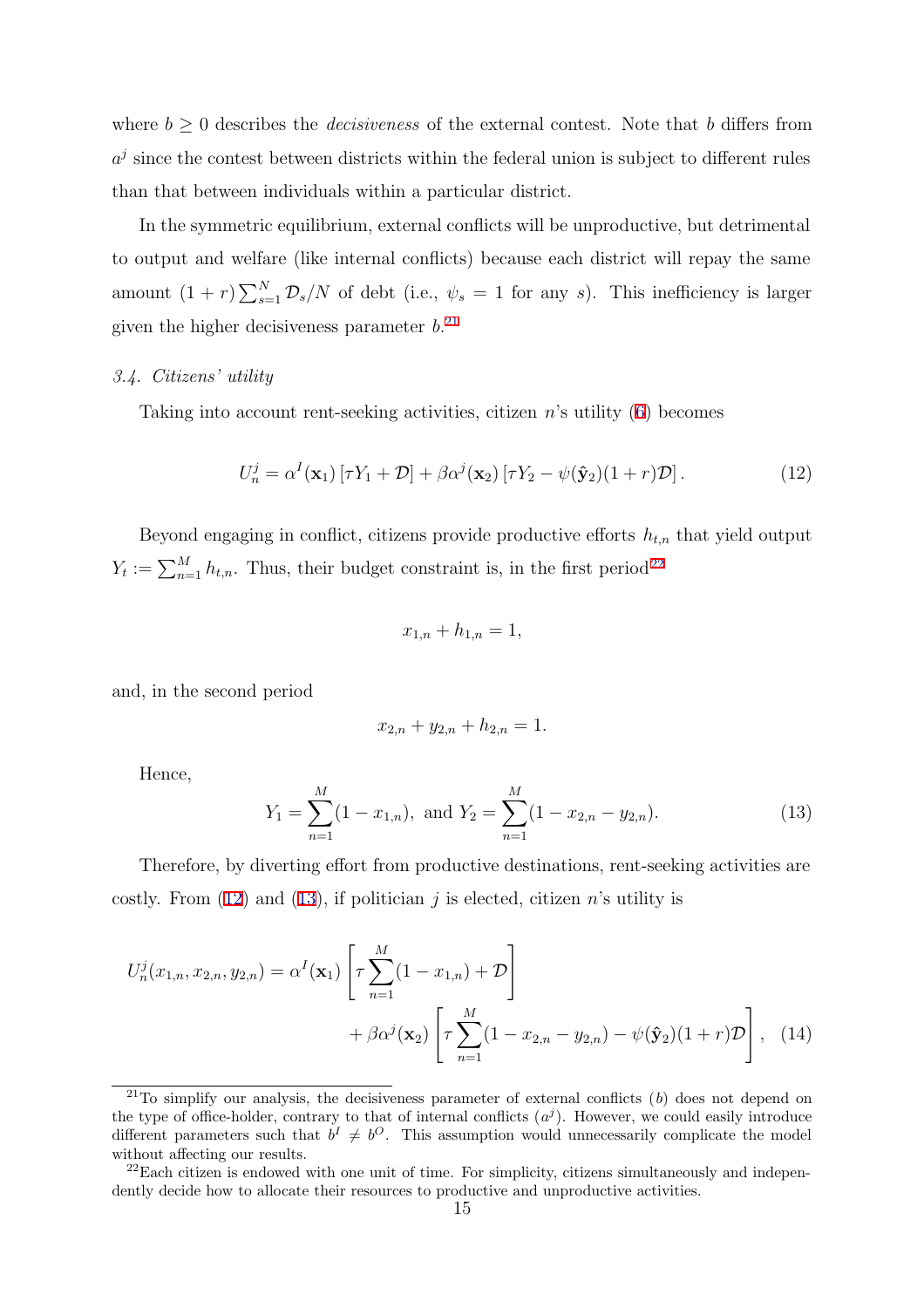under the non-negativity constraint  $g_2 \geq 0$ .

From (14), the level of rent in the second period has a negative association with the efficiency of the external fighting effort  $(\psi)$ . This will only reduce the incentive to fight internally (through the term  $\alpha^{j}$ ). In the equilibrium, this will produce a negative relationship between both types of conflicts. This result is presented below.

#### 4. Political Competition

Let us now describe the electoral side of the model. Citizens have preferences for ideology and other politicians' characteristics. Thus, in district  $i$ , citizen  $n$  receives additional expected utility  $(\theta_n + \xi)$  if politician I takes power. To avoid generating a deterministic election outcome, this term includes two random components:  $\theta_n$  is idiosyncratic and  $\xi$  is common to all voters. Following the probabilistic voting models of Lindbeck and Weibull (1987) and Persson and Tabellini (2000),  $\theta_n$  are independent random variables, constant over time, and uniformly distributed on [ $-1/2w, 1/2w$ ], with density  $w > 0$ ,<sup>23</sup> and  $\xi$ reflects the (relative) general popularity of politician  $I$ , which is uniformly distributed on  $[1/2h, 1/2h]$ , with density  $h > 0$ . Then, if politician j is elected, citizen n's expected utility becomes

$$
\mathbb{E}U_n^j(x_{1,n}, x_{2,n}, y_{2,n}) := \begin{cases} U_{i,n}^I(x_{1,n}, x_{2,n}, y_{2,n}) + \theta_n + \xi & \text{if } j = I, \\ U_{i,n}^O(x_{1,n}, x_{2,n}, y_{2,n}) & \text{if } j = O. \end{cases}
$$
(15)

#### 4.1. Politician's objective

The exercise of power generates psychological gains and losses for the office-holder. First, an (exogenous) ego-rent  $R > 0$  is perceived in each period. Second, after the election, there are additional (endogenous) net gains because the elected politician benefits from extra ego-rents, in the form of "popularity" gains, if the district succeeds in reducing the debt burden. His/her second-period rent then increases with the gain  $1 - \psi(\cdot)$ . These extra rents motivate the office-holder to engage in a costly effort  $(e)$  to avoid repaying the debt.<sup>24</sup> Hence, the total psychological rents  $R_t$  that the office-holder perceives are, in

<sup>&</sup>lt;sup>23</sup>A positive (resp. negative) value of  $\theta_n$  implies that citizen n has a bias in favor of the incumbent (resp. the challenger), whereas citizens with  $\theta_n = 0$  are ideologically neutral. Further, w measures citizens' responsiveness to rent-seeking activities. As w increases, citizens care more about rent captation than ideology (see Eq. 15).

<sup>&</sup>lt;sup>24</sup>Many empirical works support this specification. For example, the well-known "rally 'round the flag syndrome" suggests that external conflicts often boost the popularity of leaders (Grieco et al., 2014,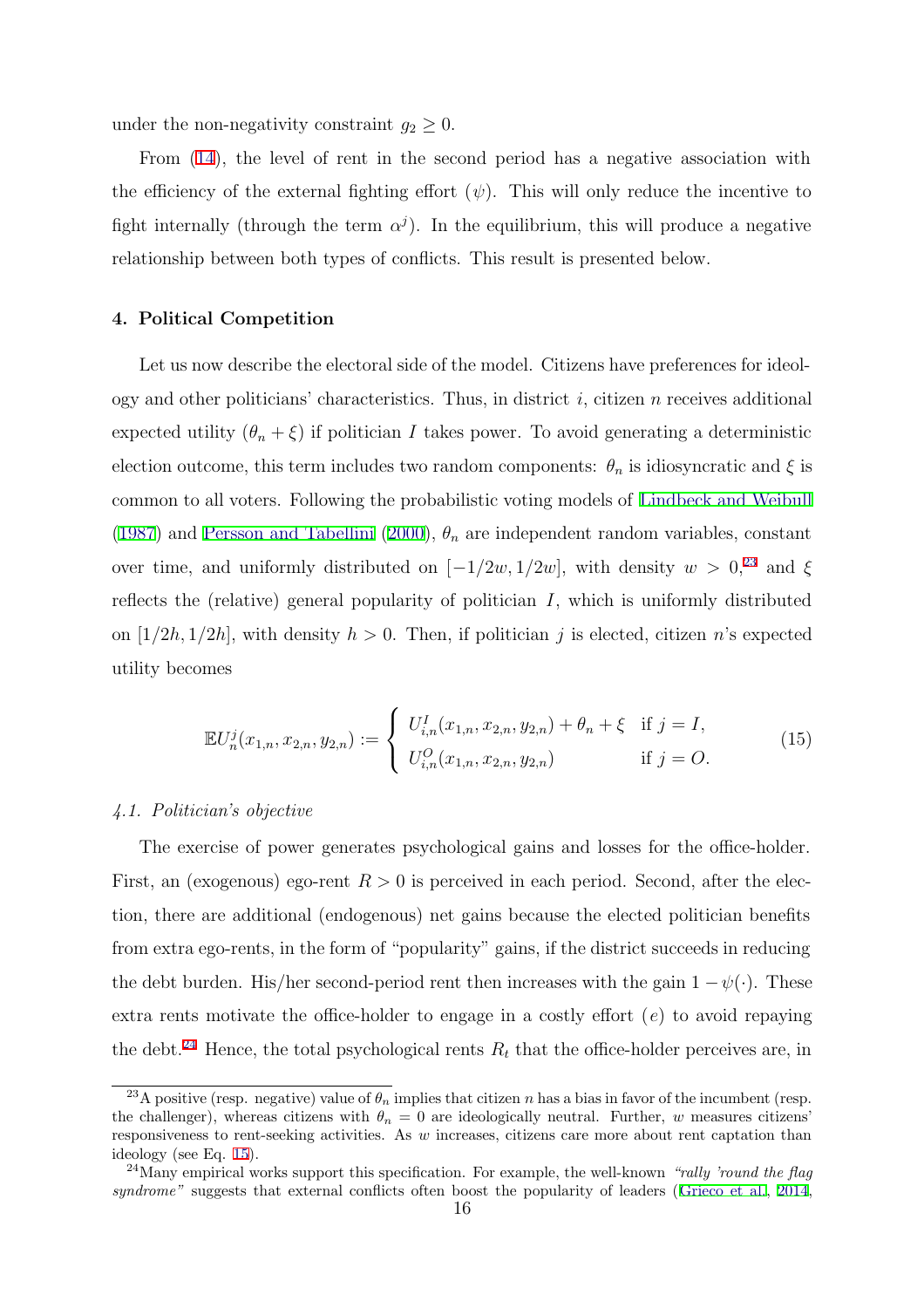the first period<sup>25</sup>

$$
R_1=R,
$$

and in the second period, assuming a linear cost of effort,

$$
R_2 = R + \lambda (1 - \psi(\hat{\mathbf{y}}_2))(1 + r)\mathcal{D} - e, \text{ with } \frac{\partial \hat{\mathbf{y}}_2}{\partial e} \ge 0.
$$

The parameter  $\lambda \geq 0$  reflects how citizens reward the office-holder when the district succeeds in external fighting ( $\psi$  < 1). In the opposite case ( $\psi$  > 1), the government suffers from a popularity loss. A politician in search of popularity will then undertake efforts to coordinate the external fight, even if, in the symmetric equilibrium, this fight will be unproductive  $(\psi = 1)$ .

The incumbent's objective is to maximize the intertemporal flow of expected power rents, namely

$$
\mathbb{E}[V] = R_1 + \beta \mu R_2,\tag{16}
$$

where E denotes the expectation operator (with expectations taken over the election outcome) and  $\mu$  is the (endogenous) reelection probability.

The office-holder has a unique strategic variable in each period. In the first period, the incumbent sets the amount of public debt  $\mathcal{D}$ . In the second period, the elected politician determines his/her coordination effort e, conditional on the amount of debt initially chosen. Hence, when the incumbent decides  $\mathcal{D}$ , he/she must take into account the effect of this action on his/her optimal coordination effort if re-elected. The following subsection details the timing of the model.

## 4.2. Timing of the game

The timing of events is as follows:

- 1. **Period 1.** The incumbent chooses the amount of debt  $D$ . In this stage, all agents know the distributions of  $\theta_n$  and  $\xi$ , but not their realized values.
- 2. Citizen *n* provides a rent-seeking effort  $x_{1,n}$ ; the actual value of  $\xi$  is realized, all uncertainty is resolved, and election is held.

p.199). For example, some US presidents have enjoyed extra short-run popular support during the outbreak of international crises or wars (as, e.g., Lian and Oneal, 1993; Hetherington and Nelson, 2003, among others).

<sup>&</sup>lt;sup>25</sup>Power rents are assumed to be purely psychological. This avoids introducing an unnecessary additional conflict between the government and district i citizens.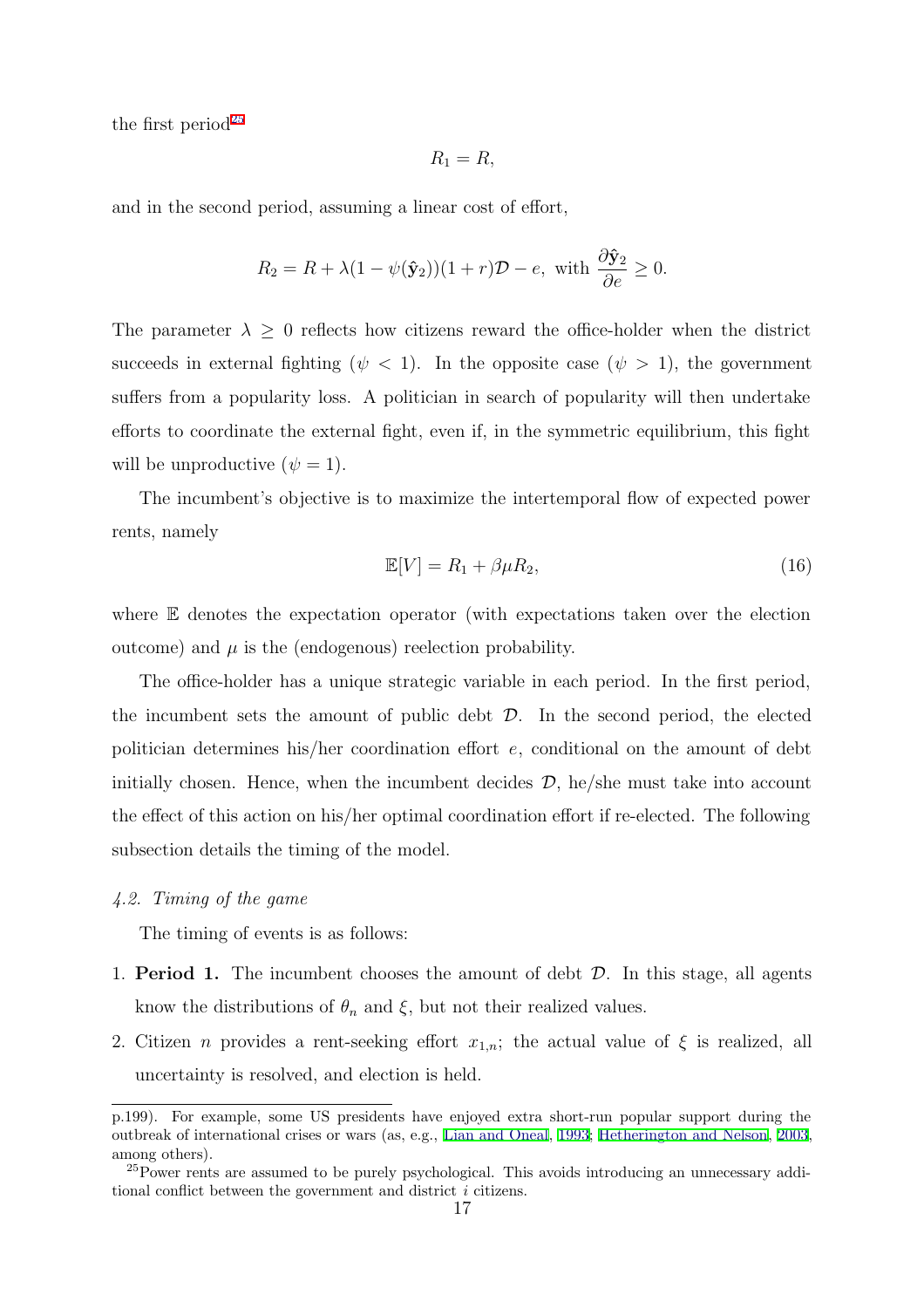- 3. **Period 2.** The incumbent is re-elected  $(j = I)$  or the challenger is elected  $(j = O)$ .
- 4. The newly elected politician implements coordination effort e. Citizen n makes rentseeking efforts  $x_{2,n}$  and  $y_{2,n}$ , and the game ends.

As usual, we look for the Subgame Perfect Equilibrium and we solve the model by backward induction. The two stages (after and before the election) are respectively depicted in the following sections.

## 5. Second-period equilibrium

In the second period, the office-holder calculates the optimal coordination effort and citizens choose their optimal fighting efforts conditional on the public debt.

#### 5.1. The government's optimal coordination effort

The newly elected politician  $j \in \{I, O\}$  chooses the coordination effort e that maximizes his/her second-period power rent:

$$
R_2 = R + \lambda (1 - \psi(\hat{\mathbf{y}}_2))(1+r)\mathcal{D} - e. \tag{17}
$$

Hence, the following first-order condition is

$$
-\lambda(1+r)\mathcal{D}\frac{\partial\psi(\hat{\mathbf{y}}_2)}{\partial e} = 1.
$$
 (18)

The optimal effort is such that the marginal cost simply equals the marginal gain. By producing one additional unit of effort, the office-holder benefits from the extra psychological gain from the marginal increase in the collective surplus (the LHS of Eq. (18), which is positive because  $\partial \psi(\cdot)/\partial e \leq 0$ , but incurs one unit of marginal cost through the simple linear cost function.

Focusing on the symmetric equilibrium, which we describe below, we have  $\hat{y}_{2,s} =: \hat{y}_2$ , for any s; moreover, from Eq.  $(11)$ , the optimal coordination effort is<sup>26</sup>

$$
e^*(\mathcal{D}) = \lambda \tilde{N}b(1+r)\mathcal{D},\tag{19}
$$

<sup>&</sup>lt;sup>26</sup>Indeed, in the symmetric equilibrium, we have  $\partial \psi(\hat{y}_2)/\partial e = -b\tilde{N}/e$ . The second-order condition is verified since  $e \mapsto \psi(\hat{\mathbf{y}}_2)$  is a convex mapping.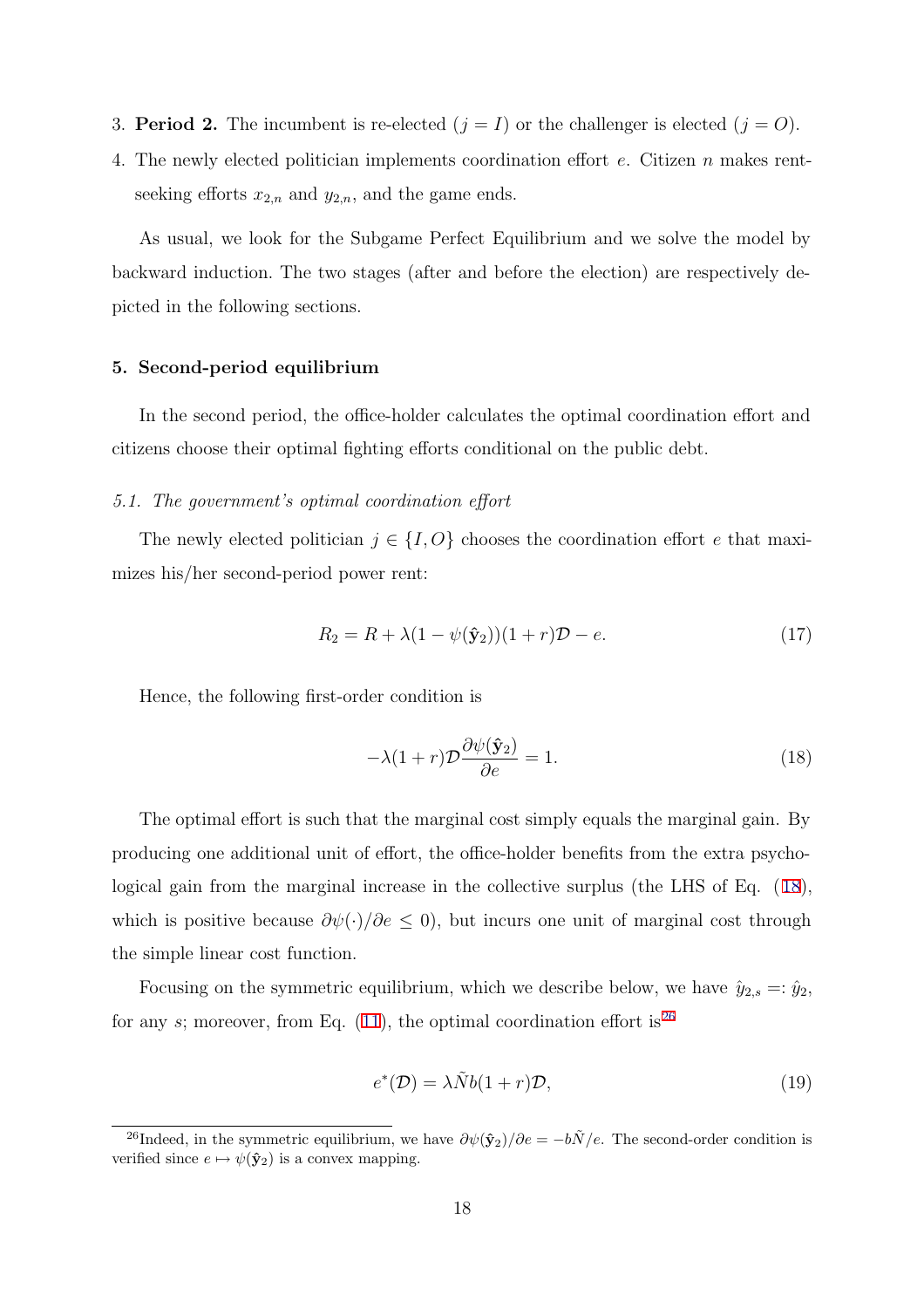where  $\tilde{N} := (N-1)/N^2 > 0$ .

The optimal effort positively depends on public debt  $D$ . This dependence is sensitive to the decisiveness parameter (b). Indeed, the higher public debt, the higher are the potential gain from external fighting and the marginal gain from the coordination efforts. Further, as decisiveness increases, district  $i$  is more likely to avoid debt repayment, which increases the government's incentive to coordinate the conflict.

From (17), the second-period power rent is, in the symmetric equilibrium ( $\psi = 1$ ),

$$
R_2^* = R - e^*(\mathcal{D}) = R - \lambda \tilde{N}b(1+r)\mathcal{D} =: R_2^*(\mathcal{D}).
$$

In the equilibrium, the office-holder's payoff negatively depends on public debt, given his/her unproductive coordination efforts to avoid repaying the debt burden.

#### 5.2. Equilibrium internal and external rent-seeking activities

Given the government's effort  $e^*$ , citizens optimally determine their rent-seeking activities  $x_{2,n}$  and  $y_{2,n}$ . If politician j holds office, citizen n's programme is, by (6),

$$
\max_{(x_{2,n}, y_{2,n}) \in \mathscr{C}} \mathbb{E} U_n^j(x_{1,n}, x_{2,n}, y_{2,n}),
$$
\n
$$
\text{s.t. } \tau \sum_{s=1}^M (1 - x_{2,s} - y_{2,s}) \ge \psi(\hat{\mathbf{y}}_2)(1+r)\mathcal{D},
$$
\n(20)

where  $\mathscr{C} := \{(x, y) \in [0, 1]^2; x + y \leq 1\}.$ 

Using (14), the first-order condition on  $x_{2,n}$  is (the strict complementarity slackness condition holds at the equilibrium, see Appendix B)

$$
\frac{\partial \alpha^j(\mathbf{x}_2)}{\partial x_{2,n}} \left[ \tau \sum_{s=1}^M (1 - x_{2,s} - y_{2,s}) - \psi(\hat{\mathbf{y}}_2)(1+r) \mathcal{D} \right] = \alpha^j(\mathbf{x}_2) \tau. \tag{21}
$$

The LHS of (21) is the marginal gain from acquiring an additional share of the public good by exerting one more unit of intra-district effort  $(g_2\partial\alpha^j/\partial x_{2,n})$ . This marginal gain negatively depends on  $D$ , because the debt burden reduces the amount of the feasible public good  $(g_2)$ . The RHS is the marginal cost, which is the opportunity cost of rentseeking activities in terms of fiscal resources  $(\alpha^{j} \tau)$ .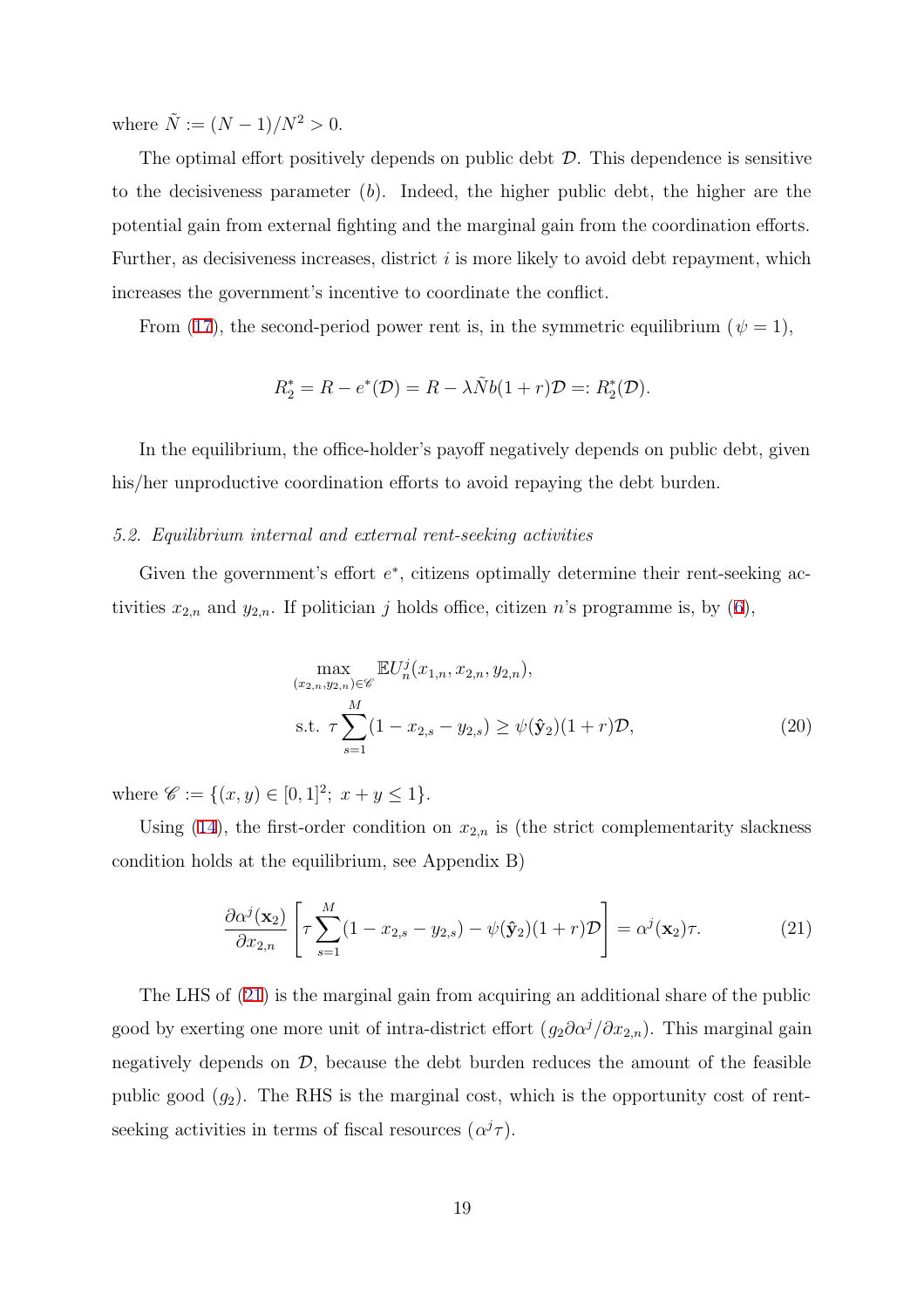Using (14), the first order condition on  $y_{2,n}$  is

$$
\tau = -\frac{\partial \psi(\hat{\mathbf{y}}_2)}{\partial y_{2,n}}(1+r)\mathcal{D}.\tag{22}
$$

The LHS of (22) is the marginal cost of external rent-seeking behavior, which, as previously, corresponds to the loss of fiscal resources  $(\tau)$ . The RHS represents the marginal gain from fighting. This gain positively depends on  $\mathcal{D}$ , which is the stake of external conflict.

In our model, citizens differ only by their intrinsic ideological preference  $\theta_n$ . As they share the same utility function and face similar budget constraints, we use the concept of symmetric equilibrium, namely citizens simultaneously and independently solve the same programme (20), and the optimal rent-seeking efforts are characterized by  $x_{t,n} =: x_t$  and  $y_{2,n} =: y_2$ . The first-order conditions (21) and (22) then lead to (see Appendix B)

$$
\frac{a^j}{x_2} \left( \frac{M-1}{M} \right) = \frac{\tau}{\tau M (1 - x_2 - y_2) - (1+r) \mathcal{D}},\tag{23}
$$

$$
\tau = \frac{b\tilde{N}(1+r)}{y_2M}\mathcal{D}.\tag{24}
$$

The following proposition establishes the unique couple of efforts at the symmetric equilibrium.

**Proposition 1.** Let  $\kappa := (1 + r)/\tau M$ . The unique optimal set of rent-seeking efforts  $(x_2^{*j}, y_2^*) \in \mathscr{C}$  is, for any  $\mathcal{D} \in [0, \overline{\mathcal{D}}],$ 

$$
x_2^{*j} = A^j \left[ 1 - \kappa B \mathcal{D} \right] =: x_2^{*j}(\mathcal{D}),\tag{25}
$$

$$
y_2^* = \kappa (B - 1)\mathcal{D} =: y_2^*(\mathcal{D}),\tag{26}
$$

where  $A^j := a^j(M-1)/(1+a^j(M-1)) < 1, B := 1+b\tilde{N}$ , and  $\overline{\mathcal{D}} := {\mathcal{D}}[x_2^{*j} = 0; j = I, O]$ corresponds to the highest public debt level consistent with positive effort  $x_2^{*j} \geq 0$ .

Proof: See Appendix B.

The optimal effort in internal conflict  $(x_2^{*j})$  depends on the type of politician  $(j)$  in office, through the term  $A^j$  (which is equivalent to  $a^j$ ). Indeed, from (25), internal rentseeking activities are positively related to the decisiveness parameter (i.e.,  $\partial x_2^{*j}/\partial a^j > 0$ ), which increases the expected efficiency of the effort and the marginal gain from fighting.

In addition,  $x_2^{*j}$  negatively depends on b. Effectively, the higher b, the sharper is the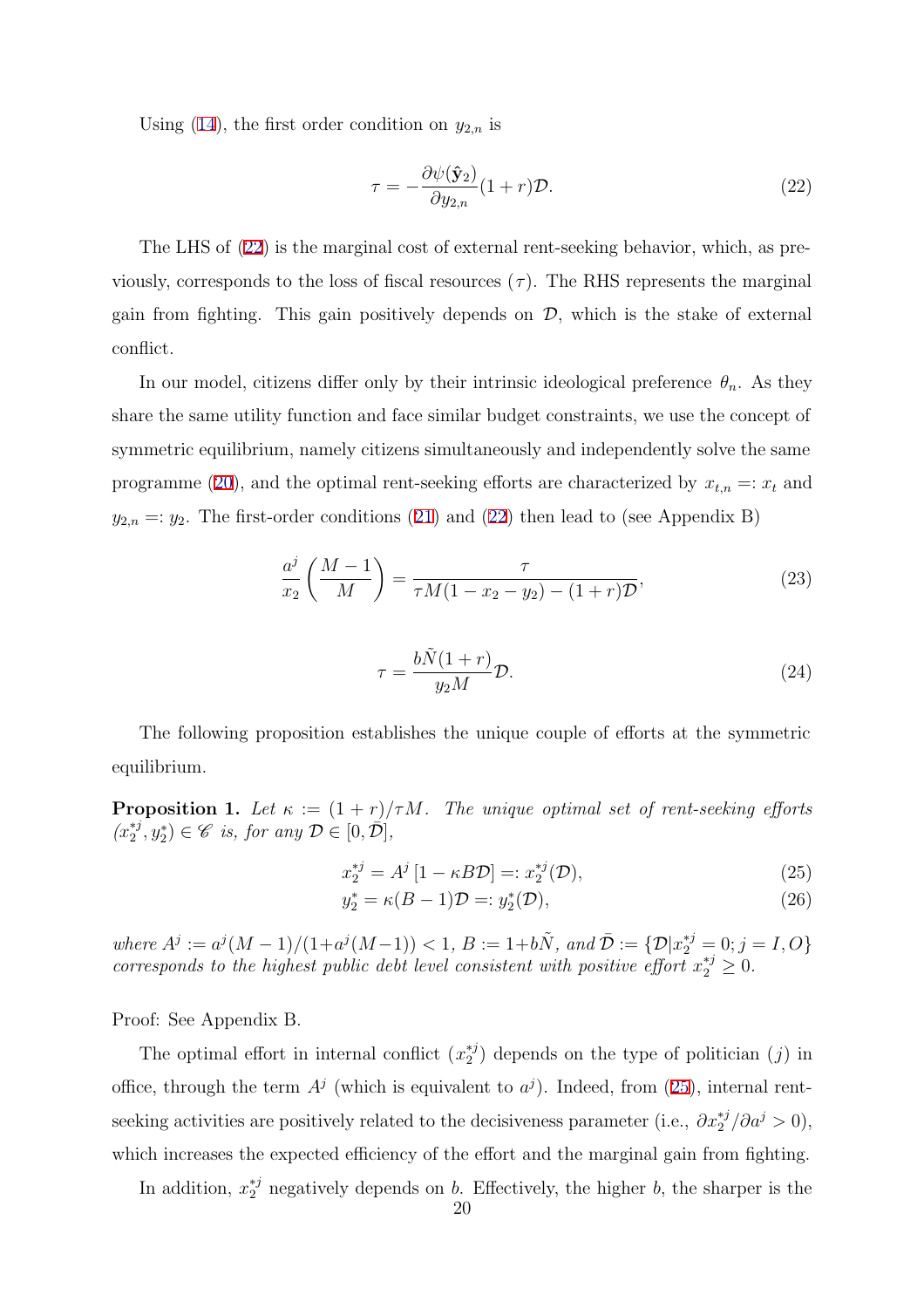external conflict. This reduces production and the available public good, which is the basis of the internal conflict. Hence, there is less inducement to fight inside the district. There is no corresponding inverse relation between  $a^j$  and  $y_2^*$  because the basis of the external conflict (the public debt burden) does not depend on the severity of the internal conflict.<sup>27</sup>

Proposition 1 highlights one outstanding feature. By issuing debt in the first period, the incumbent can generate a tradeoff between both types of conflicts. Indeed, public debt reduces the basis of the intra-district conflict by reducing the feasible public good, while broadening the basis of the external conflict through the fight against repaying the debt.

Figure 1 describes this tradeoff. Since  $(x_2^{*j})'(\mathcal{D}) < 0$  and  $(y_2^{*})'(\mathcal{D}) > 0$ , as public debt increases, the equilibrium moves from point  $E_1$  to point  $E_3$  along the parametric curve with respect to  $\mathcal{D}$ .



Figure 1: The tradeoff between internal and external conflicts

This tradeoff is closely related to the Sumner (1906)'s well-known concept of ethnocentrism, whereby "the relation of comradeship and peace in the we-group and that of hostility and war towards the other-groups are correlative to each other" (Sumner, 1906, p. 12). Our model offers a novel perspective of this mechanism, based on public debt management. Similar to the diversionary theory of war, public debt can be used to create diversion in managing internal and external social conflicts. Through public debt, the incumbent can generate, after the election, internal conflict only (point  $E_1$  in Figure 1),

 $27$ Hence, following Münster (2007)'s definition, our model exhibits only a "reversed group cohesion" effect.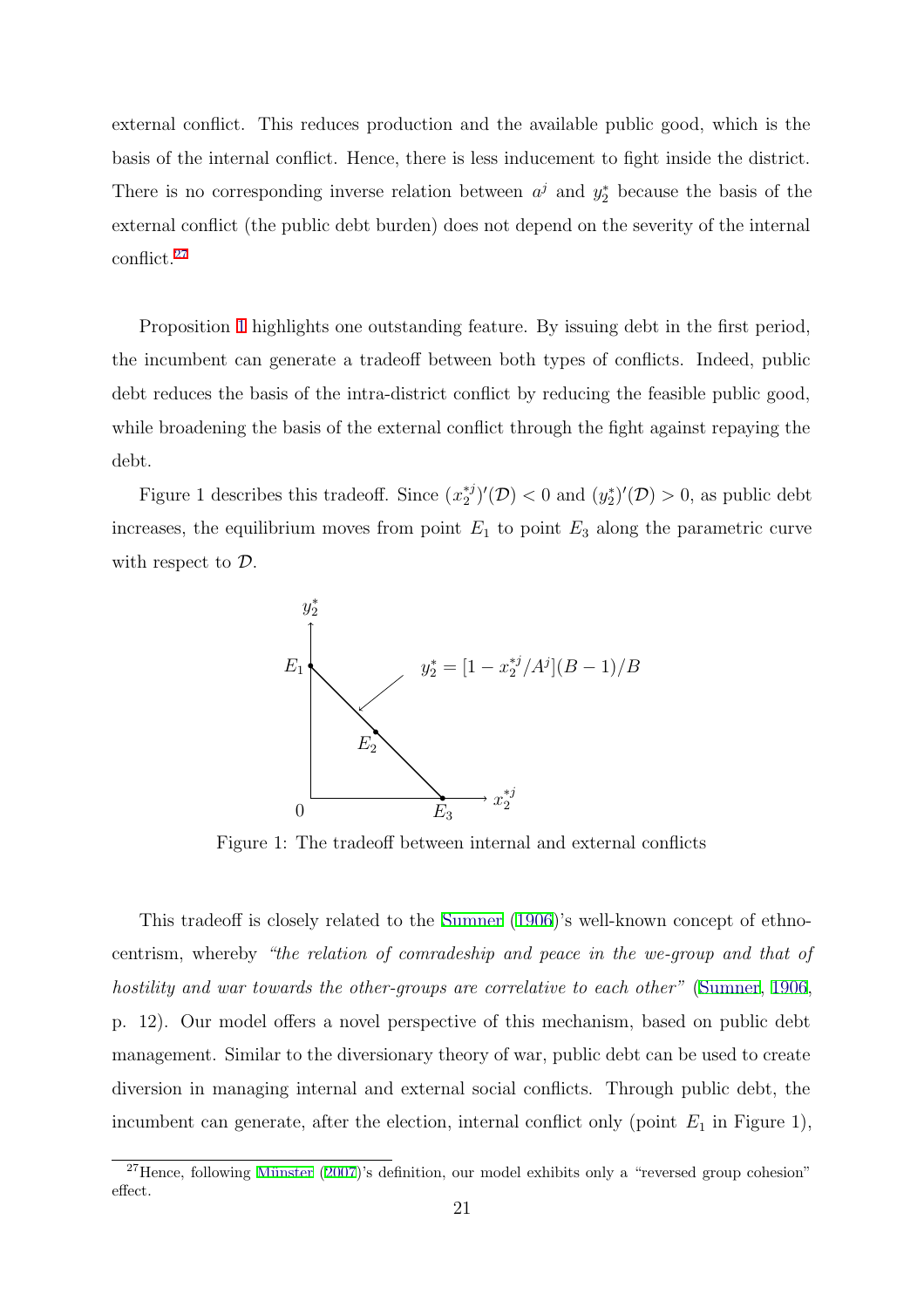external conflict only (point  $E_3$ ), or any combination of internal and external conflicts (as in point  $E_2$ ).

By directing citizens' fighting behavior toward the rest of the federation rather than themselves, public debt is then a political instrument in the hands of the incumbent. Therefore, a strategic incumbent can manage public debt to secure social peace during his/her possible future mandate for his/her personal interest.

#### 6. First-period equilibrium

This section solves the first-period equilibrium by two-step backward induction. In the first step, citizens compute their rent-seeking effort and, in the second step, the incumbent determines the amount of debt.

#### 6.1. First-period rent-seeking behavior

Given the optimal levels of the second-period effort  $(x_2^{*j}, y_2^*)$ , citizen n optimally determines his/her first-period effort  $x_{1,n}$ . In the symmetric equilibrium, the optimal effort  $x_1^{*I}$  satisfies

$$
x_1^{*I} := \operatorname*{argmax}_{x_1 \in [0,1]} \mathbb{E} U_n^j(x_1, x_2^{*j}, y_2^*).
$$

From (14), the first-order condition is

$$
\frac{\partial \alpha^I(\mathbf{x}_1)}{\partial x_{1,n}} \left[ \tau \sum_{s=1}^M (1 - x_{1,s}) + \mathcal{D} \right] = \alpha^I(\mathbf{x}_1) \tau. \tag{27}
$$

As in the previous section, the LHS of (27) represents the marginal gain from obtaining additional rents, while the RHS is the marginal opportunity cost of rent-seeking activities. In the symmetric equilibrium  $(x_{1,n} =: x_1)$ , Eq. (27) becomes  $a^I(M-1)/M^2x_1 =$  $\tau/[\tau M(1-x_1)+\mathcal{D}],$  and the optimal effort positively depends on public debt, which increases the available public good in the first period, namely <sup>28</sup>

$$
x_1^{*I} := A^I \left[ 1 + \frac{\kappa \mathcal{D}}{1+r} \right] =: x_1^{*I}(\mathcal{D}). \tag{28}
$$

<sup>&</sup>lt;sup>28</sup>The second-order condition is satisfied since  $(\alpha^I)''(\cdot) < 0$  (see Appendix B).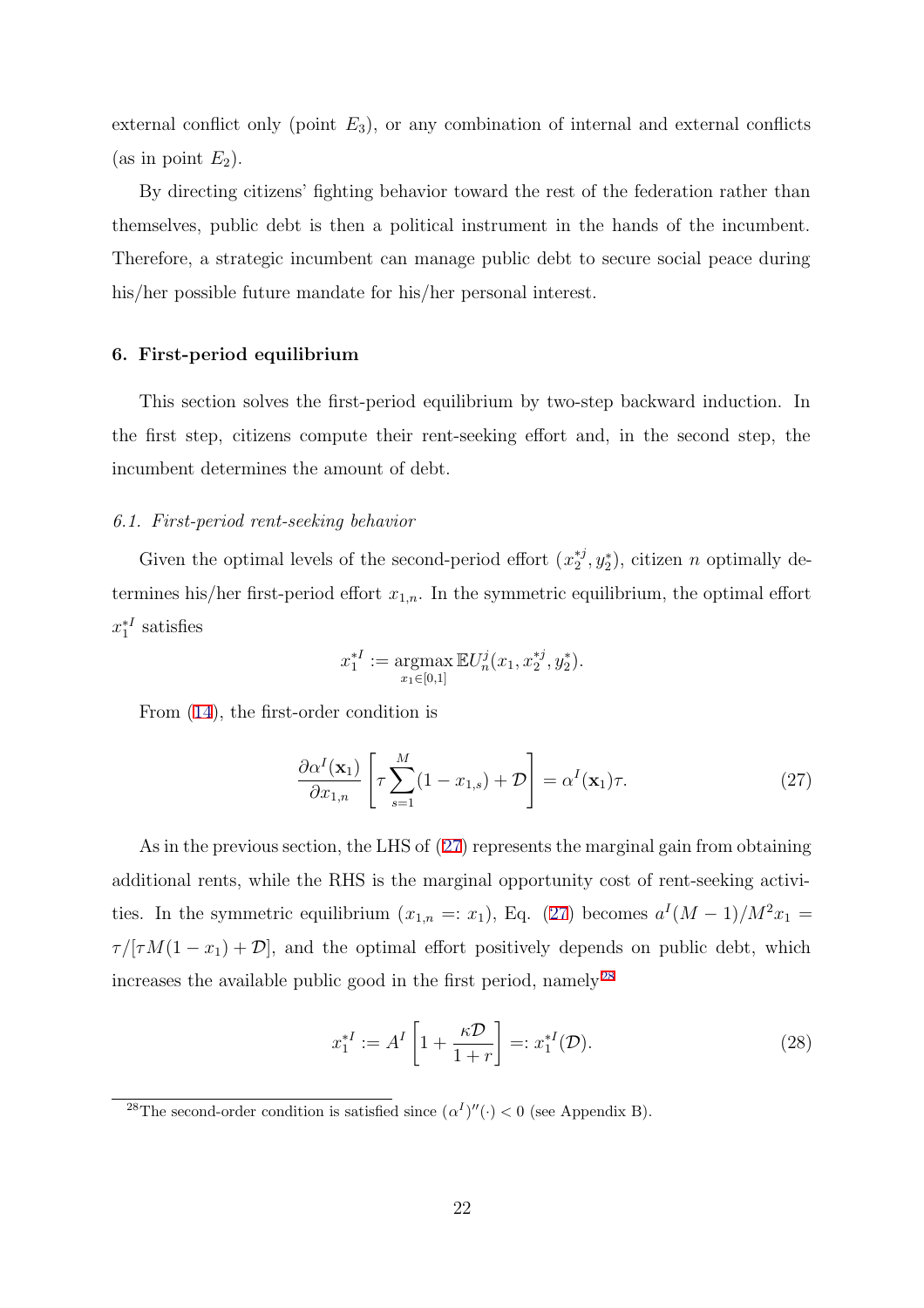#### 6.2. The voting process

At the end of period 1, the election takes place and citizens vote for the candidate who brings them the highest expected utility. Citizen  $n$  supports the incumbent (politician I) if and only if

$$
\mathbb{E}U_n^{*I}(\mathcal{D}) > \mathbb{E}U_n^{*O}(\mathcal{D}),
$$

where  $\mathbb{E}U_n^{*j}(\mathcal{D}):=\mathbb{E}U_n^j(x_1^{*I}(\mathcal{D}),x_2^{*j}(\mathcal{D}),y_2^{*}(\mathcal{D}))$ , namely, from (15), iff

$$
\theta_n > \overline{\theta} := -\beta \Delta(\mathcal{D}) - \xi,
$$

with  $\Delta(\cdot) := U_n^{*I}(\cdot) - U_n^{*O}(\cdot)$  the differential of welfare.

Citizens with  $\theta_n > \overline{\theta}$  prefer politician I. Thus, given our assumptions about the distribution of ideological preferences, politician I's vote share is

$$
\pi = \sum_{n=1}^{M} \mathbb{P}\{\theta_n > \overline{\theta}\} = \sum_{n=1}^{M} \int_{\overline{\theta}}^{1/2w} w \, dz = \frac{M}{2} - Mw\overline{\theta}.\tag{29}
$$

From both candidates' points of view,  $\pi$  is a random variable since it is a transformation of the random shock  $\xi$ . The electoral outcome is thus a random event, related to the realization of the shock  $\xi$ . Let us consider a majoritarian rule setting in which the politician obtaining more than 50% of the votes wins the election. Under this rule, the reelection probability of politician I is

$$
\mu = \mathbb{P}\left\{\pi \ge \frac{M}{2}\right\} = \mathbb{P}\left\{\xi \ge -\Delta(\mathcal{D})\right\}.
$$
\n(30)

Hence, given our assumptions about the distribution of  $\xi$ <sup>29</sup>

$$
\mu = \frac{1}{2} + h\Delta(\mathcal{D}) =: \mu(\mathcal{D}).
$$
\n(31)

Using (14), as the optimal effort expended on external fighting  $(y_2^*)$  does not depend on the type of politician in power, the differential of welfare is, in the symmetric equilibrium  $(\alpha^{j}=1/M)$ 

$$
\Delta(\mathcal{D}) = \beta \tau [x_2^{*O}(\mathcal{D}) - x_2^{*I}(\mathcal{D})].
$$

<sup>&</sup>lt;sup>29</sup>There is an interior solution, provided that  $h$  is sufficiently small.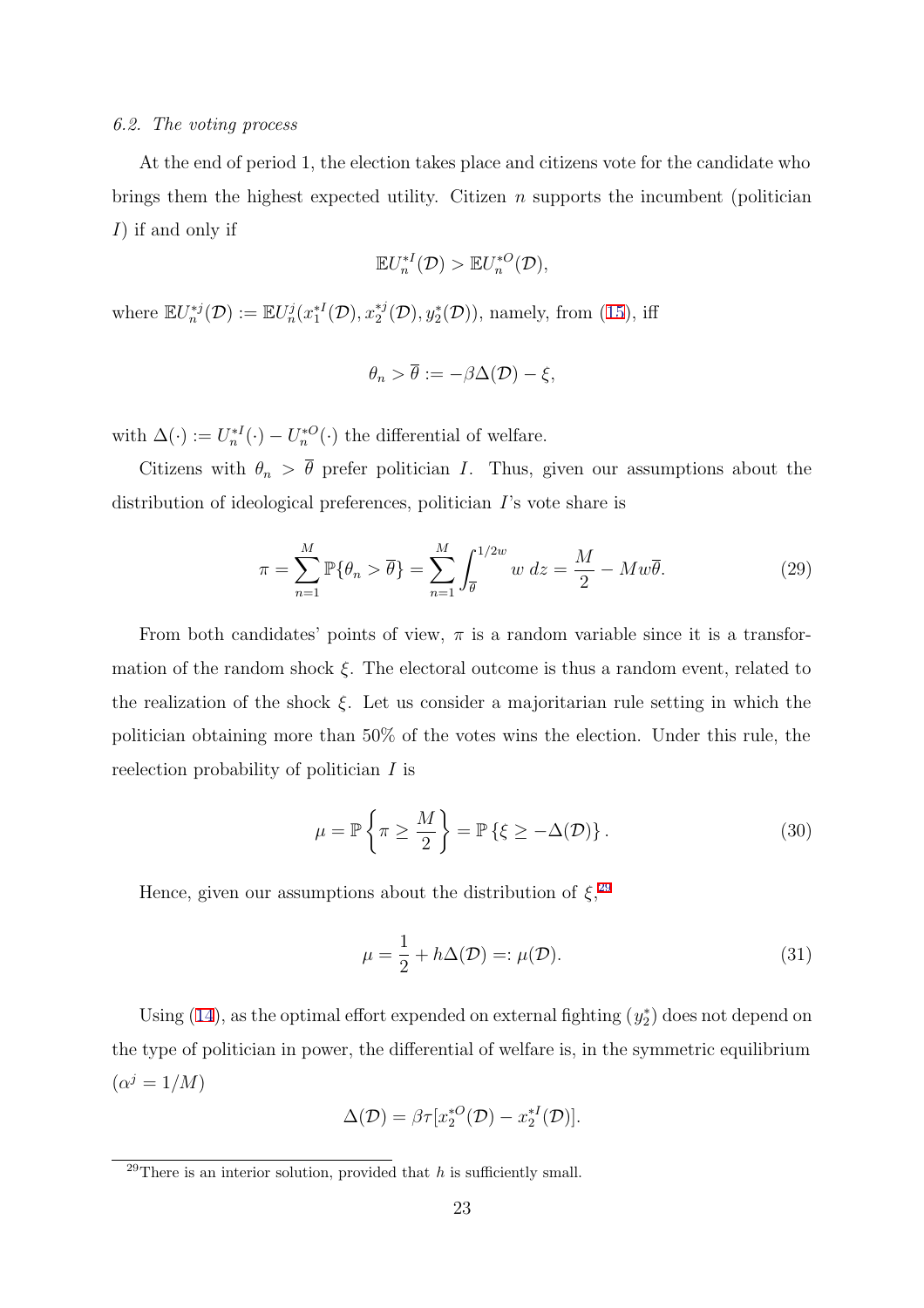For tractability convenience, let us define the differentials of decisiveness parameter  $\tilde{A} := (A<sup>I</sup> - A<sup>O</sup>)/2$  and the average  $\overline{A} := (A<sup>I</sup> + A<sup>O</sup>)/2$ . From Proposition 1, it follows that  $\Delta(\mathcal{D}) = 2\tau \beta(\kappa \mathcal{D} B \tilde{A} - \tilde{A})$ , hence

$$
\mu(\mathcal{D}) = \frac{1}{2} + 2h\tau\beta \left(\kappa \mathcal{D}B\tilde{A} - \tilde{A}\right). \tag{32}
$$

The re-election probability  $(\mu(\mathcal{D}))$  depends on public debt through the comparative advantages or disadvantages of politicians in managing the internal conflict. The term  $\tilde{A}$  reflects citizens' comparative incitement to fight if the incumbent rather than the challenger is elected. Any increase in  $\tilde{A}$  exerts two conflicting effects. First, the higher  $\tilde{A}$ , the higher is the internal conflict if the incumbent is re-elected (this corresponds to the negative effect in Eq. 32). Second, there is a positive effect in (32) due to the interaction between both types of conflicts: more internal conflict leads to less external conflict, as already emphasized.

In this way, if  $A > 0$ ,  $\mu(\mathcal{D})$  positively depends on  $\mathcal{D}$ . Effectively, citizens know that internal conflict will rise if the incumbent is elected rather than his/her challenger. Through this channel, public debt increases the re-election probability by reducing internal conflicts and the comparative disadvantage of the incumbent.

However, the incumbent's objective is not to maximize the probability of re-election, but the expected value of intertemporal power rents. We now turn our attention to the determination of the optimal level of public debt.

#### 7. Public debt and social cohesion

In the first period, the incumbent sets the public debt  $D$  that maximizes his/her expected intertemporal payoff. He/she internalizes the consequences of his/her choice on citizens' rent-seeking activities and on his/her coordination effort in the second period if re-elected. Thus, using (16), the incumbent maximizes

$$
\mathbb{E}[V] = R_1 + \beta \mu(\mathcal{D}) R_2^*(\mathcal{D}) = R + \beta \mu(\mathcal{D}) [R - e^*(\mathcal{D})].
$$

The solution to this problem leads to the following first-order condition:

$$
\mu'(\mathcal{D})[R - e^*(\mathcal{D})] = \mu(\mathcal{D})(e^*)'(\mathcal{D}).\tag{33}
$$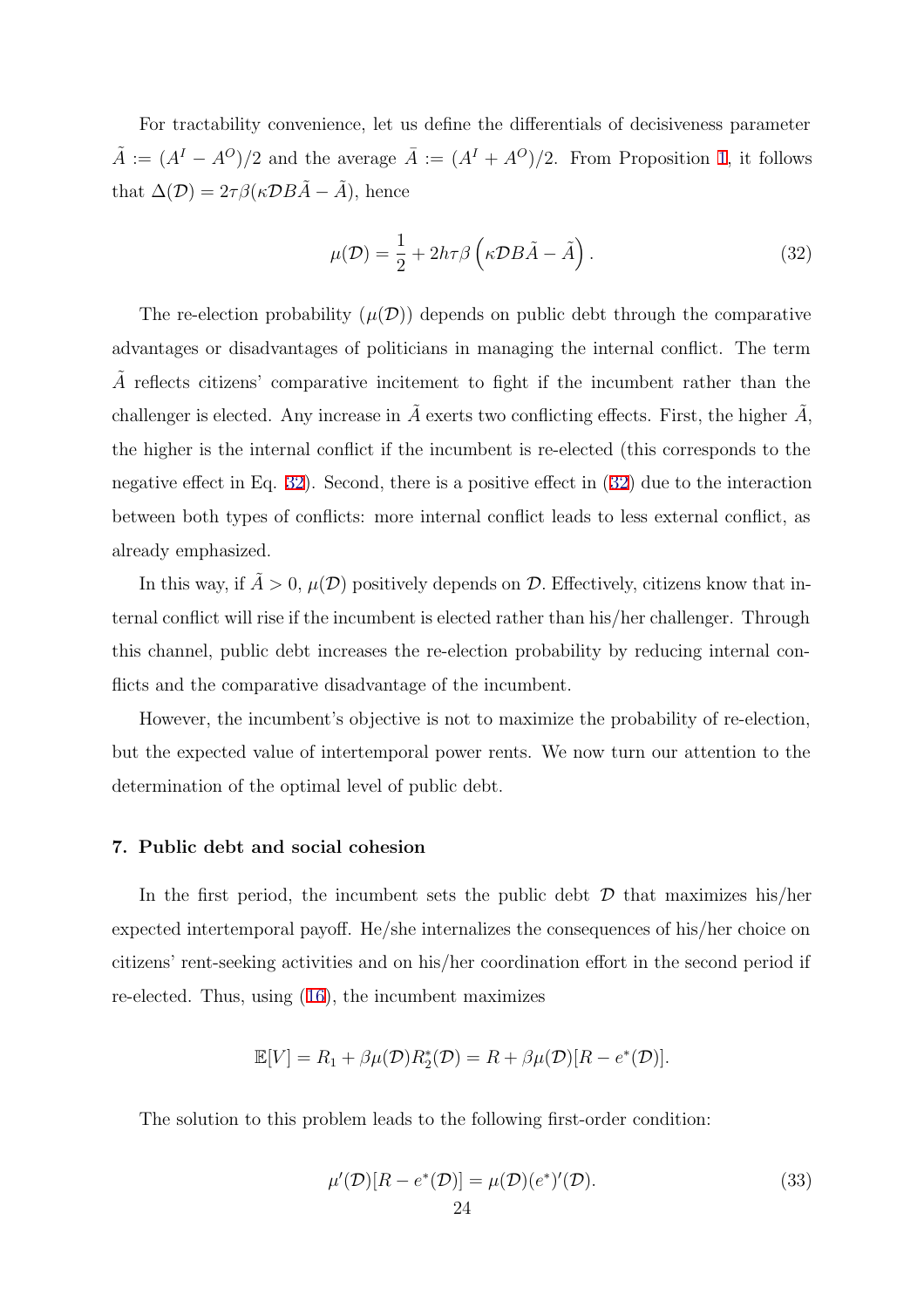The incumbent chooses public debt such that the marginal gain from being re-elected equals the marginal effort cost if re-elected. The LHS of (33) is the marginal gain from issuing public debt, namely the marginal increase in the probability of being elected  $(\mu'(\mathcal{D}))$ , adjusted by the power rent  $(R - e^*(\mathcal{D}))$ . The RHS of (33) is the marginal cost of debt: high public debt today forces the incumbent (if re-elected, with probability  $\mu$ ) to undertake high effort tomorrow.

As discussed above, the reelection probability positively  $(\mu' > 0)$  or negatively  $(\mu' < 0)$ depends on public debt according to the sign of  $\tilde{A}$ . As  $(e^*)' > 0$  and  $\mu > 0$ , we obtain an interior maximum only if  $\tilde{A} > 0$ . In the opposite case, there is a corner solution, as stated in the following proposition.

**Proposition 2.** (Equilibrium Characterization) There are two positive critical values  $\tilde{A}_1$ and  $\tilde{A}_2$  (where  $0 < \tilde{A}_1 < \tilde{A}_2$ ), such that the unique equilibrium  $\mathcal{D}^*$  is characterized by the three following cases.

- i. If  $\tilde{A} \leq \tilde{A}_1$ ,  $\mathcal{D}^* = 0$ .
- ii. If  $\tilde{A} > \tilde{A}_2$ ,  $\mathcal{D}^* = \overline{\mathcal{D}}$ .
- iii. If  $\tilde{A}_1 < \tilde{A} < \tilde{A}_2$ ,  $\mathcal{D}^* = \bar{R} +$  $\tilde{A} - \Psi$  $\frac{1}{2\kappa B\tilde{A}}$ , where  $\Psi := (4h\beta\tau)^{-1}$  and  $\bar{R} := R[2\lambda(1+r)(B-1)]^{-1}$ .

Proof: See Appendix C.

Figure 3 depicts the optimal debt strategy of the incumbent and the corresponding equilibrium level of internal and external conflicts in period 2 if he/she is re-elected in function of the decisiveness gap  $A$ .

If  $\tilde{A} > 0$ , the incumbent has a comparative disadvantage in internal conflicts relative to his/her challenger. As  $\tilde{A}$  increases, it is in the incumbent's interest to raise public debt to reduce this disadvantage. Indeed, by cutting the stake of the internal conflict, public debt allows reducing internal rent-seeking activities during the second period  $(x_2^{*I})$ decreases). For  $\tilde{A}_1 < \tilde{A} < \tilde{A}_2$ , the optimal debt strategy gives rise to an interior solution  $0 < \mathcal{D}^* < \bar{\mathcal{D}}$ . Noteworthily, without any comparative advantage or disadvantage  $(\tilde{A} = 0)$ , the incumbent never issues public debt ( $\mathcal{D}^* = 0$ ). Indeed, the office-holder is induced to issue public debt only if his/her comparative advantages are sufficiently high to offset the coordination effort he/she will have to undertake, if re-elected.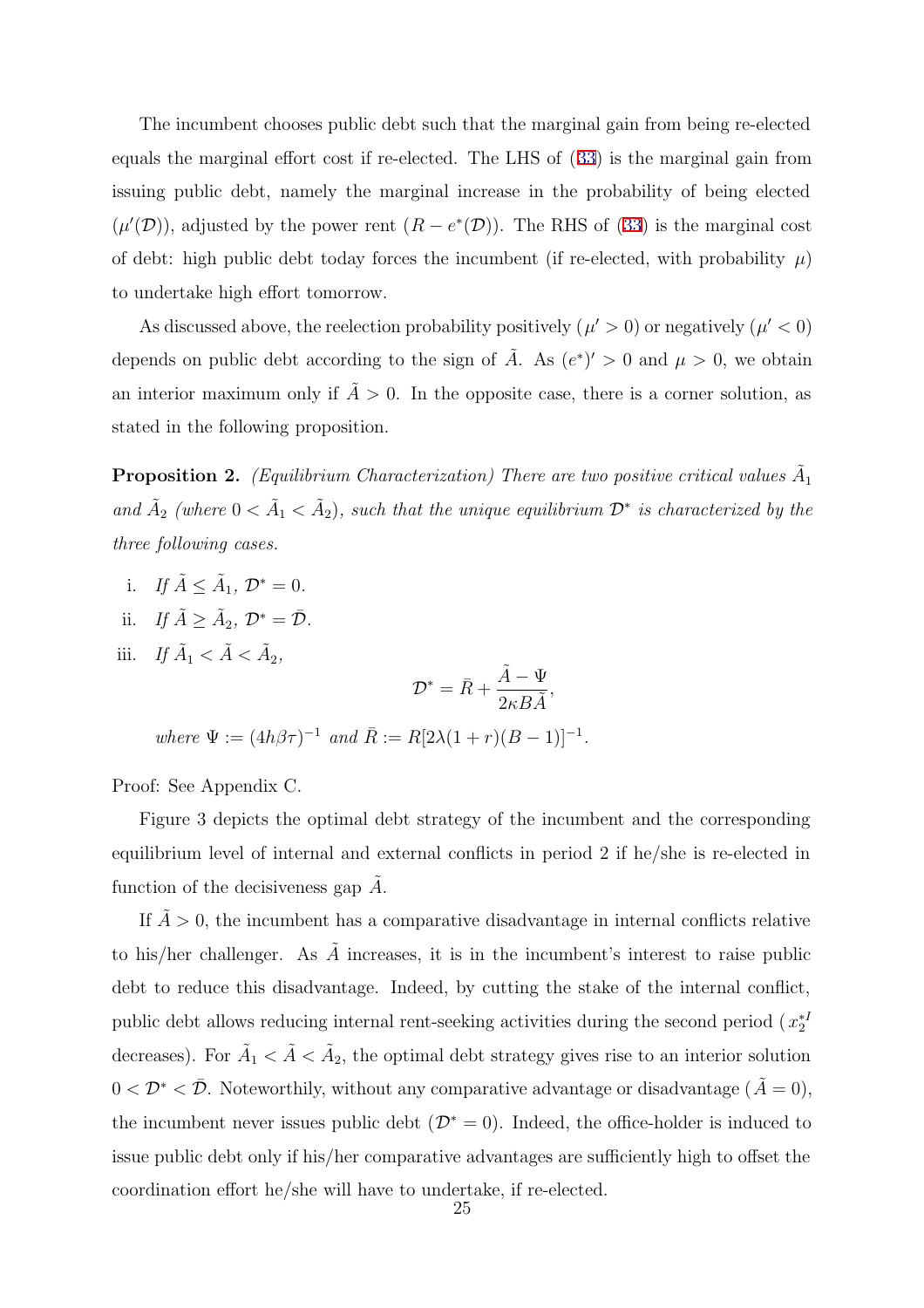

Figure 3: Optimal debt and conflicts in function of the decisiveness gap

Figure 3 highlights the strategic use of public debt as a diversionary device. This diversionary tactic is maximal if the comparative advantage of the opponent in internal conflict resolution is high, i.e. if  $\tilde{A} > \tilde{A}_2$ . By contrast, the incentive to use public debt for diversionary motives disappears if  $\tilde{A}<\tilde{A}_1.$ 

Finally, to establish a benchmark, the following subsection determines the optimal public debt that maximizes social welfare in district i.

## 8. Social welfare

The intertemporal social welfare of district  $i(W)$  is the sum of all citizens' payoffs, and this depends on the type of politician who takes office in the second period. Therefore, expected social welfare is

$$
\mathbb{E}[W] = \sum_{n=1}^{M} W_{1,n}^I + \beta \mu \sum_{n=1}^{M} W_{2,n}^I + \beta (1 - \mu) \sum_{n=1}^{M} W_{2,n}^O,
$$
 (34)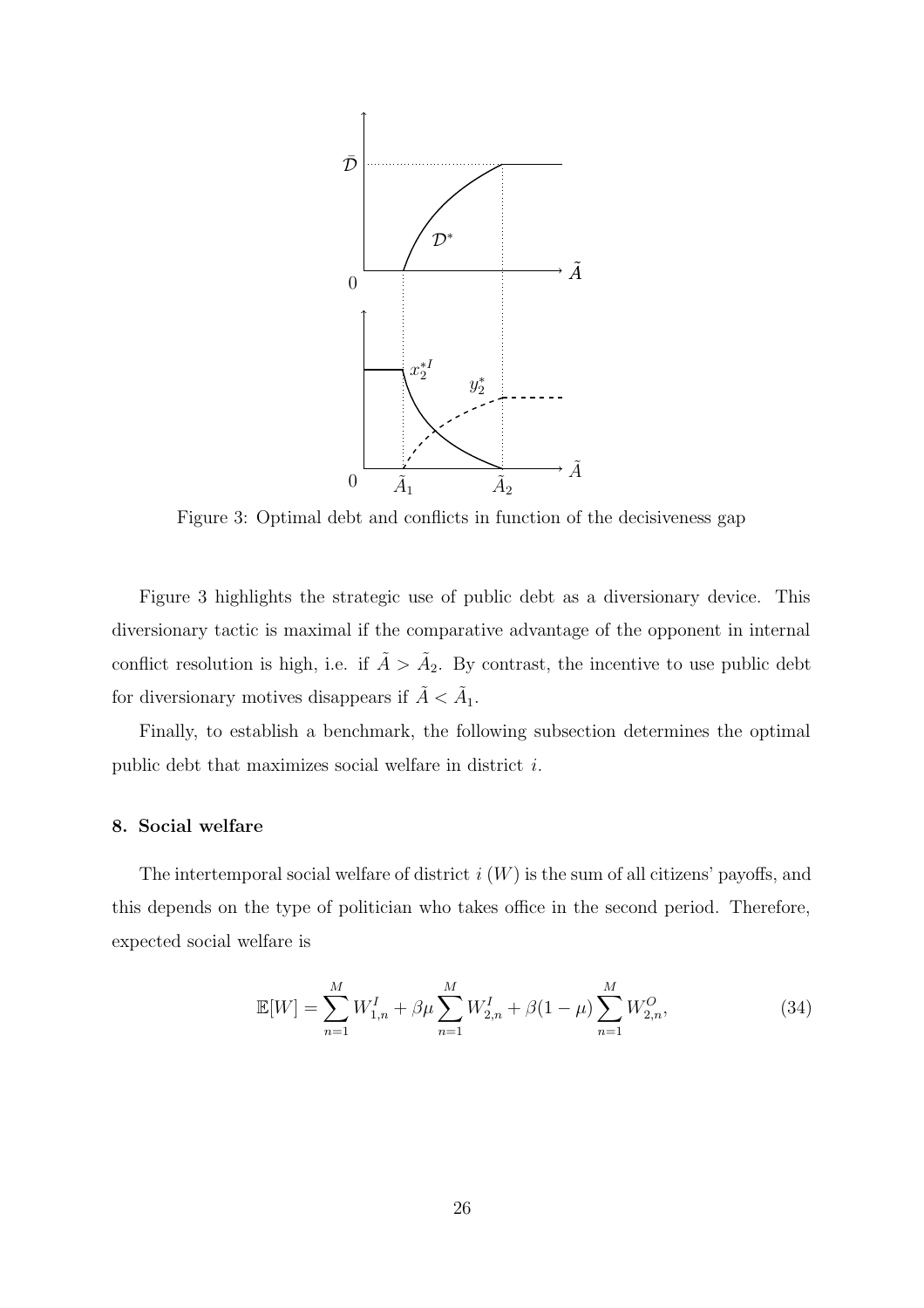where  $W_{t,n}$  is the payoff of citizen n. Using the intertemporal utility (14), we have

$$
W_{1,n}^I = \alpha^I(\mathbf{x}_1) \left[ \tau \sum_{n=1}^M (1 - x_{1,n}) + \mathcal{D} \right],
$$
  
\n
$$
W_{2,n}^j = \alpha^j(\mathbf{x}_2) \left[ \tau \sum_{n=1}^M (1 - x_{2,n} - y_{2,n}) - \psi(\hat{\mathbf{y}}_2)(1+r)\mathcal{D} \right].
$$

In the symmetric equilibrium  $(W_{t,n} =: W_t$ , for any n), expected social welfare (34) becomes

$$
\mathbb{E}[W] = MW_1^I + \beta M \mu [W_2^I - W_2^O] + \beta M W_2^O,
$$
\n(35)

thereby, using optimal effort levels (25), (26) and (28)

$$
\mathbb{E}[W](\mathcal{D}) = M\Delta(\mathcal{D}) \left[ \frac{1}{2} + h\Delta(\mathcal{D}) \right] + \beta \tau M (1 - x_2^{*O} - y_2^*) + [1 - \beta(1+r)] \mathcal{D} + \tau M (1 - x_1^{*I}).
$$
\n(36)

The following proposition determines the socially optimal level of public debt  $(\mathcal{D}^{SW})$ .

**Proposition 3.** Let  $\beta = 1/(1+r)$ . We have: i. If  $\tilde{A} \geq 0$ ,  $\mathcal{D}^{SW} = 0$ . ii. If  $\tilde{A} < 0$ , there is a critical level  $\bar{B} > 1$ , such that  $\mathcal{D}^{SW} = \bar{\mathcal{D}}$  if  $B < \bar{B}$ , and  $\mathcal{D}^{SW} = 0$ if  $B \geq \bar{B}$ .

Proof: By inspecting Eq. (36), note that  $\mathcal{D} \mapsto \mathbb{E}[W]$  is a quadratic function, namely  $\mathbb{E}[W] = \epsilon_1 \mathcal{D}^2 + \epsilon_2 \mathcal{D} + \epsilon_3$ , where  $\epsilon_1 := Mh[2\tau \kappa B\tilde{A}]^2 > 0$ . Thus,  $\mathcal{D} \mapsto \mathbb{E}[W]$  describes a U-shaped curve and the social planner of district i maximizes the expected social welfare (36) by issuing public debt  $\mathcal{D}^{SW} \in \{0, \bar{\mathcal{D}}\}\$ . Appendix D characterizes the socially optimal level of public debt in function of the decisiveness parameter.

As welfare is a U-shaped function of public debt in Eq. (36), no interior solution can appear and the optimum is a bang-bang equilibrium: the social planner chooses either zero or maximal  $(\bar{\mathcal{D}})$  public debt. Indeed, the social planner internalizes the secondperiod citizens' payoffs for both election outcomes (i.e.  $W_2^I$  and  $W_2^O$ ). Specifically, in Eq. (36), expected welfare is quadratic in the gap of payoffs  $\Delta = W_2^I - W_2^O$ , and thus society enjoys extreme values of  $\Delta$ .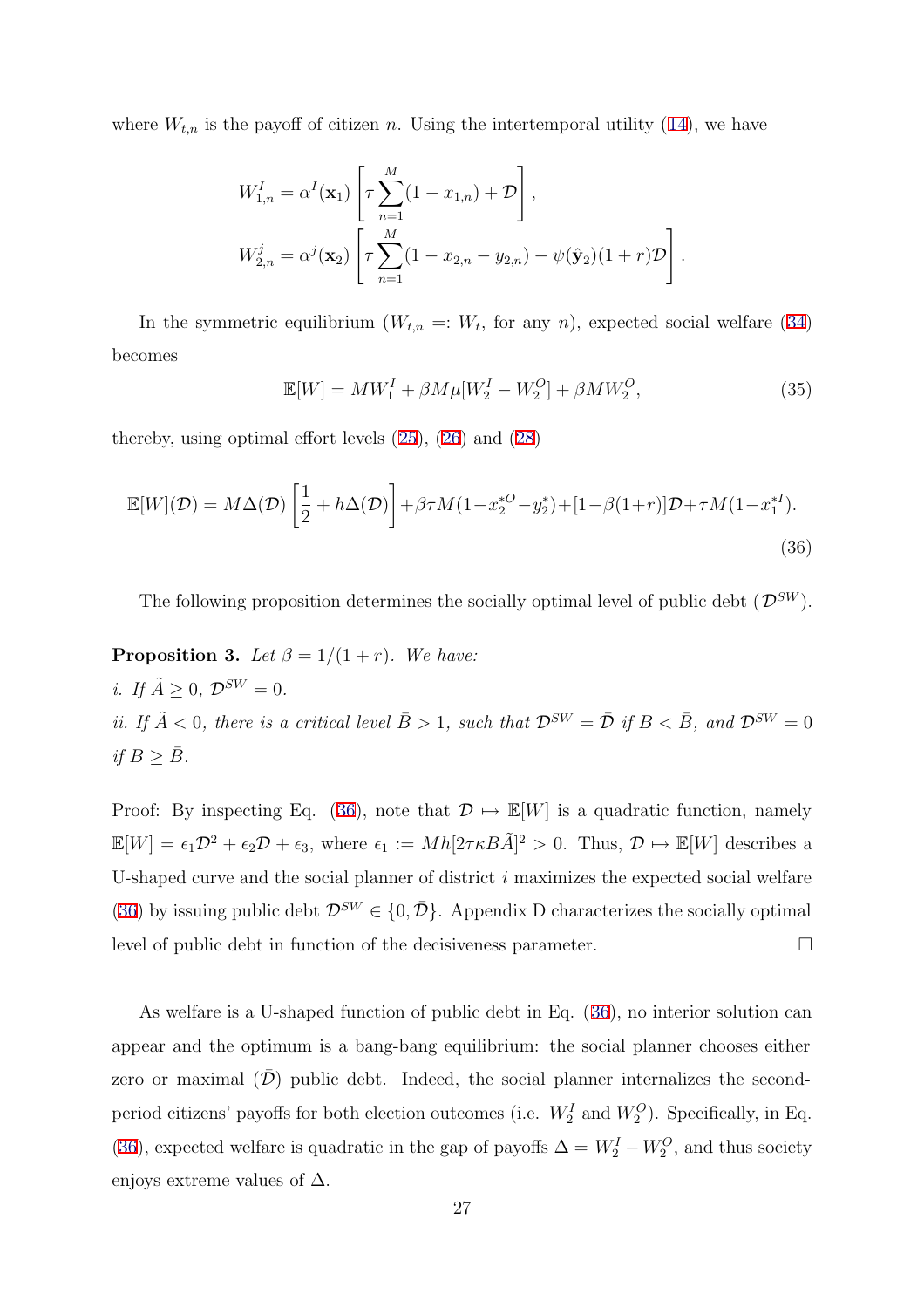Effectively, it is important, for citizens' welfare, that the politician who brings about the highest utility is likely to be elected. This is the case if  $\Delta$  is strongly positive (the incumbent brings about higher gains than the challenger and has a high probability of re-election) or strongly negative (the challenger brings about higher gains than the incumbent and is more likely to be elected). Proposition 3 shows that such extreme values of  $\Delta$  arise if  $\mathcal{D} = \bar{\mathcal{D}}$  or  $\mathcal{D} = 0$ , depending on the gaps of decisiveness in conflicts.

Interestingly, if the challenger has a comparative advantage in internal conflicts ( $A >$ 0), the equilibrium is suboptimal, with an overaccumulation of public debt ( $\mathcal{D}^* > \mathcal{D}^{SW} =$ 0). However, if the incumbent has a comparative advantage  $(\tilde{A} < 0)$ , the equilibrium can be optimal, with  $\mathcal{D}^* = \mathcal{D}^{SW} = 0$ , provided that  $B \geq \overline{B}$ . Consequently, having an equilibrium characterized by positive public debt cannot maximize social welfare.

#### 9. Conclusion

Social science research agrees on the positive relationship between intergroup conflicts and group cohesion (see Tajfel, 1982, for a review). In a relevant paper, Stein (1976) concludes that "there is a clear convergence in the literature in both the specific studies and in the various disciplines that suggests external conflict does increase internal cohesion" (Stein, 1976, p.165).

In this study, we developed such an idea in the context of a macroeconomic model in which a strategic incumbent manages public debt to monitor internal and external conflicts in function of his/her comparative advantage relative to the challenger. Specifically, by increasing public debt, an incumbent whose challenger benefits from a comparative advantage in managing internal conflicts can lessen this advantage by reducing expected rent-seeking behavior if re-elected. By doing this, he/she ties his/her hands to help avoid citizens' claims during his/her term.

Additionally, by developing external conflicts, public debt can be even more profitable for the incumbent, who will benefit from fewer external conflicts than his/her challenger if re-elected. This double dividend of public debt remains even if, in the symmetric equilibrium, the incumbent does not obtain any popularity advantage from the conflict with other districts.

Our study is built on the traditional idea that competition over public expenditure,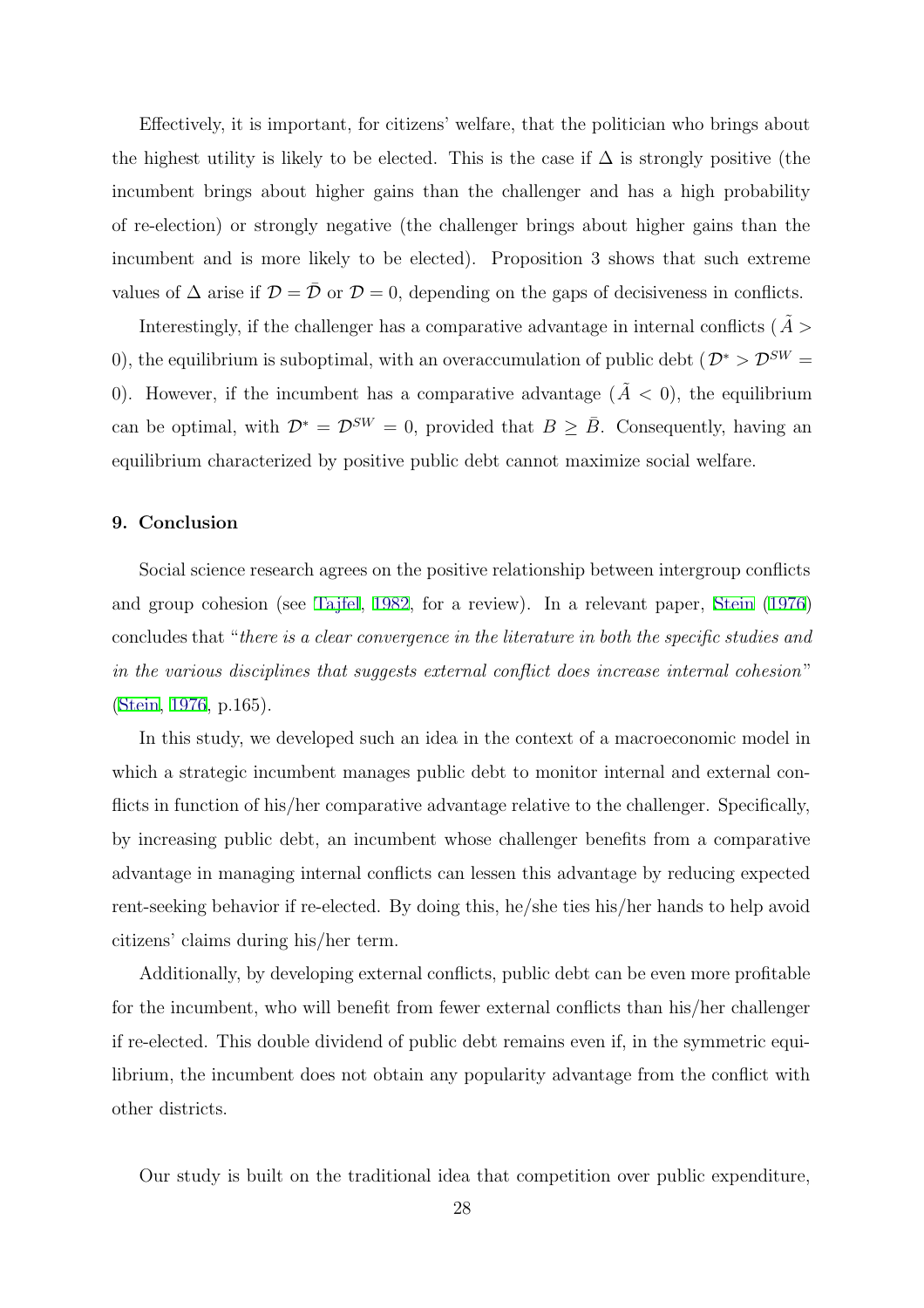or over any resource whose property rights are imperfectly defined, gives rise to social conflicts or rent-seeking activities. A number of examples show that windfall budget surpluses exacerbate claims from various social groups (as highlighted by the famous episode of the "fiscal jackpot" provided by the resumption of French economic growth in 2000).<sup>30</sup> Other prominent examples emphasize the role of public debt in channeling citizens' anger against international institutions or foreign powers. For instance, in the current decade, hampered by the burden of a huge debt, the Greek government recently encouraged protests against foreign creditors (the well-known " $Troika$ ").<sup>31</sup> The resulting high public debt then served as a political instrument both to continue international negotiations and to force citizens to accept austerity measures (see Katsikas, 2012; Ardagna and Caselli, 2014). Moreover, from an electoral perspective, international negotiations have been used by the Greek government to generate the perception of being combative and active in the eyes of the Greek electorate to improve its chances of being re-elected (Katsikas, 2012).

Our setup may lead to interesting prospects for future research. First, it would be particularly interesting to study the interplay between the electoral process and citizens' welfare in an intertemporal framework to examine the interaction between reputational strengths and the diversionary mechanism. Second, formalizing a probabilistic environment would allow us to describe how the propagation of idiosyncratic shocks in the federation is affected by the diversionary channel.

#### Acknowledgment

We thank Petros Sekeris, Philippe De Donder, Jean-Marc Tallon, Gareth Myles, Fabio Padovano, Mehrdad Vahabi as well as participants at the European Public Choice Congress, the UC Louvain Macro lunch seminar, the annual Meeting of the Association for Public Economic Theory for useful comments. The usual disclaimer applies.

<sup>30</sup>In the same year, the United States also benefited from such a windfall fiscal gain, with the same effect on citizens' claims, due to strong April tax revenues (the so-called April Surprise), allowing a reevaluation of the primary budget surplus close to 50%.

<sup>31</sup>For example, Prime Minister A. Tsipras was claimed in 2016 that creditors have worsened the Greek crisis. See, e.g., https://www.theguardian.com/world/2016/sep/11/alexis-tsipras-greececriticises-creditors-thessaloniki.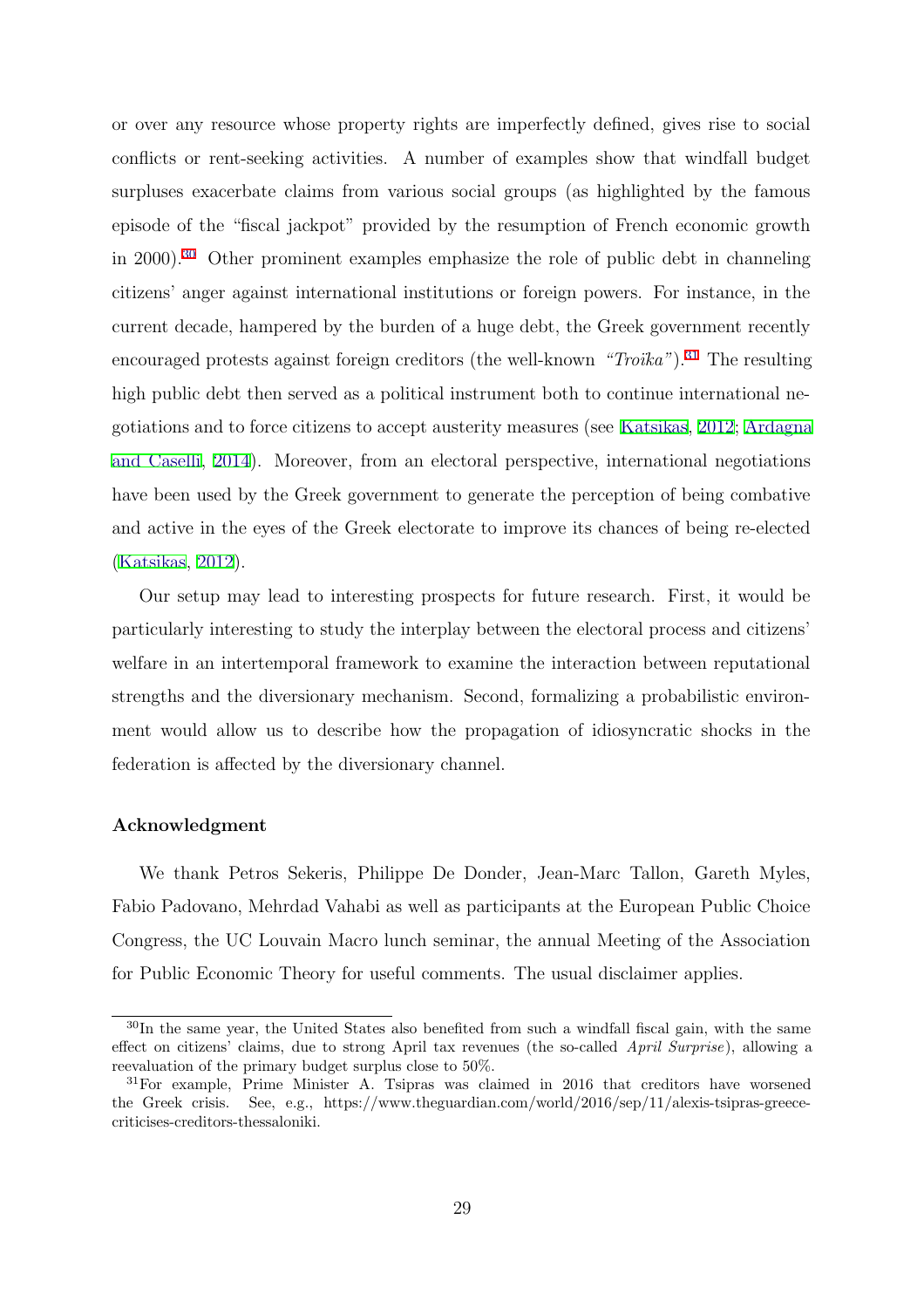#### References

- Abadie, A., Angrist, J., Imbens, G., 2002. Instrumental variables estimates of the effect of subsidized training on the quantiles of trainee earnings. Econometrica 70, 91–117.
- Aghion, P., Bolton, P.P., 1990. Government Domestic Debt and the Risk of Default: A Political-Economic Model of the Strategic Role of Government Debt, in: Public Debt Management: Theory, History (Eds.), Dornbusch, R. and Draghi, M.. Cambridge University Press, NY, pp. 315–344.
- Alesina, A., Tabellini, G., 1990. A Positive Theory of Fiscal Deficits and Government Debt. Review of Economic Studies 57, 403–414.
- Ardagna, S., Caselli, F., 2014. The Political Economy of the Greek Debt Crisis: A Tale of Two Bailouts. American Economic Journal: Macroeconomics 6, 291–323.
- Bertola, G., Drazen, A., 1993. Trigger Points and Budget Cuts: Explaining the Effects of Fiscal Austerity. The American Economic Review 83, 11–26.
- Brender, A., Drazen, A., 2008. How do budget deficits and economic growth affect reelection prospects? Evidence from a large panel of countries. The American Economic Review 98, 2203–2220.
- Dahrendorf, R., 1964. Homo Sociologicus. VS Verlag für Sozialwissenschaften, Wiesbaden. pp. 13–96. URL: https://doi.org/10.1007/978-3-322-85721-7\_1.
- Drasgow, F., 1986. Polychoric and polyserial correlations, in: Kotz, S., Johnson, N. (Eds.), The Encyclopedia of Statistics. Wiley. volume 7, pp. 68–74.
- Garmann, S., 2017. Political budget cycles and fiscally conservative voters. Economics Letters 155, 72–75.
- Grieco, J., Ikenberry, G.J., Mastanduno, M., 2014. Introduction to International Relations. Palgrave.
- Grossman, S.J., Hart, O.D., 1982. Corporate financial structure and managerial incentives, in: The economics of information and uncertainty. University of Chicago Press, Chicago, pp. 107–140.
- Heckman, J., Robb, R., 1985. Alternative methods for evaluating the impact of interventions. Journal of Econometrics 30, 239–267.
- Hetherington, M.J., Nelson, M., 2003. Anatomy of a rally effect: George W. Bush and the war on terrorism. PS: Political Science & Politics 36, 37–42.
- Hirshleifer, J., 1989. Conflict and rent-seeking success functions: Ratio vs. difference models of relative success. Public Choice 63, 101–112.
- Hirshleifer, J., 2008. Anarchy and its breakdown, in: Garfinkel, M.R., Skaperdas, I.S. (Eds.), The Political Economy of Conflict and Appropriation. Cambridge University Press, Cambridge. chapter 2.

Hodler, R., 2011. Elections and the strategic use of budget deficits. Public Choice 148, 149–161.

- Jensen, M.C., 1986. Agency costs of free cash flow, corporate finance, and takeovers. The American Economic Review 76, 323–329.
- Katsikas, D., 2012. The Greek Crisis and the Search for Political Leadership. The International Spectator: Italian Journal of International Affairs 47, 49–56.

Katz, E., Nitzan, S., Rosenberg, J., 1990. Rent Seeking for Pure Public Goods. Public Choice 65, 49–60. Kernell, S., 1978. Explaining presidential popularity: How ad hoc theorizing, misplaced emphasis, and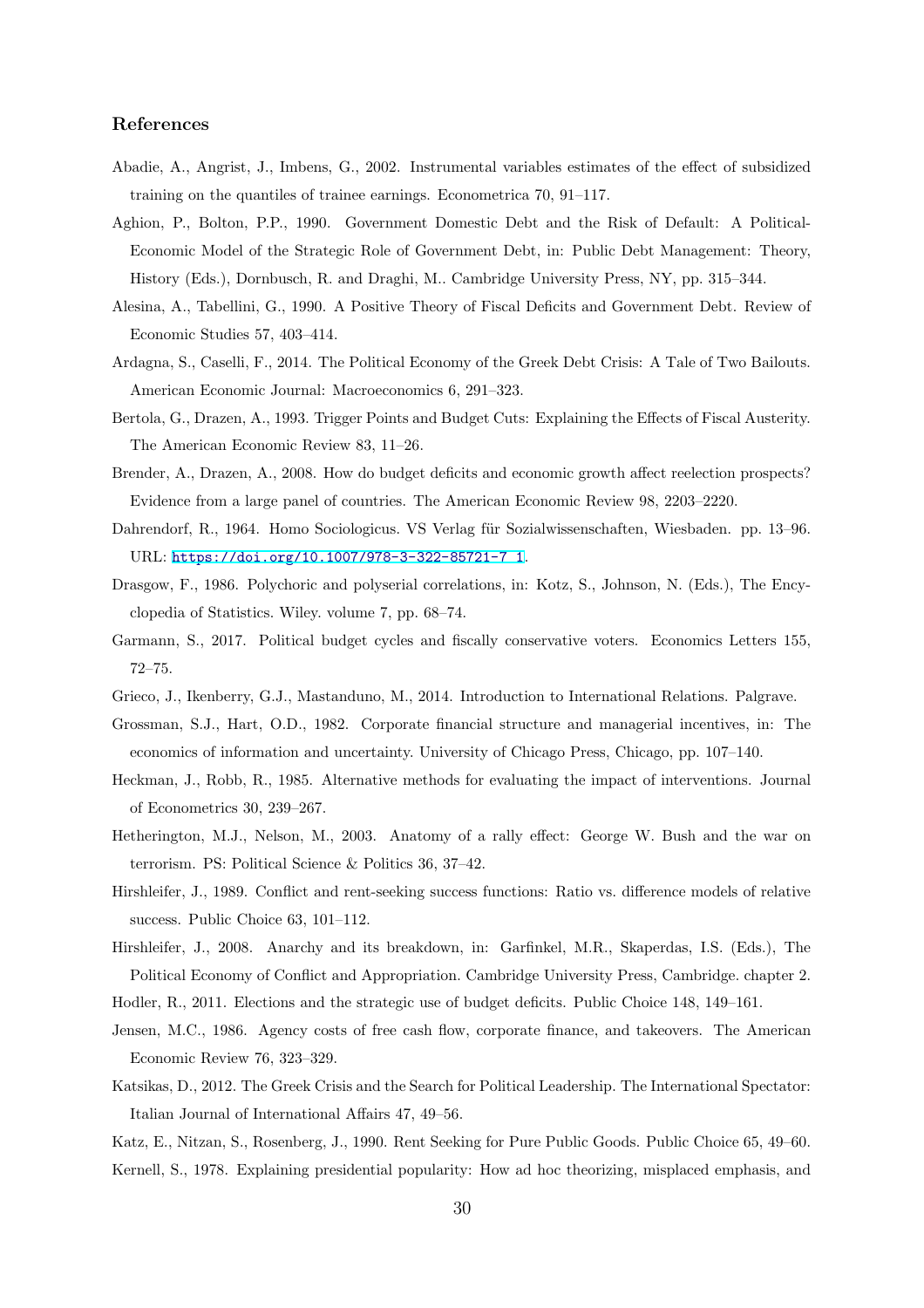insufficient care in measuring one's variables refuted common sense and led conventional wisdom down the path of anomalies. American Political Science Review 72, 506–522.

- Kirchgässner, G., 2014. On the political economy of public deficits and debt. German Economic Review 15, 116–130.
- Levine, R.A., Campbell, D.T., 1972. Ethnocentrism: Theories of conflict, ethnic attitudes and group conflict. Wiley, NY.
- Levy, J., 1989. Conflict resolution in elementary and secondary education. Conflict Resolution Quarterly 7, 73–87.
- Lian, B., Oneal, J.R., 1993. Presidents, the use of military force, and public opinion. Journal of Conflict Resolution 37, 277–300.
- Lindbeck, A., Weibull, J., 1987. Balanced-Budget Redistribution as the Outcome of Political Competition. Public Choice 52, 273–297.
- Mansfield, E.D., Snyder, J., 2004. Electing to fight. MIT Press, Cambridge.
- Mueller, J.E., 1973. War, presidents, and public opinion. John Wiley and Sons.
- Münster, J., 2007. Simultaneous inter- and intra-groups conflicts. Economic Theory 32 (2), 333–352.
- Münster, J., Staal, K., 2011. War with outsiders makes peace inside. Conflict Management and Peace Science 28, 91–110.
- Nordhaus, W.D., 1975. The Political Business Cycle. The Review of Economic Studies 42, 169–190.
- Peltzman, S., 1992. Voters as Fiscal Conservatives. The Quarterly Journal of Economics 107, 327–361.
- Persson, T., Svensson, L., 1989. Why a Stubborn Conservative Would Run a Deficit: Policy with Time-Inconsistent Preferences. Quarterly Journal of Economics 104, 325–346.
- Persson, T., Tabellini, G., 2000. Political Economics: Explaining Economic Policy. MIT Press, MA.
- Pettersson-Lidbom, P., 2001. An empirical investigation of the strategic use of debt. Journal of Political Economy 109, 570–583.
- Rogoff, K., Sibert, A., 1988. Elections and Macroeconomic Policy Cycles. Review of Economic Studies 55, 1–16.
- Skaperdas, S., 1996. Contest success functions. Economic Theory 7, 283–290.
- Stein, A.A., 1976. Conflict and cohesion: A review of the literature. Journal of conflict resolution 20, 143–172.
- Stulz, R., 1990. Managerial discretion and optimal financing policies. Journal of financial Economics 26, 3–27.
- Sumner, W.G., 1906. Folkways, a study of the sociological importance of usages, manners, customs, mores, and morals. Ginn.
- Tajfel, H., 1982. Social psychology of intergroup relations. Annual review of psychology 33, 1–39.
- Wright, Q., 1965. A Study of War. University of Chicago Press, Chicago.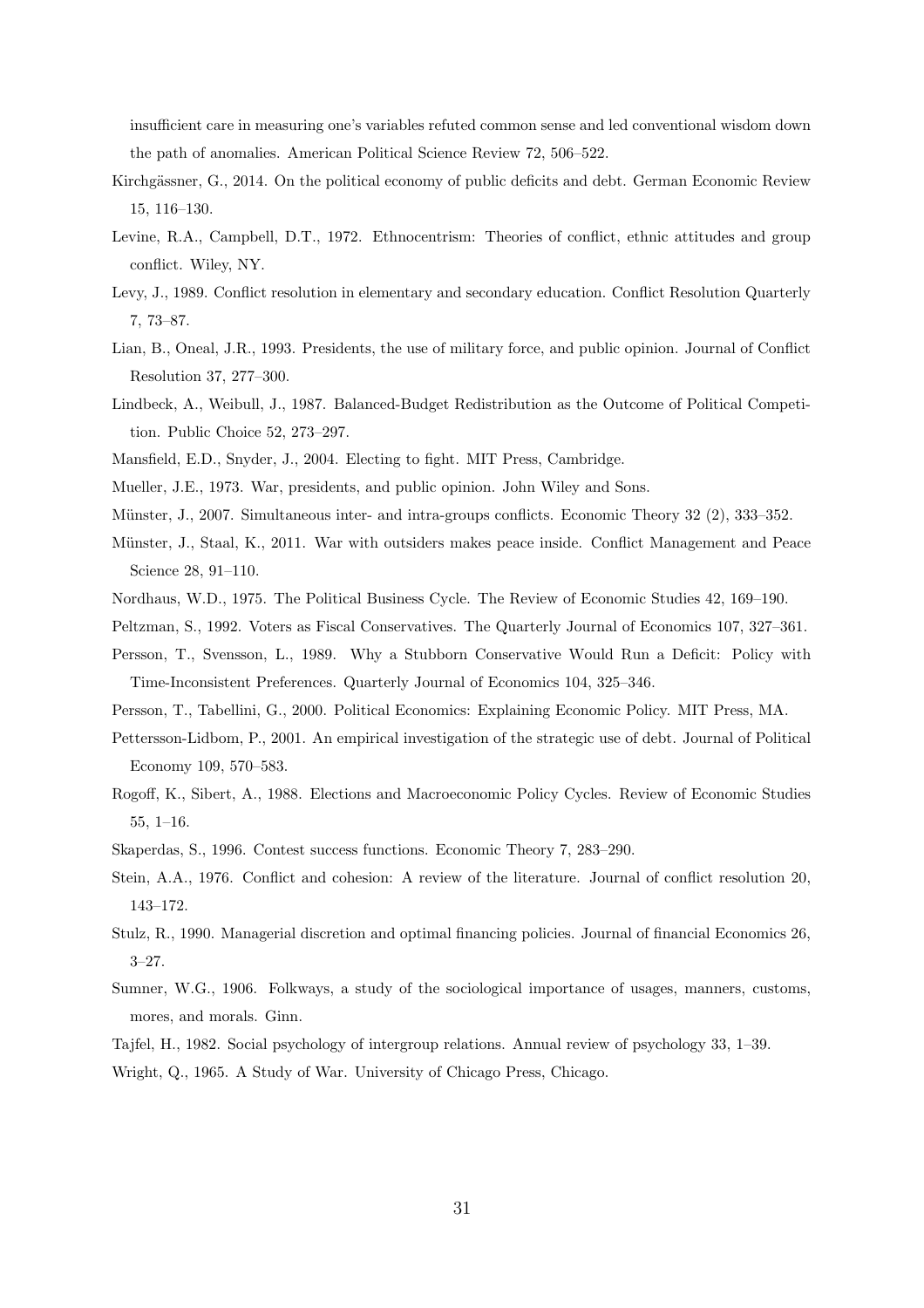## Supplementary Material for online publication only

| Year | Event                                                    | City        | Province         |
|------|----------------------------------------------------------|-------------|------------------|
| 1935 | Regina Riot                                              | Regina      | Saskatchewan     |
| 1935 | Battle of Ballantyne                                     | Vancouver   | British Columbia |
| 1935 | Unemployment Riots                                       | Calgary     | Alberta          |
| 1938 | <b>Bloody Sunday</b>                                     | Vancouver   | British Columbia |
| 1942 | Battle of Bowmanville                                    | Bowmanville | Ontario          |
| 1942 | Arsonists fires                                          | St. John's  | Newfoundland     |
| 1944 | The Montreal and Verdun ZootSuit disturbances            | Montreal    | Quebec           |
| 1945 | The Halifax VE-Day riots                                 | Halifax     | Nova Scotia      |
| 1949 | Airplane Bombing                                         | Quebec      | Quebec           |
| 1955 | The Richard Riot                                         | Montreal    | Quebec           |
| 1963 | Bombings by separatist Front de Libation du Quebec (FLQ) | Montreal    | Quebec           |
| 1968 | Saint Jean Baptiste Day riot                             | Montreal    | Quebec           |
| 1969 | Sir George Williams Computer Riot                        | Montreal    | Quebec           |
| 1969 | The Murray-Hill riot                                     | Montreal    | Quebec           |
| 1970 | FLQ kidnapping - October Crisis                          | Montreal    | Quebec           |
| 1971 | Gastown Riots                                            | Vancouver   | British Columbia |
| 1993 | Stanley Cup Riot                                         | Montreal    | Quebec           |
| 1997 | Teachers' Protest                                        |             | Ontario          |
| 1998 | Native loggers protested restrictions                    |             | New Brunswick    |
| 1999 | Native People Defiance                                   |             | British Columbia |
| 2001 | Quebec City Summit of the Americas                       | Quebec      | Quebec           |
| 2001 | Canada Day Riot                                          | Edmonton    | Alberta          |
| 2002 | Concordia University Netanyahu riot                      | Montreal    | Quebec           |
| 2003 | The Exploited Montreal riot                              | Montreal    | Quebec           |
| 2010 | Riots in Vancouver                                       | Vancouver   | British Columbia |
| 2010 | Riots in Toronto                                         | Toronto     | Ontario          |
| 2010 | Prison riot in Quebec                                    | Quebec      | Quebec           |
| 2011 | Riots in Vancouver                                       | Vancouver   | British Columbia |
| 2012 | Quebec student protests                                  | Quebec      | Quebec           |

## Appendix A. Motivating evidence

Table A.5: Internal Conflicts in Canada at the Provincial level: 1935-2013.

A Brief History of Canada,

http://www3.sympatico.ca/goweezer/canada/canhist.htm.

History Since Confederation, Canadian Encyclopedia,

https://www.thecanadianencyclopedia.ca/en/article/history-since-confederation.

Riots and civil disorder in Canada, Wikipedia,

https://en.wikipedia.org/wiki/Category:Riots and civil disorder in Canada.

List of Conflicts in Canada, Wikipedia,

https://en.wikipedia.org/wiki/List of conflicts in Canada.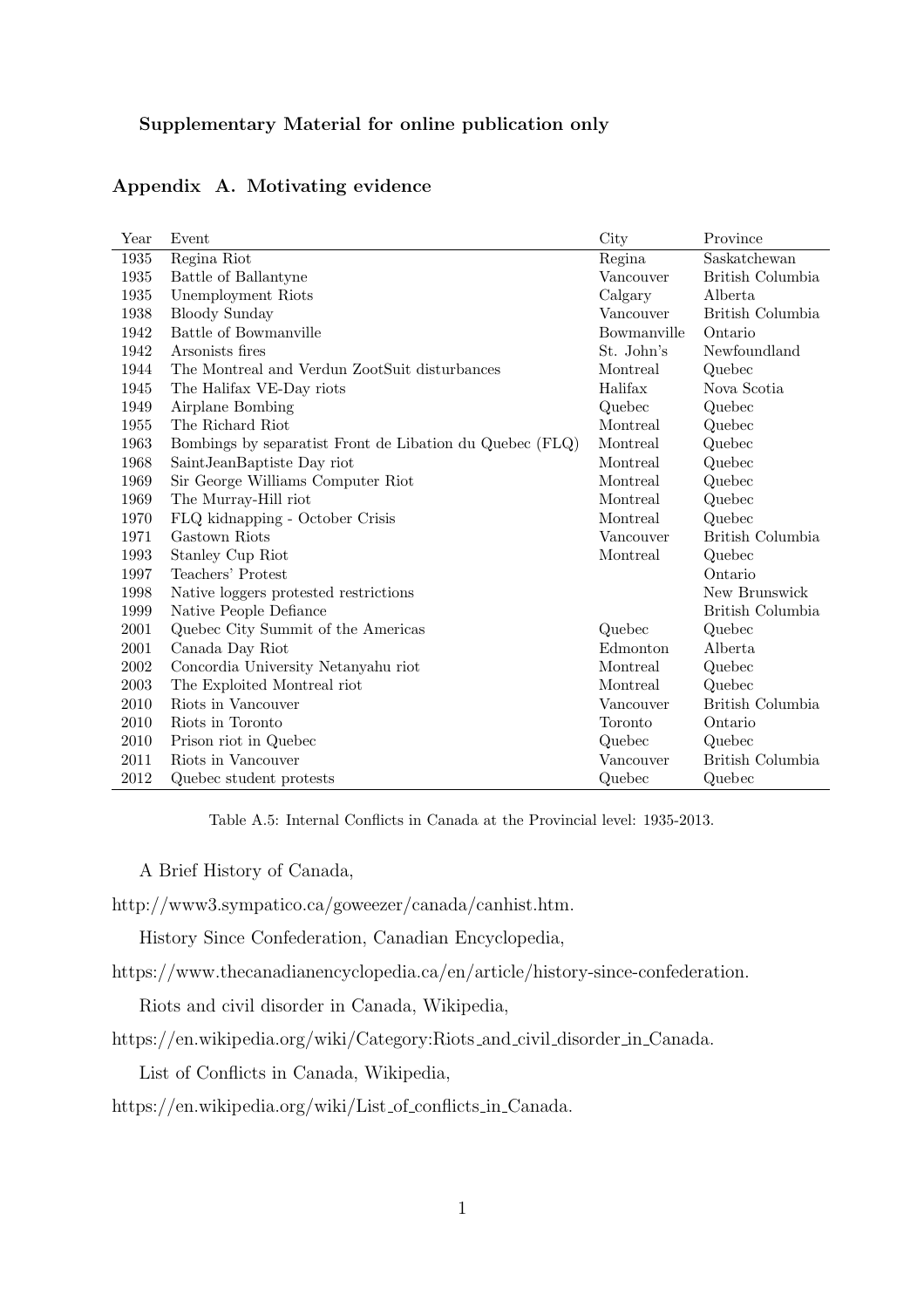#### Appendix B. Proof of proposition 1

The vector of citizens' effort is  $\mathbf{x}_2 := (x_{2,1}, \dots, x_{2,M})$ , and the vector of districts' effort is  $\hat{\mathbf{y}}_2 := (\hat{y}_{2,1}, \dots, \hat{y}_{2,N})$ , where  $\hat{y}_2 := e \sum_{s=1}^M y_{2,s}$ . The Lagrange function  $\mathcal{L}$  related to the maximization problem (20) is

$$
\mathcal{L}(x_{2,n}, y_{2,n}, \lambda_n) = \alpha^I(\mathbf{x}_1) \left[ \tau \sum_{s=1}^M (1 - x_{1,s}) + \mathcal{D} \right] \n+ \beta \alpha^j(\mathbf{x}_2) \left[ \tau \sum_{s=1}^M (1 - x_{2,s} - y_{2,s}) - \psi(\hat{\mathbf{y}}_2)(1+r) \mathcal{D} \right] \n+ \lambda_n \left[ \tau \sum_{s=1}^M (1 - x_{2,s} - y_{2,s}) - \psi(\hat{\mathbf{y}}_2)(1+r) \mathcal{D} \right],
$$
\n(B.1)

where  $\lambda_n \geq 0$  is the Lagrange multiplier of the constraint  $g_2 \geq 0$ . The following subsection computes the first-order conditions.

Appendix B.1. First-Order Conditions

By (B.1), the Karush-Kuhn-Tucker (KKT) conditions are

$$
\frac{\partial \mathcal{L}}{\partial x_{2,n}} = \beta \frac{\partial \alpha^j(\mathbf{x}_2)}{\partial x_{2,n}} \left[ \tau \sum_{s=1}^M (1 - x_{2,s} - y_{2,s}) - \psi(\hat{\mathbf{y}}_2)(1+r) \mathcal{D} \right] - \beta \tau \alpha^j(\mathbf{x}_2) - \lambda_n \tau = 0,
$$
\n(B.2)

$$
\frac{\partial \mathcal{L}}{\partial y_{2,n}} = -\left[\tau + \frac{\partial \psi(\hat{\mathbf{y}}_2)}{\partial y_{2,n}}(1+r)\mathcal{D}\right] \left[\lambda_n + \beta \alpha^j(\mathbf{x}_2)\right] = 0,\tag{B.3}
$$

$$
\lambda_n \left[ \tau \sum_{s=1}^M (1 - x_{2,s} - y_{2,s}) - \psi(\hat{\mathbf{y}}_2)(1+r) \mathcal{D} \right] = 0.
$$
 (B.4)

The symmetric equilibrium is characterized by  $x_{2,n} =: x_2, y_{2,n} =: y_2, \lambda_n =: \lambda, \forall n \in \mathbb{R}$  $\{1, \dots, M\}$ , and  $\hat{y}_{2,i} = \hat{y}_2, \forall i \in \{1, \dots, N\}$ . Using Eqs. (10) and (11), the symmetric equilibrium leads to

$$
\frac{\partial \alpha^j(\mathbf{x}_2)}{\partial x_{2,n}} = ax_{2,n}^{a^j-1} \left( \frac{\sum_{m \neq n}^M x_{2,m}^{a^j}}{\left(\sum_{m=1}^M x_{2,m}^{a^j}\right)^2} \right) = \frac{a^j}{x_2} \left(\frac{M-1}{M^2}\right),
$$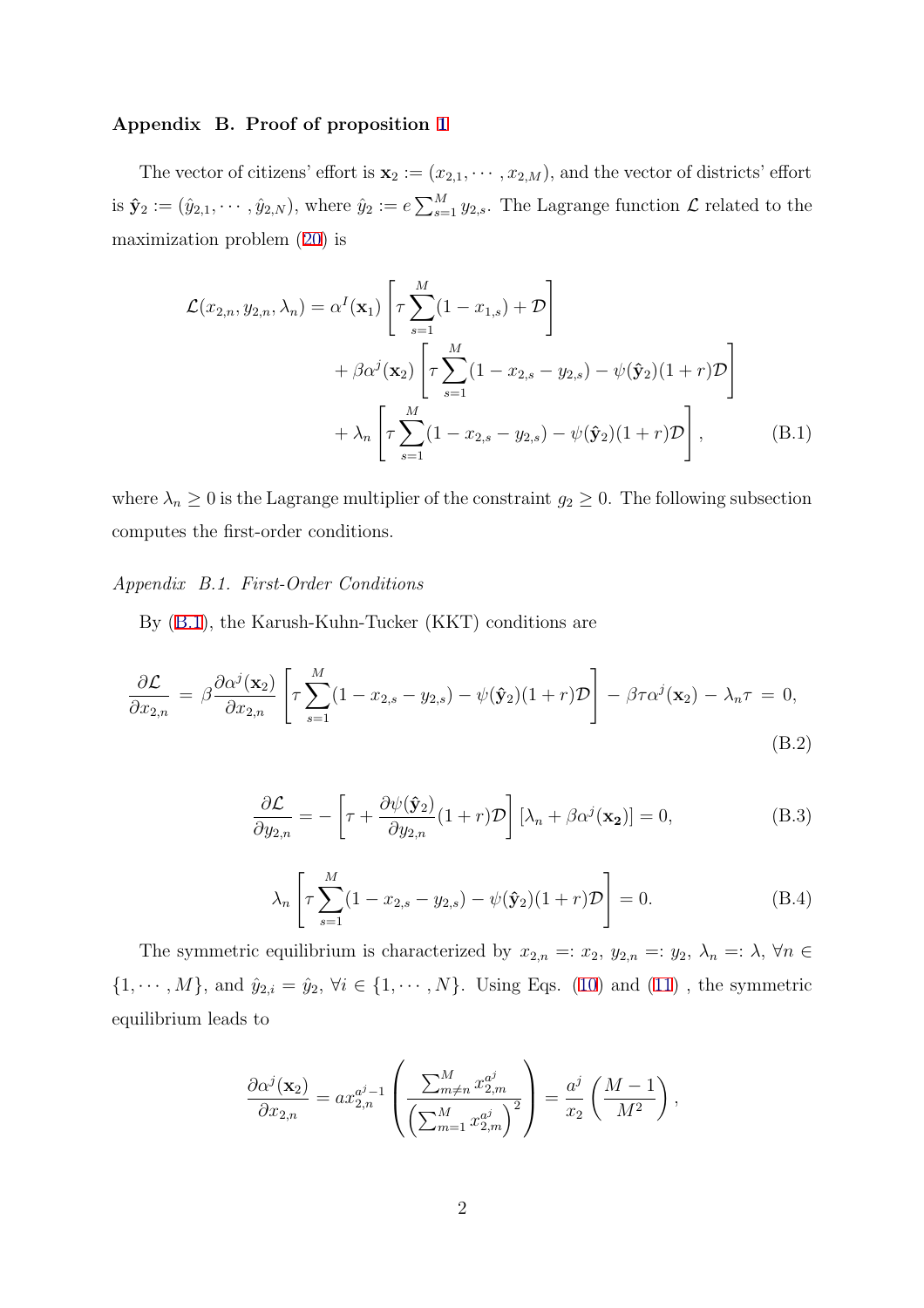$$
\frac{\partial \psi(\hat{\mathbf{y}}_2)}{\partial y_{2,n}} = -b \hat{y}_{2,i}^{-b-1} \left( \frac{\sum_{s \neq i}^N \hat{y}_{2,s}^{-b}}{\left(\sum_{s=1}^N \hat{y}_{2,s}^{-b}\right)^2} \right) = -\frac{b}{M y_2} \left( \frac{N-1}{N^2} \right).
$$

Since  $\psi = 1$  and  $\alpha^{j} = 1/M$ , the KKT conditions (B.2)-(B.3)-(B.4) become

$$
\frac{\partial \mathcal{L}}{\partial x_2} = \frac{\beta a^j}{x_2} \left( \frac{M-1}{M^2} \right) \left[ (1 - x_2 - y_2) - (1+r)\mathcal{D} \right] - \frac{\beta \tau}{M} - \lambda \tau = 0, \tag{B.5}
$$

$$
\frac{\partial \mathcal{L}}{\partial y_2} = -\left[\tau - \frac{b(1+r)\mathcal{D}}{y_2 M} \left(\frac{N-1}{N^2}\right)\right] \left[\lambda + \frac{\beta}{M}\right] = 0,\tag{B.6}
$$

$$
\lambda [\tau M (1 - x_2 - y_2) - (1 + r) \mathcal{D}] = 0.
$$
 (B.7)

Now, we look at the complementary slackness condition, considering two cases.

**Case 1.**  $\lambda > 0$ . Using (B.7),  $\tau M(1 - x_2 - y_2) = (1 + r)\mathcal{D}$ . By substituting in (B.5), we have  $\lambda = -\beta/M < 0$ , which establishes a contradiction.

**Case 2.**  $\lambda = 0$ . Using (B.7),  $\tau M(1 - x_2 - y_2) > (1 + r)\mathcal{D}$ , and (B.5)-(B.6) become

$$
\frac{\partial \mathcal{L}}{\partial x_2} = \frac{\beta a^j}{x_2} \left( \frac{M_i - 1}{M^2} \right) \left[ \tau M (1 - x_2 - y_2) - (1 + r) \mathcal{D} \right] - \frac{\beta \tau}{M} = 0,
$$
  

$$
\frac{\partial \mathcal{L}}{\partial y_2} = \frac{\beta}{M} \left[ \frac{b(1+r)\mathcal{D}}{y_2 M} \left( \frac{N-1}{N^2} \right) - \tau \right] = 0,
$$

hence; the unique critical-point  $(\check{x}_2, \check{y}_2)$  is, using  $\tilde{N} := (N-1)/N^2$ ,

$$
\tilde{x}_2 = \frac{a^j(M-1)}{1 + a^j(M-1)} \left[ 1 - \left( 1 + b\tilde{N} \right) \frac{(1+r)\mathcal{D}}{\tau M} \right],
$$
\n(B.8)

$$
\check{y}_2 = \frac{b\tilde{N}(1+r)\mathcal{D}}{\tau M}.\tag{B.9}
$$

By denoting  $A_i^j := a_i^j (M-1)/(1 + a_i^j (M-1))$ , and  $B := 1 + b\tilde{N}$ , Eqs. (25) and (26) in the main tex immediately follow.

Finally, the couple of efforts  $(\check{x}_2, \check{y}_2)$  is the unique equilibrium if and only if it is the unique global maximum on the compact-space  $\mathscr{C} := \{(s, t) \in [0, 1]^2; s + t < 1\}$ , as shows the following subsection.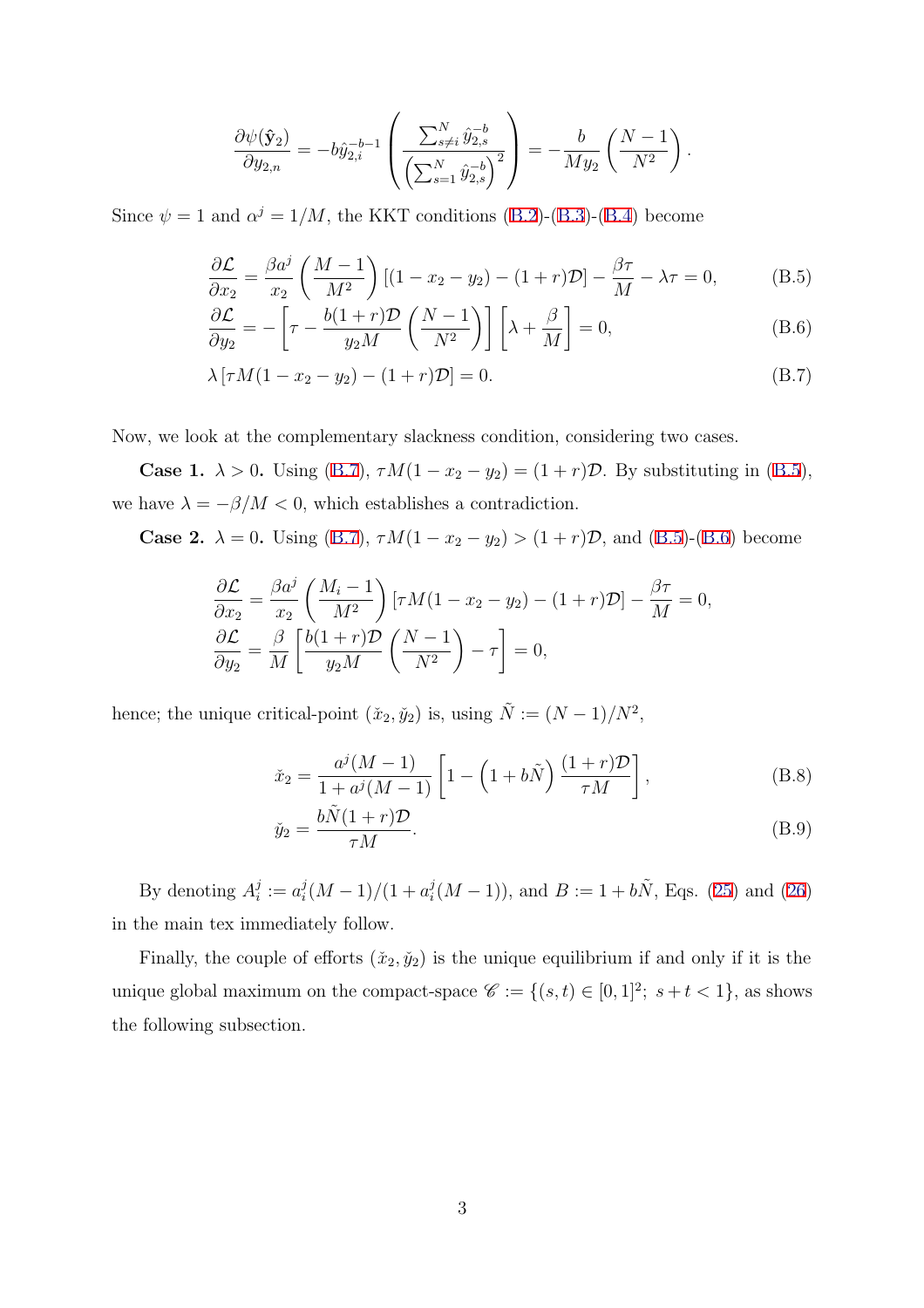#### Appendix B.2. Second-Order Conditions

To establish the concavity of the Lagrange-function, we compute the following secondderivatives. By (B.2), and (B.3) we obtain

$$
\frac{\partial^2 \mathcal{L}}{\partial (x_{2,n})^2} = \beta \frac{\partial^2 \alpha^j(\mathbf{x}_2)}{\partial (x_{2,n})^2} \left[ \tau \sum_{s=1}^M (1 - x_{2,s} - y_{2,s}) - \psi(\mathbf{\hat{y}}_2)(1+r) \mathcal{D} \right] - 2\beta \tau \frac{\partial \alpha^j(\mathbf{x}_2)}{\partial x_{2,n}},
$$

$$
\frac{\partial^2 \mathcal{L}}{\partial x_{2,n} \partial y_{2,n}} = -\beta \frac{\partial \alpha^j(\mathbf{x}_2)}{\partial x_{2,n}} \left[ \tau + \frac{\partial \psi(\hat{\mathbf{y}}_2)}{\partial y_{2,n}} (1+r) \mathcal{D} \right]
$$

$$
\frac{\partial^2 \mathcal{L}}{\partial (y_{2,n})^2} = -\frac{\partial^2 \psi(\hat{\mathbf{y}}_2)}{\partial (y_{2,n})^2} (1+r) \mathcal{D} \left[ \lambda_n + \beta \alpha^j(\mathbf{x}_2) \right],
$$

$$
\frac{\partial^2 \mathcal{L}}{\partial x_{2,n} \partial \lambda_n} = -\tau,
$$

$$
\frac{\partial^2 \mathcal{L}}{\partial y_{2,n} \partial \lambda_n} = -\left[ \tau + \frac{\partial \psi(\hat{\mathbf{y}}_2)}{\partial y_{2,n}} (1+r) \mathcal{D} \right],
$$

,

and, using Eq. (B.1), we have  $\partial^2 \mathcal{L}/\partial(\lambda_n)^2 = 0$ .

In the symmetric equilibrium, by (B.8) and (B.9), second-derivatives evaluated at the critical-point  $(\check{x}_2, \check{y}_2)$  become

$$
\left. \frac{\partial^2 \mathcal{L}}{\partial x_{2,n} \partial y_{2,n}} \right|_{(\check{x}_2, \check{y}_2)} = \left. \frac{\partial^2 \mathcal{L}}{\partial y_{2,n} \partial \lambda_n} \right|_{(\check{x}_2, \check{y}_2)} = 0,
$$

since the first-order conditions lead to  $\tau + \frac{\partial \psi(\hat{\mathbf{y}}_2)}{\partial y_{2,n}}(1+r)\mathcal{D} = 0$ . In addition, we have

$$
\frac{\partial^2 \mathcal{L}}{\partial (x_{2,n})^2} \bigg|_{(\tilde{x}_2, \tilde{y}_2)} = \beta \left. \frac{\partial^2 \alpha^j(\mathbf{x}_2)}{\partial (x_{2,n})^2} \right|_{\tilde{x}_2} [\tau M(1 - \tilde{x}_2 - \tilde{y}_2) - (1+r)\mathcal{D}]
$$

$$
- 2\beta \tau \left. \frac{\partial \alpha^j(\mathbf{x}_2)}{\partial x_{2,n}} \right|_{\tilde{x}_2} =: E_1, \quad \text{(B.10)}
$$

$$
\frac{\partial^2 \mathcal{L}}{\partial (y_{2,n})^2} \bigg|_{(\check{x}_2,\check{y}_2)} = -\frac{\partial^2 \psi(\hat{\mathbf{y}}_2)}{\partial (y_{2,n})^2} \bigg|_{\check{y}_2} (1+r) \mathcal{D} \left[ \lambda + \frac{\beta}{M} \right] =: E_2.
$$
 (B.11)

Consequently, the Hessian-matrix, denoted by  $\mathbf{H}(\cdot,\cdot),$  related to the Lagrange function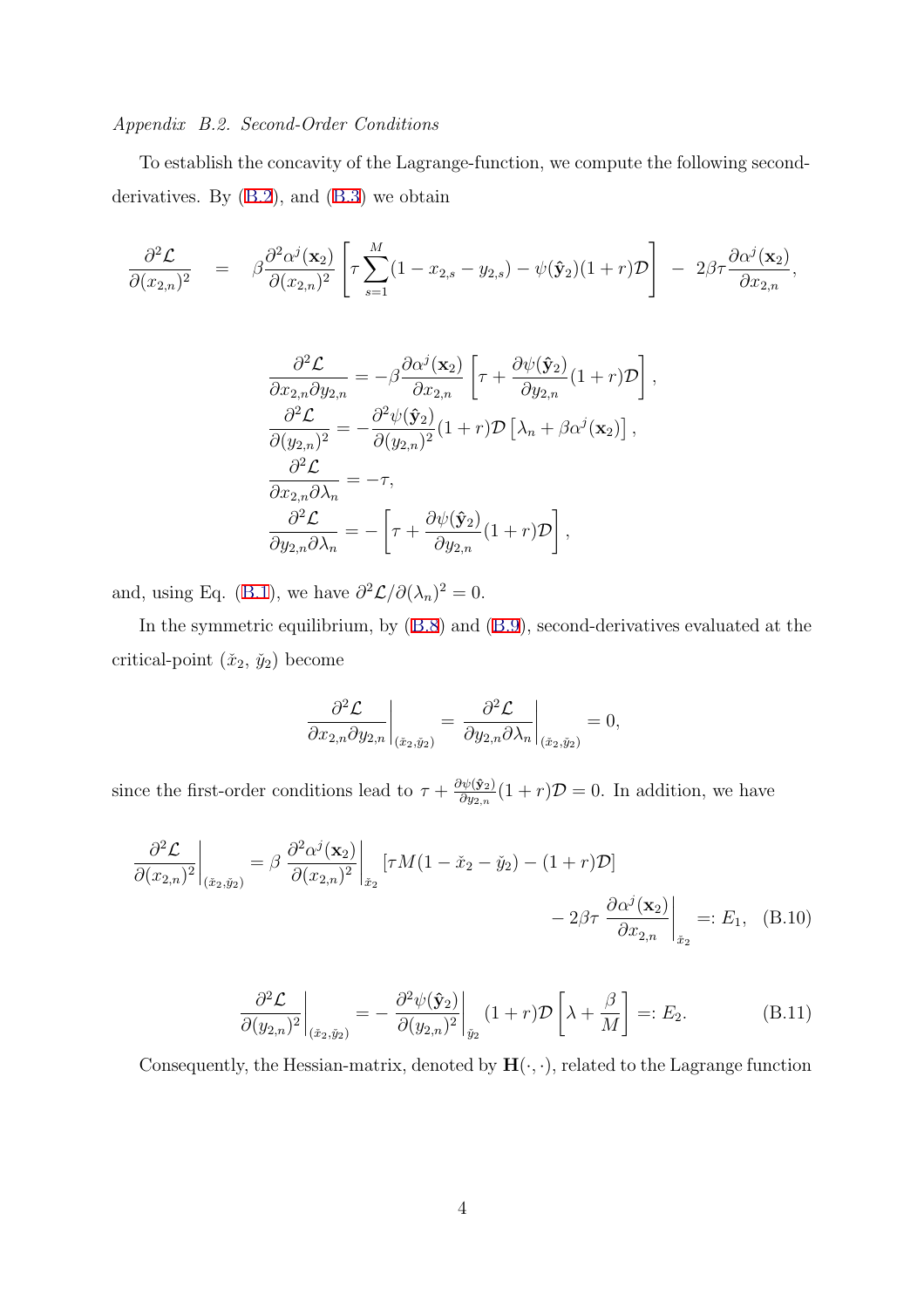evaluated at the critical-point  $(\check{x}_2, \check{y}_2)$  is given by

$$
\mathbf{H}|_{(\hat{x}_2,\hat{y}_2)} = \begin{pmatrix} E_1 & 0 & -\tau \\ 0 & E_2 & 0 \\ -\tau & 0 & 0 \end{pmatrix}.
$$

As  $(\alpha^j)''(\mathbf{x}_2) < 0$  and  $\psi''(\mathbf{\hat{y}}_2) > 0$ , we have:  $E_1 < 0$ ,  $E_2 < 0$ ; namely,  $tr(\mathbf{H}) = E_1 + E_2 < 0$ and det( $\mathbf{H}$ ) =  $-\tau^2 E_2 > 0$ . Thus, the unique critical-point  $(\hat{x}_2, \hat{y}_2)$  is the unique global maximum of the Lagrange-function.

In the last step, we show that  $(\tilde{x}_2, \tilde{y}_2) \in \mathscr{C}$ , namely  $\tilde{x}_2 \geq 0$ ,  $\tilde{y}_2 \geq 0$ , and  $\tilde{x}_2 + \tilde{y}_2 \leq 1$ . First, by (B.9), we have  $\check{y}_2 \ge 0$ ,  $\forall \mathcal{D} \ge 0$ , and by (B.8),  $\check{x}_2 \ge 0$  if and only if  $\mathcal{D} \in [0, \bar{\mathcal{D}}]$ , where

$$
\bar{\mathcal{D}} := \frac{1}{\kappa B}.\tag{B.12}
$$

Second, using Eqs. (B.8)-(B.9), the function  $\zeta(\mathcal{D}) := \check{x}_2 + \check{y}_2$  is given by

$$
\zeta(\mathcal{D}) = A^j - \kappa \mathcal{D} \left[ 1 - B(1 - A^j) \right]. \tag{B.13}
$$

From (B.13), as  $\zeta(\mathcal{D})$  linearly depends on  $\mathcal{D}$ , we can distinguish the two following cases. (i) If  $\zeta$  decreases with  $\mathcal{D}$ , we have, by (B.13),

$$
\max_{\mathcal{D}\in[0,\bar{\mathcal{D}}]} \zeta(\mathcal{D}) = \zeta(0) = A^j < 1.
$$

(ii) If  $\zeta$  increases with  $\mathcal{D}$ , using (B.12), we have

$$
\max_{\mathcal{D}\in[0,\bar{\mathcal{D}}]}\zeta(\mathcal{D})=\zeta(\bar{\mathcal{D}})=\frac{B-1}{B}<1
$$

Finally, for any  $\mathcal{D} \in [0, \bar{\mathcal{D}}]$ , the couple  $(\check{x}_2, \check{y}_2)$  is the unique global maximum on  $\mathscr{C}$ , namely the unique equilibrium, and we note  $(\check{x}_2, \check{y}_2) =: (x_2^*, y_2^*).$ 

## Appendix C. The incumbent's programme

By (19) and (32), the first-order condition (33) can be written:  $2\beta h\tau\lambda(1+r)\phi(\mathcal{D})=0$ , where

$$
\phi(\mathcal{D}) := 2\kappa \tilde{A}\tilde{A}\tilde{R} + \tilde{A} - \Psi - 2\kappa \tilde{A}\tilde{A}\mathcal{D},\tag{C.1}
$$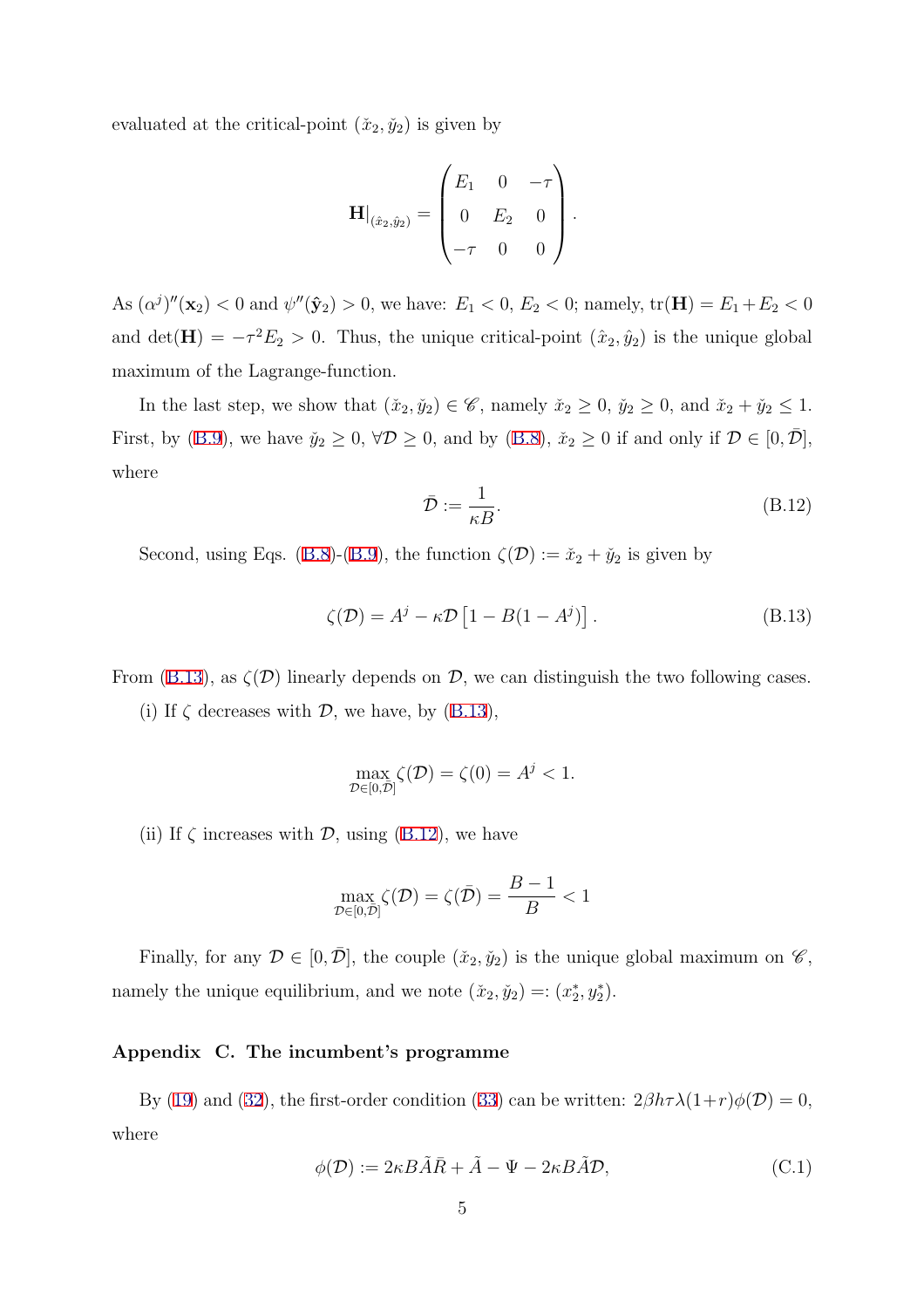with  $\Psi := 1/[4\beta h\tau]$ , and  $\bar{R} := R/[2\lambda(1+r)(B-1)]$ .

Clearly,  $\phi'(\mathcal{D}) = -2\kappa B\tilde{A}$ , and the sign of  $\tilde{A}$  determines the sign of the second-order derivative. If  $A > 0$ ,  $\phi$  is strictly decreasing, the objective function  $\mathbb{E}[V]$  of the incumbent is strictly concave, and, if there is a critical point in  $(0, \overline{D})$ , it defines the unique global maximum. If  $\tilde{A} \leq 0$ , in contrast,  $\phi$  is increasing, and there is no interior maximum. Let us characterize the solution of the maximization problem in these two cases, respectively.

**Strict concavity:**  $\tilde{A} > 0$ . Eq. (C.1) defines the unique critical point

$$
\check{\mathcal{D}} = \bar{R} + \frac{\tilde{A} - \Psi}{2\kappa B \tilde{A}}.
$$

We must ensure that  $\check{\mathcal{D}} \in (0, \bar{\mathcal{D}})$ . First, by  $(C.1)$ , we have  $\phi(0) > 0$  if and only if

$$
\tilde{A} > \tilde{A}_1 := \frac{\Psi}{2\kappa \bar{R}\bar{B} + 1}.
$$
\n(C.2)

Second, by (C.1), we have  $\phi(\bar{\mathcal{D}}) < 0$  if and only if

$$
\tilde{A} < \tilde{A}_2 := \frac{\Psi}{2\kappa B(\bar{R} - \bar{\mathcal{D}}) + 1}.\tag{C.3}
$$

We assume that  $\overline{R} > \overline{\mathcal{D}}$ , namely  $R > 2\lambda(1+r)(B-1)\overline{\mathcal{D}} \Leftrightarrow R > 2\lambda \tau M(B-1)/B$ .

Consequently, if  $\tilde{A} > 0$ , the objective function (E[V]) is strictly concave, the firstorder derivative is a decreasing continuous function, and the maximum  $\mathcal{D}^*$  in  $[0,\overline{\mathcal{D}}]$  is characterized by the following three cases.

- i. If  $\tilde{A} \leq \tilde{A}_1$ ,  $\phi(0) \leq 0$ , and  $\mathcal{D}^* = 0$ . ii. If  $\tilde{A} \ge \tilde{A}_2$ ,  $\phi(\bar{\mathcal{D}}) \ge 0$ , and  $\mathcal{D}^* = \bar{\mathcal{D}}$ .
- iii. If  $\tilde{A}_1 < \tilde{A} < \tilde{A}_2$ , we have  $\mathcal{D}^* = \check{\mathcal{D}} \in (0, \bar{\mathcal{D}})$ .
- **Convexity:**  $\tilde{A} \leq 0$ . In this case, the objective function  $(\mathbb{E}[V])$  is convex, the firstorder derivative  $(\phi)$  is a continuous and increasing function, and the global maximum is reached at the bound, namely  $\mathcal{D}^* \in \{0, \bar{\mathcal{D}}\}$ . Therefore, as  $\tilde{A} < 0 < \tilde{A}_1 < \tilde{A}_2$ , it follows that  $\phi(0) < 0$  and  $\phi(\overline{\mathcal{D}}) < 0$ , hence  $\mathcal{D}^* = 0$ .

Equilibrium Characterization: Summing up, we have:

- if  $\tilde{A} \leq \tilde{A}_1 \Rightarrow \mathcal{D}^* = 0$ , - if  $\tilde{A}_1 < \tilde{A} < \tilde{A}_2 \Rightarrow \mathcal{D}^* = \bar{R} + \frac{\tilde{A} - \Psi}{2\kappa B \tilde{A}} \in (0, \bar{\mathcal{D}}),$ - if  $\tilde{A} > \tilde{A}_2 \Rightarrow \mathcal{D}^* = \mathcal{D}$ .